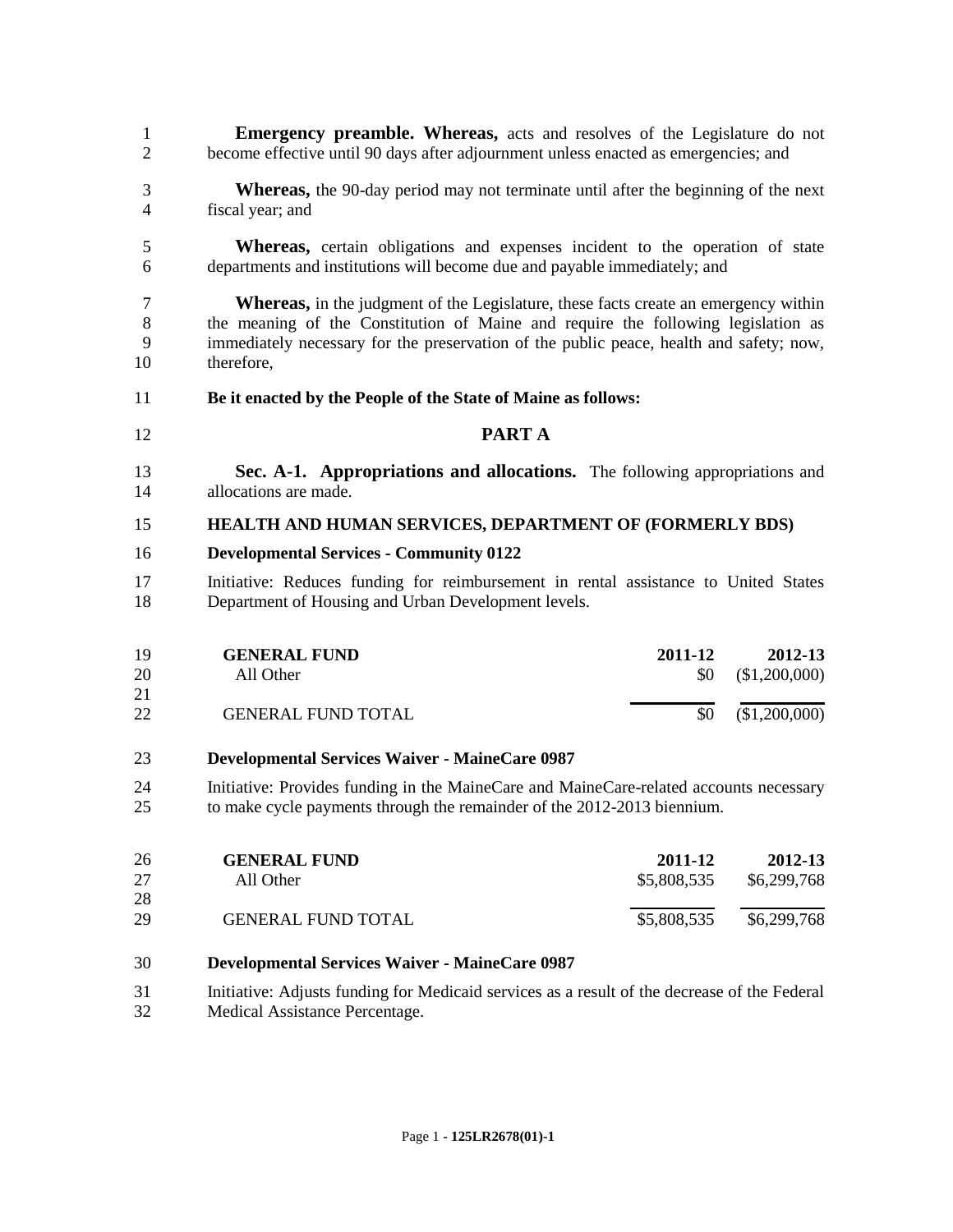|   | <b>GENERAL FUND</b>       | 2011-12 | 2012-13     |
|---|---------------------------|---------|-------------|
| 2 | All Other                 | \$0     | \$1,190,669 |
| 3 |                           |         |             |
| 4 | <b>GENERAL FUND TOTAL</b> | \$0     | \$1,190,669 |
|   |                           |         |             |

- **Developmental Services Waiver - MaineCare 0987**
- Initiative: Reduces funding to reflect savings from payment reform in the Developmental Services Waiver - MaineCare program.

|              | <b>GENERAL FUND</b>       | 2011-12 | 2012-13       |
|--------------|---------------------------|---------|---------------|
| $\mathbf{Q}$ | All Other                 | \$0     | (\$3,000,000) |
| 10           |                           |         |               |
| 11           | <b>GENERAL FUND TOTAL</b> | SO.     | (\$3,000,000) |

#### **Developmental Services Waiver - Supports Z006**

13 Initiative: Provides funding in the MaineCare and MaineCare-related accounts necessary to make cycle payments through the remainder of the 2012-2013 biennium.

| 15 | <b>GENERAL FUND</b>       | 2011-12     | 2012-13     |
|----|---------------------------|-------------|-------------|
| 16 | All Other                 | \$1,967,371 | \$5,658,034 |
| 17 |                           |             |             |
| 18 | <b>GENERAL FUND TOTAL</b> | \$1,967,371 | \$5,658,034 |

### **Developmental Services Waiver - Supports Z006**

 Initiative: Adjusts funding for Medicaid services as a result of the decrease of the Federal Medical Assistance Percentage.

| 22 | <b>GENERAL FUND</b>       | 2011-12 | 2012-13  |
|----|---------------------------|---------|----------|
| 23 | All Other                 | \$0     | \$91,346 |
| 24 |                           |         |          |
| 25 | <b>GENERAL FUND TOTAL</b> | \$0     | \$91,346 |

### **Disproportionate Share - Dorothea Dix Psychiatric Center 0734**

 Initiative: Adjusts funding for Medicaid services as a result of the decrease of the Federal Medical Assistance Percentage.

| 29<br>30 | <b>GENERAL FUND</b><br>Personal Services | 2011-12<br>\$0 | 2012-13<br>\$73,700 |
|----------|------------------------------------------|----------------|---------------------|
| 31       |                                          |                |                     |
| 32       | <b>GENERAL FUND TOTAL</b>                | \$0            | \$73,700            |

**Disproportionate Share - Riverview Psychiatric Center 0733**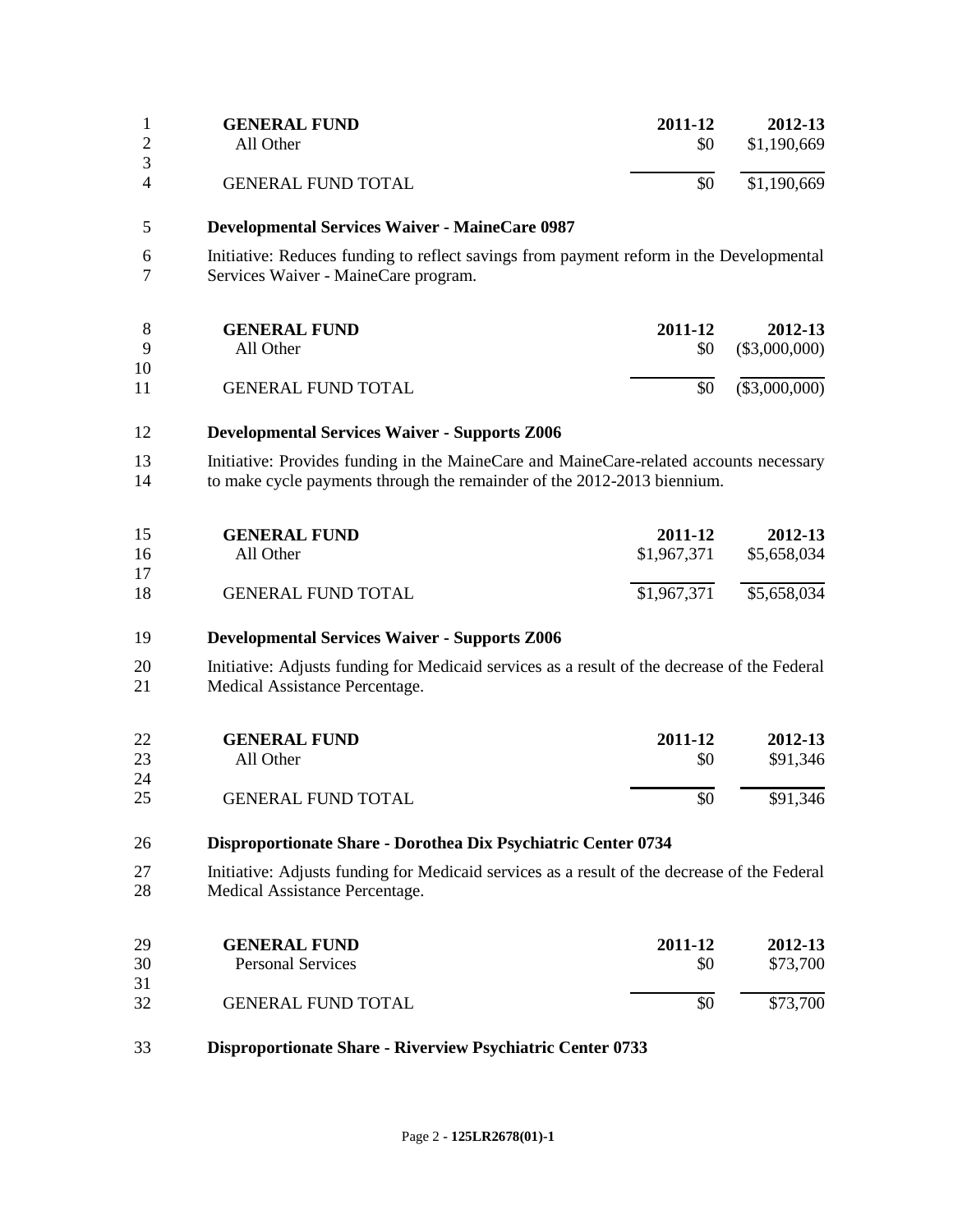Initiative: Adjusts funding for Medicaid services as a result of the decrease of the Federal Medical Assistance Percentage.

|   | <b>GENERAL FUND</b><br><b>Personal Services</b> | 2011-12<br>\$0 | 2012-13<br>\$111,280 |
|---|-------------------------------------------------|----------------|----------------------|
|   | All Other                                       | \$0            | \$40,232             |
| 6 | <b>GENERAL FUND TOTAL</b>                       |                | \$151,512            |

## **Dorothea Dix Psychiatric Center 0120**

 Initiative: Adjusts funding for Medicaid services as a result of the decrease of the Federal Medical Assistance Percentage.

| 11 | <b>OTHER SPECIAL REVENUE FUNDS</b> | 2011-12   | 2012-13      |
|----|------------------------------------|-----------|--------------|
| 12 | Personal Services                  | <b>SO</b> | $(\$73,700)$ |
| 13 |                                    |           |              |
| 14 | OTHER SPECIAL REVENUE FUNDS TOTAL  | \$0       | $(\$73,700)$ |

### **FHM - Substance Abuse 0948**

 Initiative: Adjusts funding for Medicaid services as a result of the decrease of the Federal Medical Assistance Percentage.

| -18 | <b>FUND FOR A HEALTHY MAINE</b> | 2011-12 | 2012-13  |
|-----|---------------------------------|---------|----------|
| 19  | All Other                       | \$0     | \$17,976 |
| 20  |                                 |         |          |
| 21  | FUND FOR A HEALTHY MAINE TOTAL  | \$0     | \$17,976 |

## **Medicaid Services - Developmental Services 0705**

 Initiative: Reduces funding by eliminating targeted case management services as an optional service in the MaineCare program.

| 25 | <b>GENERAL FUND</b>       | 2011-12 | 2012-13                       |
|----|---------------------------|---------|-------------------------------|
| 26 | All Other                 |         | $(\$389,340)$ $(\$1,772,320)$ |
| 27 |                           |         |                               |
| 28 | <b>GENERAL FUND TOTAL</b> |         | $(\$389,340)$ $(\$1,772,320)$ |

# **Medicaid Services - Developmental Services 0705**

 Initiative: Reduces funding by eliminating private nonmedical institution services as an optional service in the MaineCare program effective July 1, 2012.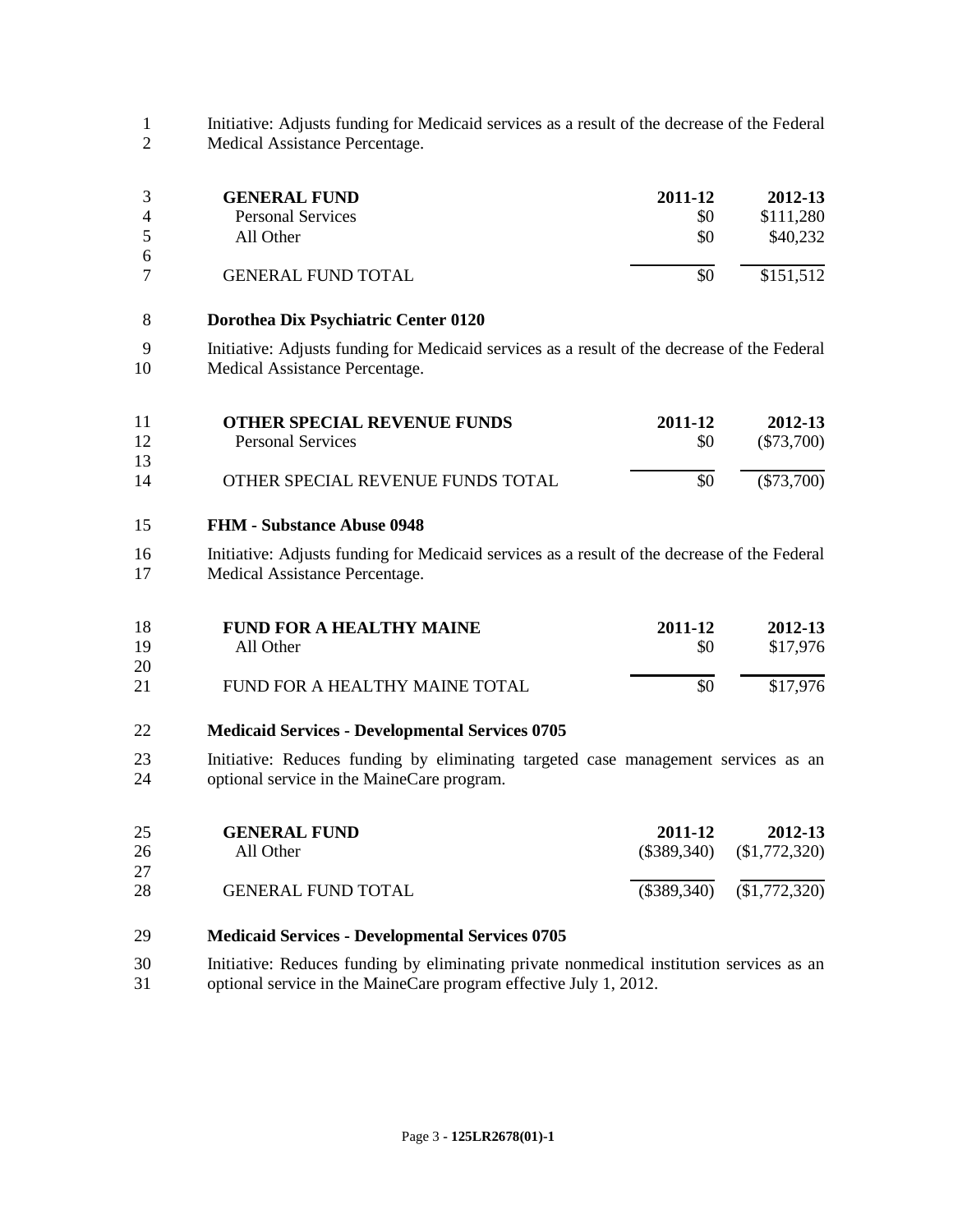| 1<br>$\overline{2}$ | <b>OTHER SPECIAL REVENUE FUNDS</b><br>All Other                                                                                | 2011-12<br>\$0 | 2012-13<br>$(\$83,408)$ |
|---------------------|--------------------------------------------------------------------------------------------------------------------------------|----------------|-------------------------|
| 3                   |                                                                                                                                |                |                         |
| 4                   | OTHER SPECIAL REVENUE FUNDS TOTAL                                                                                              | \$0            | $(\$83,408)$            |
| 5                   | <b>Medicaid Services - Developmental Services 0705</b>                                                                         |                |                         |
| 6                   | Initiative: Provides funding in the MaineCare and MaineCare-related accounts necessary                                         |                |                         |
| $\overline{7}$      | to make cycle payments through the remainder of the 2012-2013 biennium.                                                        |                |                         |
| 8                   | <b>GENERAL FUND</b>                                                                                                            | 2011-12        | 2012-13                 |
| 9                   | All Other                                                                                                                      | \$0            | \$1,201,050             |
| 10<br>11            | <b>GENERAL FUND TOTAL</b>                                                                                                      | \$0            | \$1,201,050             |
| 12                  | <b>Medicaid Services - Developmental Services 0705</b>                                                                         |                |                         |
|                     |                                                                                                                                |                |                         |
| 13<br>14            | Initiative: Adjusts funding for Medicaid services as a result of the decrease of the Federal<br>Medical Assistance Percentage. |                |                         |
| 15                  | <b>GENERAL FUND</b>                                                                                                            | 2011-12        | 2012-13                 |
| 16                  | All Other                                                                                                                      | \$0            | \$592,079               |
| 17                  |                                                                                                                                |                |                         |
| 18                  | <b>GENERAL FUND TOTAL</b>                                                                                                      | \$0            | \$592,079               |
| 19                  | <b>Mental Health Services - Child Medicaid 0731</b>                                                                            |                |                         |
| 20                  | Initiative: Reduces funding by eliminating optional coverage under the MaineCare                                               |                |                         |
| 21                  | program for persons 19 and 20 years of age with income less than or equal to 150% of the                                       |                |                         |
| 22                  | nonfarm income official poverty line.                                                                                          |                |                         |
| 23                  | <b>GENERAL FUND</b>                                                                                                            | 2011-12        | 2012-13                 |
| 24                  | All Other                                                                                                                      | $(\$64,775)$   | $(\$351,600)$           |
| 25                  |                                                                                                                                |                |                         |
| 26                  | <b>GENERAL FUND TOTAL</b>                                                                                                      | $(\$64,775)$   | $(\$351,600)$           |
| 27                  | <b>Mental Health Services - Child Medicaid 0731</b>                                                                            |                |                         |
| 28                  | Initiative: Provides funding in the MaineCare and MaineCare-related accounts necessary                                         |                |                         |
| 29                  | to make cycle payments through the remainder of the 2012-2013 biennium.                                                        |                |                         |
| 30                  | <b>GENERAL FUND</b>                                                                                                            | 2011-12        | 2012-13                 |
| 31                  | All Other                                                                                                                      | \$5,290,051    | \$4,709,869             |
| 32                  |                                                                                                                                |                |                         |

  $\overline{$5,290,051}$   $\overline{$4,709,869}$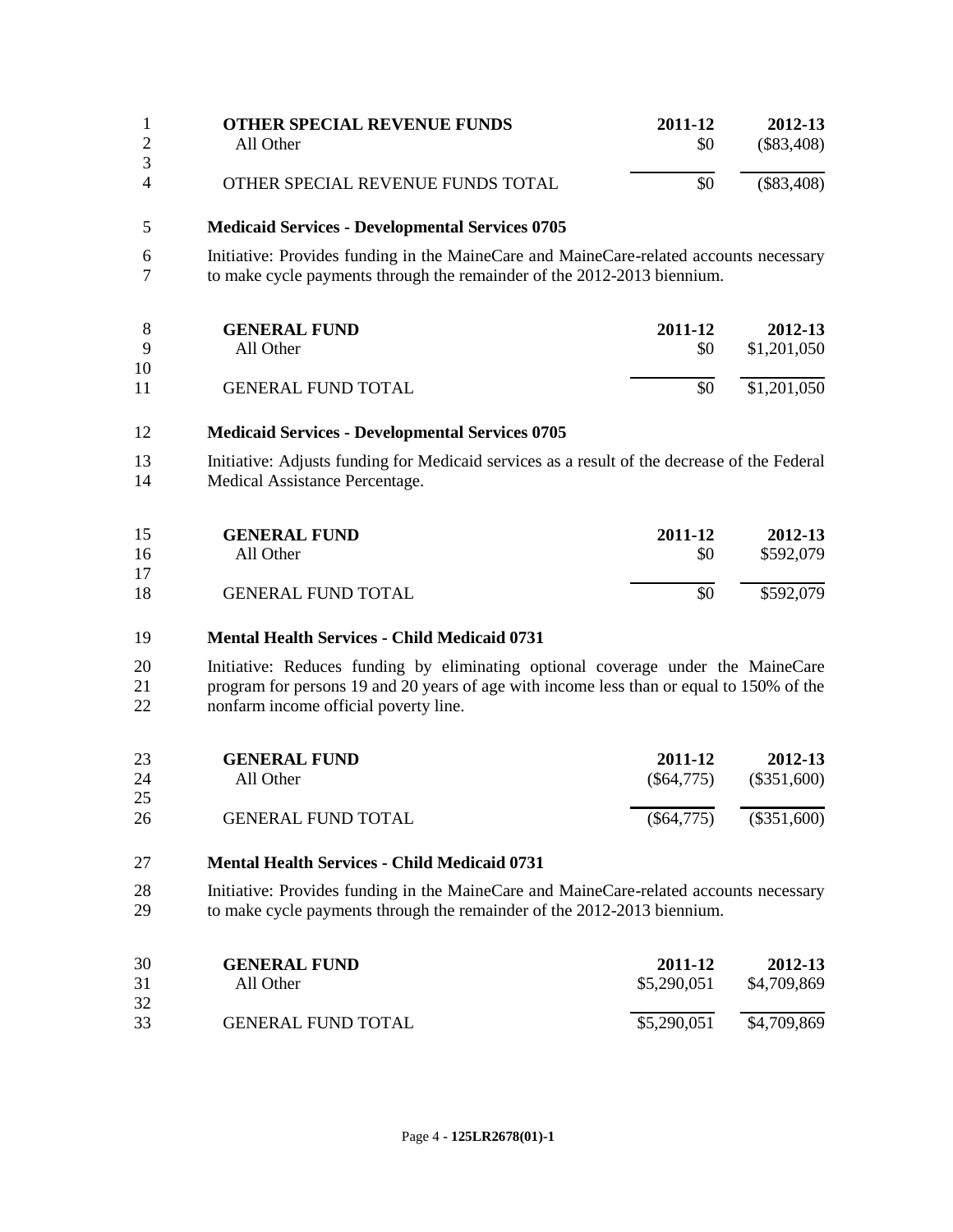### **Mental Health Services - Child Medicaid 0731**

 Initiative: Adjusts funding for Medicaid services as a result of the decrease of the Federal Medical Assistance Percentage.

| $\overline{4}$ | <b>GENERAL FUND</b>       | 2011-12 | 2012-13   |
|----------------|---------------------------|---------|-----------|
| $\sim$         | All Other                 | \$0     | \$470,754 |
| -6             |                           |         |           |
|                | <b>GENERAL FUND TOTAL</b> | \$0     | \$470,754 |

### **Mental Health Services - Child Medicaid 0731**

 Initiative: Reduces funding by reducing optional coverage for children who are behaviorally challenged and who are in a residential setting.

| 11       | <b>GENERAL FUND</b>       | 2011-12 | 2012-13       |
|----------|---------------------------|---------|---------------|
| 12       | All Other                 | \$0     | $(\$500,000)$ |
| 13<br>14 | <b>GENERAL FUND TOTAL</b> | \$0     | $(\$500,000)$ |

### **Mental Health Services - Children 0136**

 Initiative: Adjusts funding for the 2012-2013 biennium only for the Cub Care program for families with income greater or equal to 150% but less than 200% of the nonfarm income official poverty line as the result of contributions from the Dirigo Health Fund to provide MaineCare seed for the program.

| <b>20</b> | <b>GENERAL FUND</b>       | 2011-12    | 2012-13      |
|-----------|---------------------------|------------|--------------|
| 21        | All Other                 | (S17,392)  | $(\$94,426)$ |
| 22        |                           |            |              |
| 23        | <b>GENERAL FUND TOTAL</b> | (\$17,392) | $(\$94,426)$ |

### **Mental Health Services - Children 0136**

Initiative: Reduces funding by reducing contracts for residential services.

| 26<br>27 | <b>GENERAL FUND</b><br>All Other | 2011-12<br>SO. | 2012-13<br>\$1,250,000 |
|----------|----------------------------------|----------------|------------------------|
| 28<br>29 | <b>GENERAL FUND TOTAL</b>        | \$0            | (\$1,250,000)          |
|          |                                  |                |                        |

### **Mental Health Services - Community 0121**

 Initiative: Reduces funding by limiting the availability of mental health crisis intervention to persons who experience severe and persistent mental illness.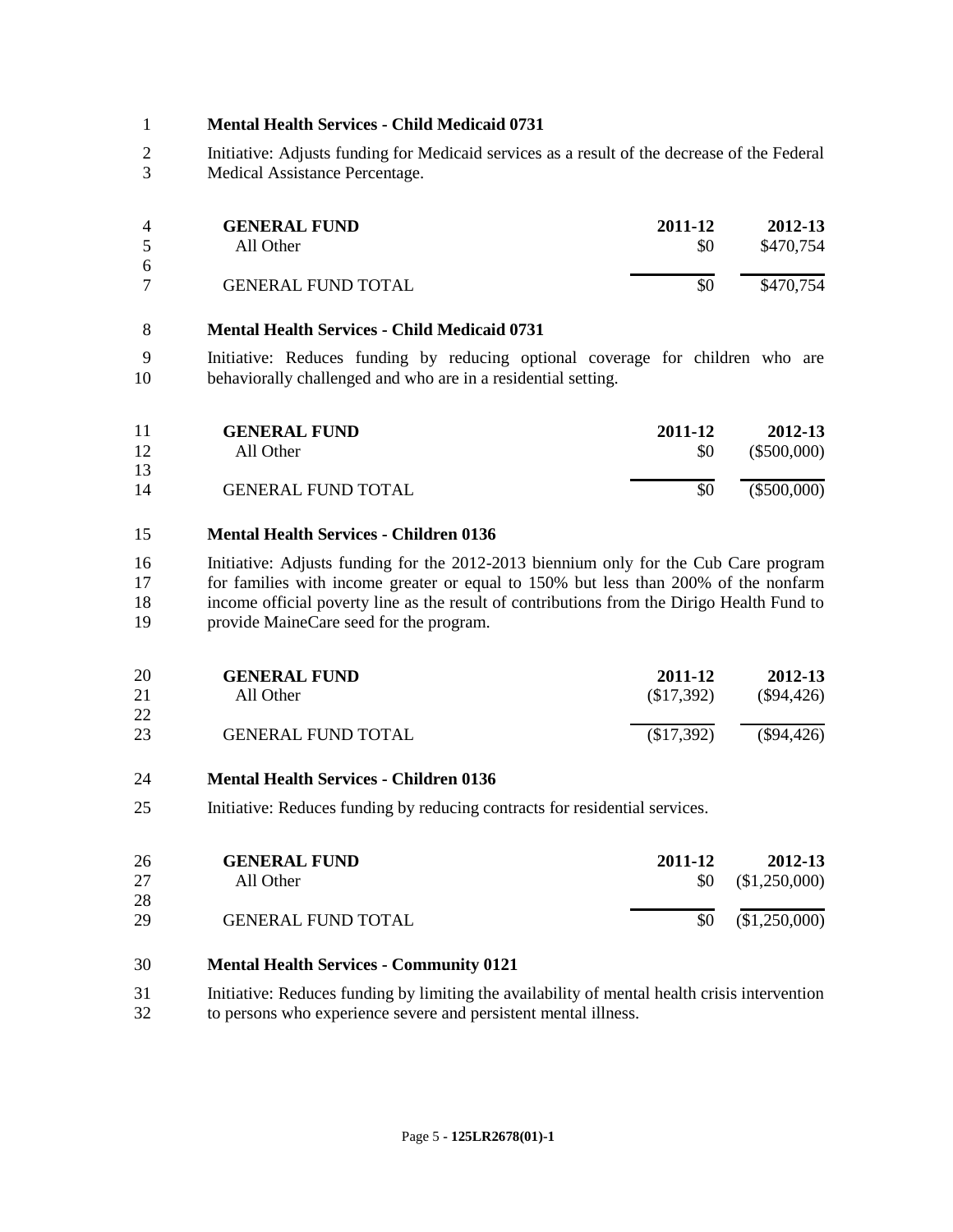| 1              | <b>GENERAL FUND</b>            | 2011-12 | 2012-13         |
|----------------|--------------------------------|---------|-----------------|
| $\overline{2}$ | All Other                      | \$0     | $(\$2,084,746)$ |
| 3              |                                |         |                 |
| 4              | <b>GENERAL FUND TOTAL</b>      | \$0     | $(\$2,084,746)$ |
|                |                                |         |                 |
| 5              | FEDERAL BLOCK GRANT FUND       | 2011-12 | 2012-13         |
| 6              | All Other                      | \$0     | $(\$91,369)$    |
| 7              |                                |         |                 |
| 8              | FEDERAL BLOCK GRANT FUND TOTAL | \$0     | $(\$91,369)$    |

### **Mental Health Services - Community Medicaid 0732**

 Initiative: Reduces funding by eliminating optional coverage under the MaineCare program for persons 19 and 20 years of age with income less than or equal to 150% of the 12 nonfarm income official poverty line.

| 13 | <b>GENERAL FUND</b>       | 2011-12      | 2012-13       |
|----|---------------------------|--------------|---------------|
| 14 | All Other                 | (S37,593)    | $(\$204,059)$ |
| 15 |                           |              |               |
| 16 | <b>GENERAL FUND TOTAL</b> | $(\$37,593)$ | $(\$204,059)$ |

### **Mental Health Services - Community Medicaid 0732**

 Initiative: Reduces funding by eliminating private nonmedical institution services as an optional service in the MaineCare program effective July 1, 2012.

| <b>20</b><br>21<br>22 | <b>GENERAL FUND</b><br>All Other   | 2011-12<br>\$0 | 2012-13<br>(\$12,754,745) |
|-----------------------|------------------------------------|----------------|---------------------------|
| 23                    | <b>GENERAL FUND TOTAL</b>          | \$0            | (\$12,754,745)            |
| 24                    | <b>OTHER SPECIAL REVENUE FUNDS</b> | 2011-12        | 2012-13                   |
| 25                    | All Other                          | \$0            | $(\$341,170)$             |
| 26<br>27              | OTHER SPECIAL REVENUE FUNDS TOTAL  | \$0            | $(\$341,170)$             |

### **Mental Health Services - Community Medicaid 0732**

 Initiative: Adjusts funding for Medicaid services as a result of the decrease of the Federal Medical Assistance Percentage.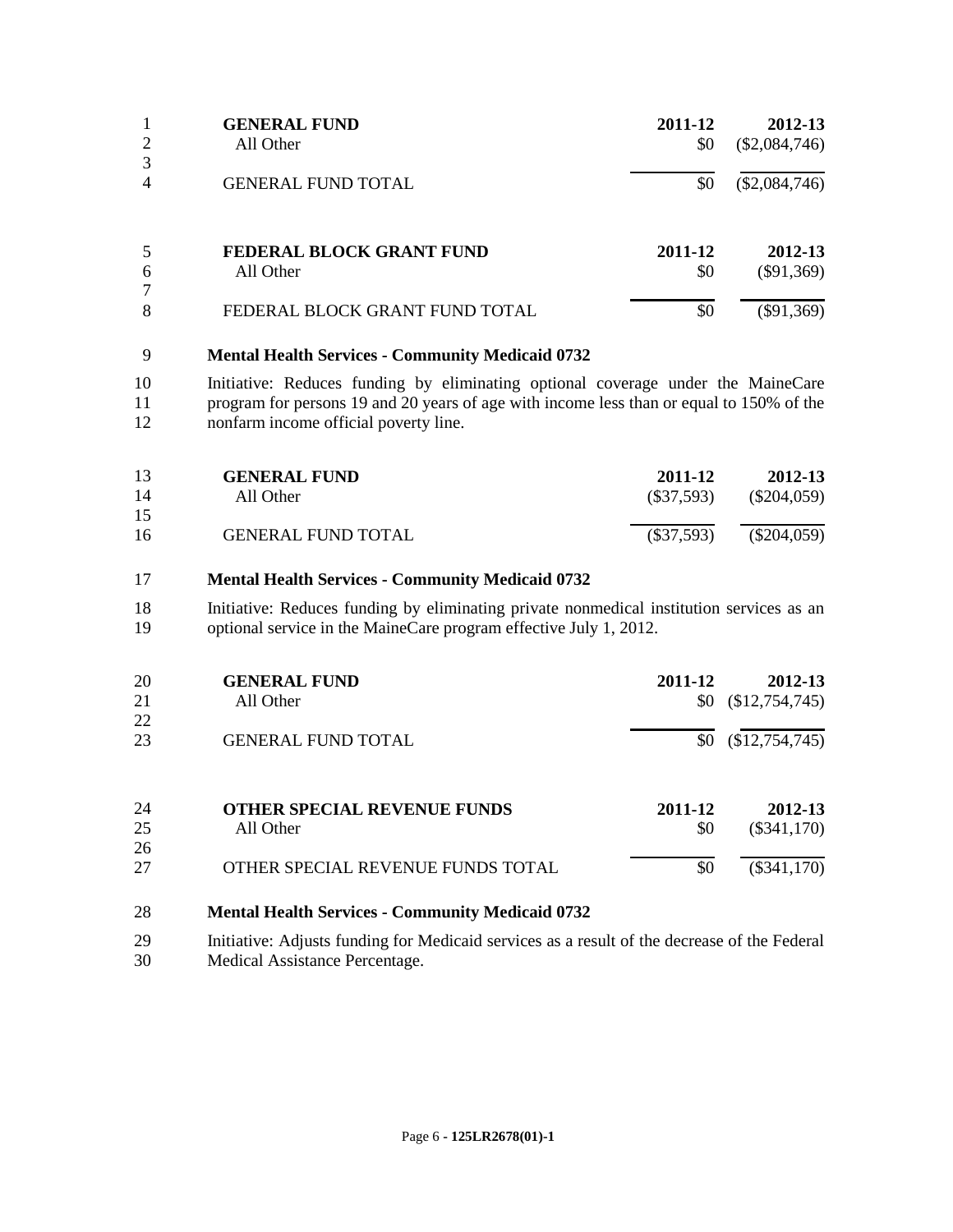| 2012-13<br>\$614,409                                                                         |
|----------------------------------------------------------------------------------------------|
| \$614,409                                                                                    |
|                                                                                              |
| Initiative: Reduces funding by eliminating private nonmedical institution services as an     |
| 2012-13<br>$(\$89,487)$                                                                      |
| $(\$89,487)$                                                                                 |
|                                                                                              |
| Initiative: Provides funding in the MaineCare and MaineCare-related accounts necessary       |
| 2012-13<br>\$869,928                                                                         |
| \$869,928                                                                                    |
|                                                                                              |
| Initiative: Adjusts funding for Medicaid services as a result of the decrease of the Federal |
| 2012-13<br>\$53,748                                                                          |
| \$53,748                                                                                     |
|                                                                                              |
| Initiative: Adjusts funding for Medicaid services as a result of the decrease of the Federal |
| 2012-13<br>(\$111,280)<br>$(\$40,232)$<br>(\$151,512)                                        |
|                                                                                              |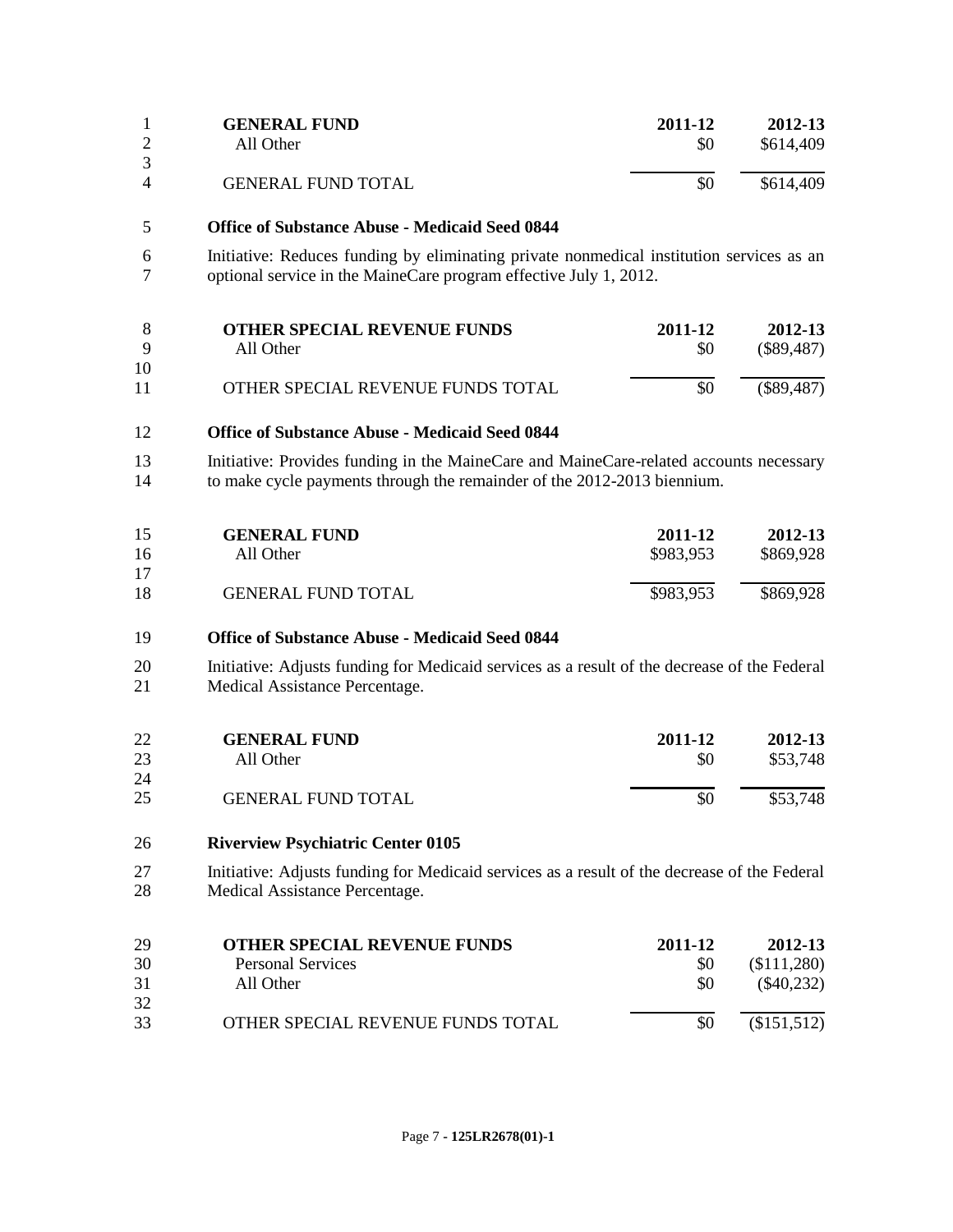### **Traumatic Brain Injury Seed Z042**

 Initiative: Adjusts funding for Medicaid services as a result of the decrease of the Federal Medical Assistance Percentage.

| $\overline{4}$ | <b>GENERAL FUND</b>                | 2011-12      | 2012-13         |
|----------------|------------------------------------|--------------|-----------------|
| 5              | All Other                          | \$0          | \$1,669         |
| 6              |                                    |              |                 |
|                | <b>GENERAL FUND TOTAL</b>          | \$0          | \$1,669         |
| 8              | <b>HEALTH AND HUMAN SERVICES,</b>  |              |                 |
| 9              | DEPARTMENT OF (FORMERLY BDS)       |              |                 |
| 10             | <b>DEPARTMENT TOTALS</b>           | 2011-12      | 2012-13         |
| 11             |                                    |              |                 |
| 12             | <b>GENERAL FUND</b>                | \$13,540,810 | $(\$1,233,361)$ |
| 13             | <b>FUND FOR A HEALTHY MAINE</b>    | \$0          | \$17,976        |
| 14             | <b>OTHER SPECIAL REVENUE FUNDS</b> | \$0          | $(\$739,277)$   |
| 15             | <b>FEDERAL BLOCK GRANT FUND</b>    | \$0          | $(\$91,369)$    |
| 16             |                                    |              |                 |
| 17             | DEPARTMENT TOTAL - ALL FUNDS       | \$13,540,810 | $(\$2,046,031)$ |

#### **HEALTH AND HUMAN SERVICES, DEPARTMENT OF (FORMERLY DHS)**

#### **Bureau of Medical Services 0129**

 Initiative: Adjusts funding for the 2012-2013 biennium only for the Cub Care program for families with income greater or equal to 150% but less than 200% of the nonfarm income official poverty line as the result of contributions from the Dirigo Health Fund to provide MaineCare seed for the program.

| 24 | <b>GENERAL FUND</b>       | 2011-12    | 2012-13        |
|----|---------------------------|------------|----------------|
| 25 | All Other                 | (S44, 413) | $(\$241, 124)$ |
| 26 |                           |            |                |
| 27 | <b>GENERAL FUND TOTAL</b> | (S44, 413) | $(\$241, 124)$ |

#### **Departmentwide 0640**

 Initiative: Reduces funding from salary savings. Notwithstanding any other provision of law, the State Budget Officer shall calculate the amount of savings in this Part that 31 applies to each General Fund account in the Department of Health and Human Services<br>32 and shall transfer the amounts by financial order upon the approval of the Governor and shall transfer the amounts by financial order upon the approval of the Governor. These transfers are considered adjustments to appropriations in fiscal year 2011-12.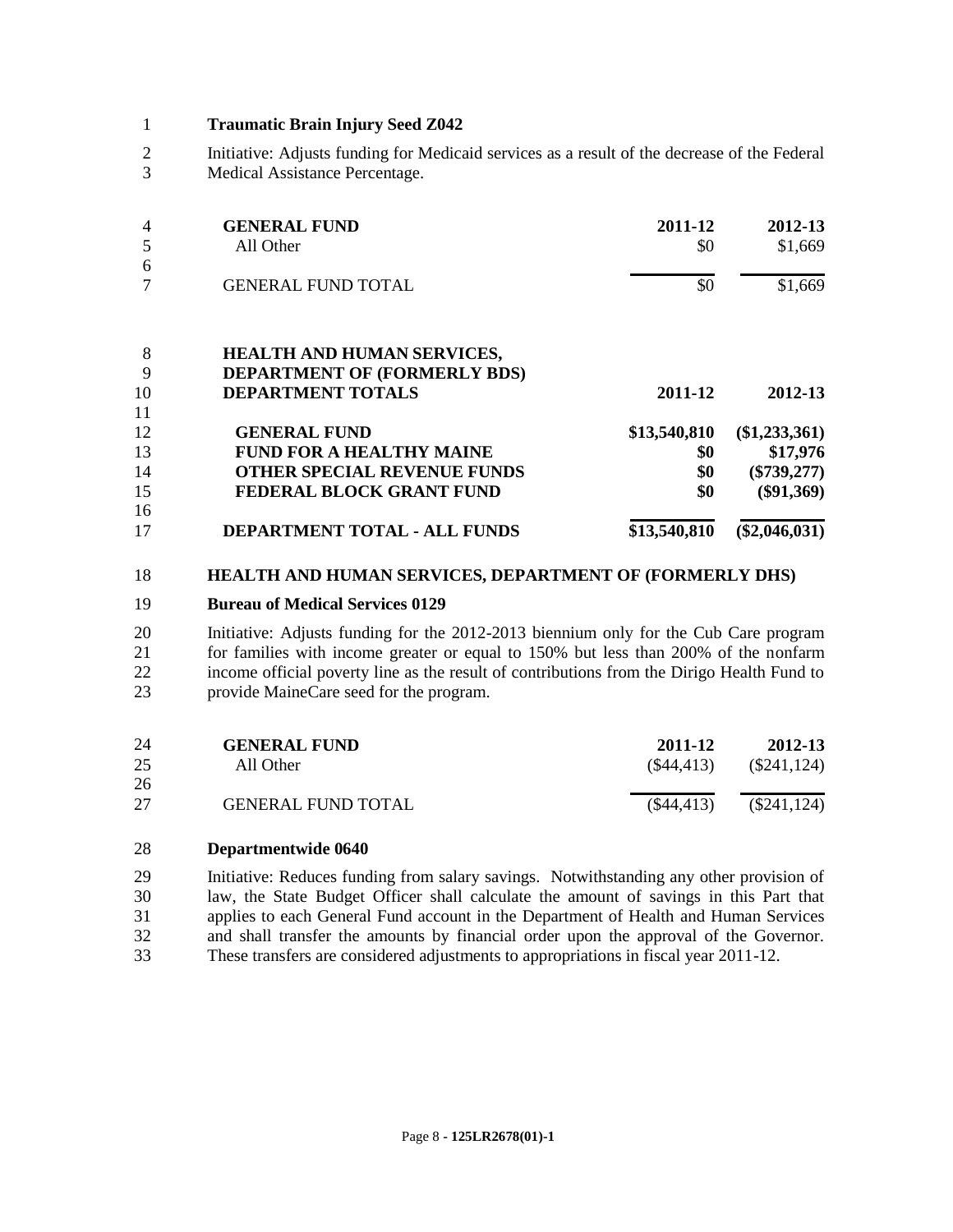|                | <b>GENERAL FUND</b><br><b>Personal Services</b> | 2011-12                         | 2012-13<br>$($5,000,000)$ $($3,000,000)$ |
|----------------|-------------------------------------------------|---------------------------------|------------------------------------------|
| $\overline{4}$ | <b>GENERAL FUND TOTAL</b>                       | $(\$5,000,000)$ $(\$3,000,000)$ |                                          |

# **FHM - Bureau of Health 0953**

 Initiative: Reduces funding to reflect a redistribution of funding in the Fund for a Healthy Maine.

| - 8          | <b>FUND FOR A HEALTHY MAINE</b> | 2011-12 | 2012-13                  |
|--------------|---------------------------------|---------|--------------------------|
| $\mathbf{Q}$ | All Other                       |         | $$0 \quad ($10,783,273)$ |
| 10           |                                 |         |                          |
| 11           | FUND FOR A HEALTHY MAINE TOTAL  |         | $$0 \quad ($10,783,273)$ |
|              |                                 |         |                          |

# **FHM - Donated Dental 0958**

 Initiative: Reduces funding to reflect a redistribution of funding in the Fund for a Healthy Maine.

| 15 | <b>FUND FOR A HEALTHY MAINE</b> | 2011-12 | 2012-13      |
|----|---------------------------------|---------|--------------|
| 16 | All Other                       | \$0     | $(\$36,463)$ |
| 17 |                                 |         |              |
| 18 | FUND FOR A HEALTHY MAINE TOTAL  | \$0     | $(\$36,463)$ |

# **FHM - Drugs for the Elderly and Disabled Z015**

 Initiative: Reduces funding by eliminating the coinsurance deductible and copay for prescription drugs and the payment of Medicare Part D premiums for certain individuals receiving benefits from the Low-cost Drugs To Maine's Elderly program.

| 23 | <b>FUND FOR A HEALTHY MAINE</b> | 2011-12 | 2012-13                       |
|----|---------------------------------|---------|-------------------------------|
| 24 | All Other                       |         | $(\$247,964)$ $(\$1,322,475)$ |
| 25 |                                 |         |                               |
| 26 | FUND FOR A HEALTHY MAINE TOTAL  |         | $(\$247,964)$ $(\$1,322,475)$ |

# **FHM - Drugs for the Elderly and Disabled Z015**

 Initiative: Reduces funding by reducing the number of prescriptions for brand name drugs for which reimbursement is allowed from 4 to 2 per month unless the prescription is determined to be medically necessary.

| 31 | <b>FUND FOR A HEALTHY MAINE</b> | 2011-12 | 2012-13                    |
|----|---------------------------------|---------|----------------------------|
| 32 | All Other                       |         | $(\$55,880)$ $(\$279,402)$ |
| 33 |                                 |         |                            |

Page 9 **- 125LR2678(01)-1**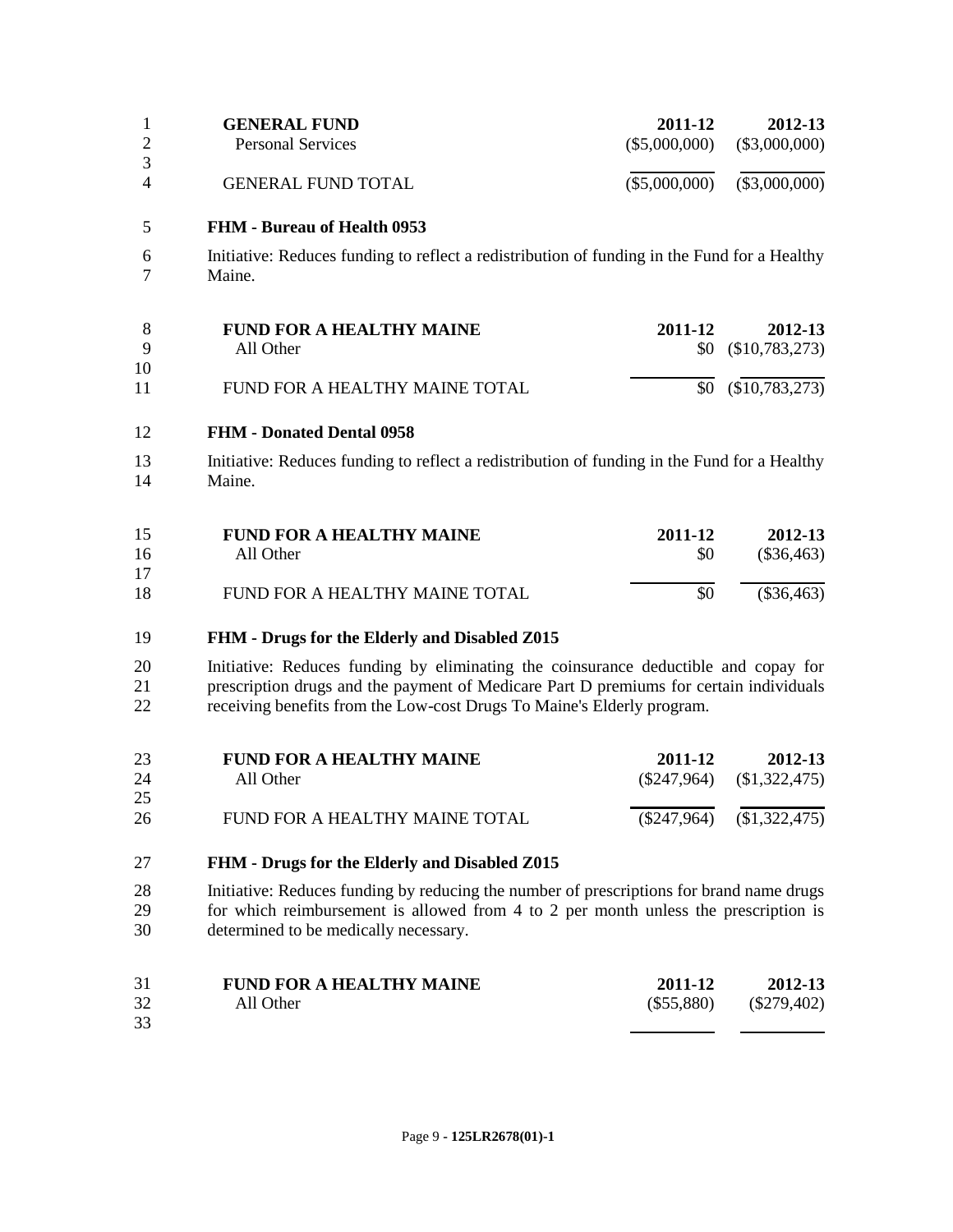| $\mathbf{1}$        | FUND FOR A HEALTHY MAINE TOTAL                                                                         | $(\$55,880)$             | $(\$279,402)$               |
|---------------------|--------------------------------------------------------------------------------------------------------|--------------------------|-----------------------------|
| $\overline{2}$      | FHM - Drugs for the Elderly and Disabled Z015                                                          |                          |                             |
| 3<br>$\overline{4}$ | Initiative: Reduces funding to reflect a redistribution of funding in the Fund for a Healthy<br>Maine. |                          |                             |
| 5<br>6              | <b>FUND FOR A HEALTHY MAINE</b><br>All Other                                                           | 2011-12<br>\$0           | 2012-13<br>$(\$10,332,353)$ |
| $\tau$<br>8         | FUND FOR A HEALTHY MAINE TOTAL                                                                         |                          | $$0 \quad ($10,332,353)$    |
| 9                   | <b>FHM - Family Planning 0956</b>                                                                      |                          |                             |
| 10<br>11            | Initiative: Reduces funding to reflect a redistribution of funding in the Fund for a Healthy<br>Maine. |                          |                             |
| 12<br>13            | <b>FUND FOR A HEALTHY MAINE</b><br>All Other                                                           | 2011-12<br>\$0           | 2012-13<br>$(\$401,430)$    |
| 14<br>15            | FUND FOR A HEALTHY MAINE TOTAL                                                                         | \$0                      | $(\$401,430)$               |
| 16                  | FHM - Head Start 0959                                                                                  |                          |                             |
| 17<br>18            | Initiative: Reduces funding to reflect a redistribution of funding in the Fund for a Healthy<br>Maine. |                          |                             |
| 19<br>20<br>21      | <b>FUND FOR A HEALTHY MAINE</b><br>All Other                                                           | 2011-12<br>$(\$700,000)$ | 2012-13<br>(\$1,354,580)    |
| 22                  | FUND FOR A HEALTHY MAINE TOTAL                                                                         | $(\$700,000)$            | (\$1,354,580)               |
| 23                  | <b>FHM - Immunization Z048</b>                                                                         |                          |                             |
| 24<br>25            | Initiative: Reduces funding to reflect a redistribution of funding in the Fund for a Healthy<br>Maine. |                          |                             |
| 26<br>27<br>28      | <b>FUND FOR A HEALTHY MAINE</b><br>All Other                                                           | 2011-12<br>\$0           | 2012-13<br>(\$1,078,884)    |
| 29                  | FUND FOR A HEALTHY MAINE TOTAL                                                                         | \$0                      | (\$1,078,884)               |
| 30                  | <b>FHM - Medical Care 0960</b>                                                                         |                          |                             |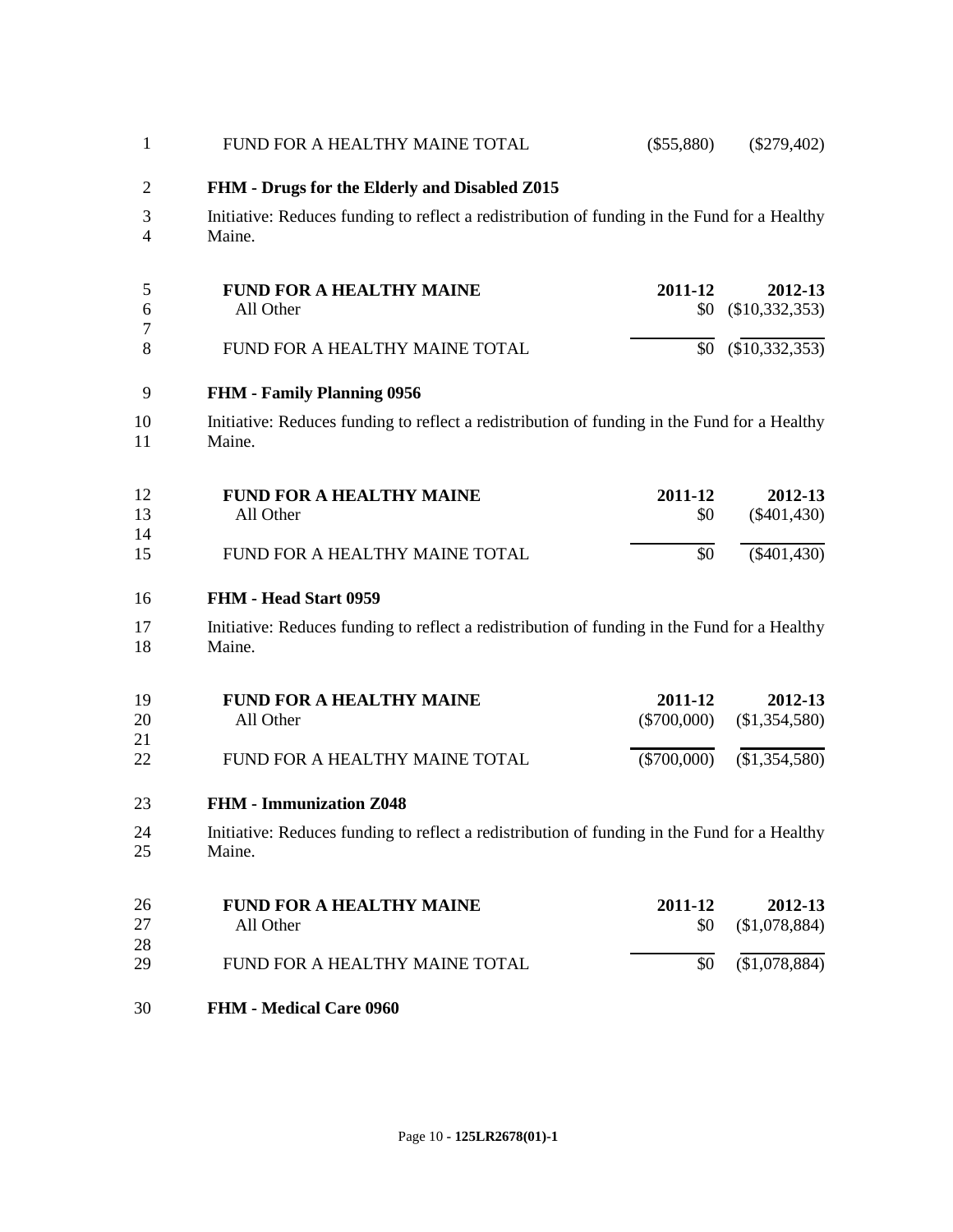1 Initiative: Adjusts funding for Medicaid services as a result of the decrease in the Federal 2 Medical Assistance Percentage. Medical Assistance Percentage.

| $\overline{4}$ | <b>FUND FOR A HEALTHY MAINE</b><br>All Other | 2011-12<br><b>SO</b> | 2012-13<br>\$113,010 |
|----------------|----------------------------------------------|----------------------|----------------------|
| 5<br>6         | FUND FOR A HEALTHY MAINE TOTAL               | \$0                  | \$113,010            |
|                |                                              |                      |                      |

### **FHM - Medical Care 0960**

 Initiative: Notwithstanding any provision of law, adjusts funding by increasing funding in the Medical Care - Payments to Providers program and reducing funding in the FHM - Medical Care program to reflect a redistribution of funding within the Fund for a Healthy Maine.

| 12 | <b>FUND FOR A HEALTHY MAINE</b> | 2011-12     | 2012-13                    |
|----|---------------------------------|-------------|----------------------------|
| 13 | All Other                       |             | $$1,003,844$ $$25,031,096$ |
| 14 |                                 |             |                            |
| 15 | FUND FOR A HEALTHY MAINE TOTAL  | \$1,003,844 | \$25,031,096               |

#### **FHM - Purchased Social Services 0961**

 Initiative: Reduces funding to reflect a redistribution of funding in the Fund for a Healthy Maine.

| 19<br>20<br>21<br>22 | <b>FUND FOR A HEALTHY MAINE</b><br>All Other<br>FUND FOR A HEALTHY MAINE TOTAL       | 2011-12<br>\$0<br>\$0    | 2012-13<br>$(\$3,942,236)$<br>$(\$3,942,236)$ |
|----------------------|--------------------------------------------------------------------------------------|--------------------------|-----------------------------------------------|
| 23<br>24             | <b>Head Start 0545</b><br>Initiative: Eliminates funding for the Head Start program. |                          |                                               |
| 25<br>26<br>27       | <b>GENERAL FUND</b><br>All Other                                                     | 2011-12<br>$(\$800,000)$ | 2012-13<br>$(\$2,448,875)$                    |

 GENERAL FUND TOTAL (\$800,000) (\$2,448,875)

### **IV-E Foster Care/Adoption Assistance 0137**

 Initiative: Adjusts funding for Medicaid services as a result of the decrease in the Federal Medical Assistance Percentage.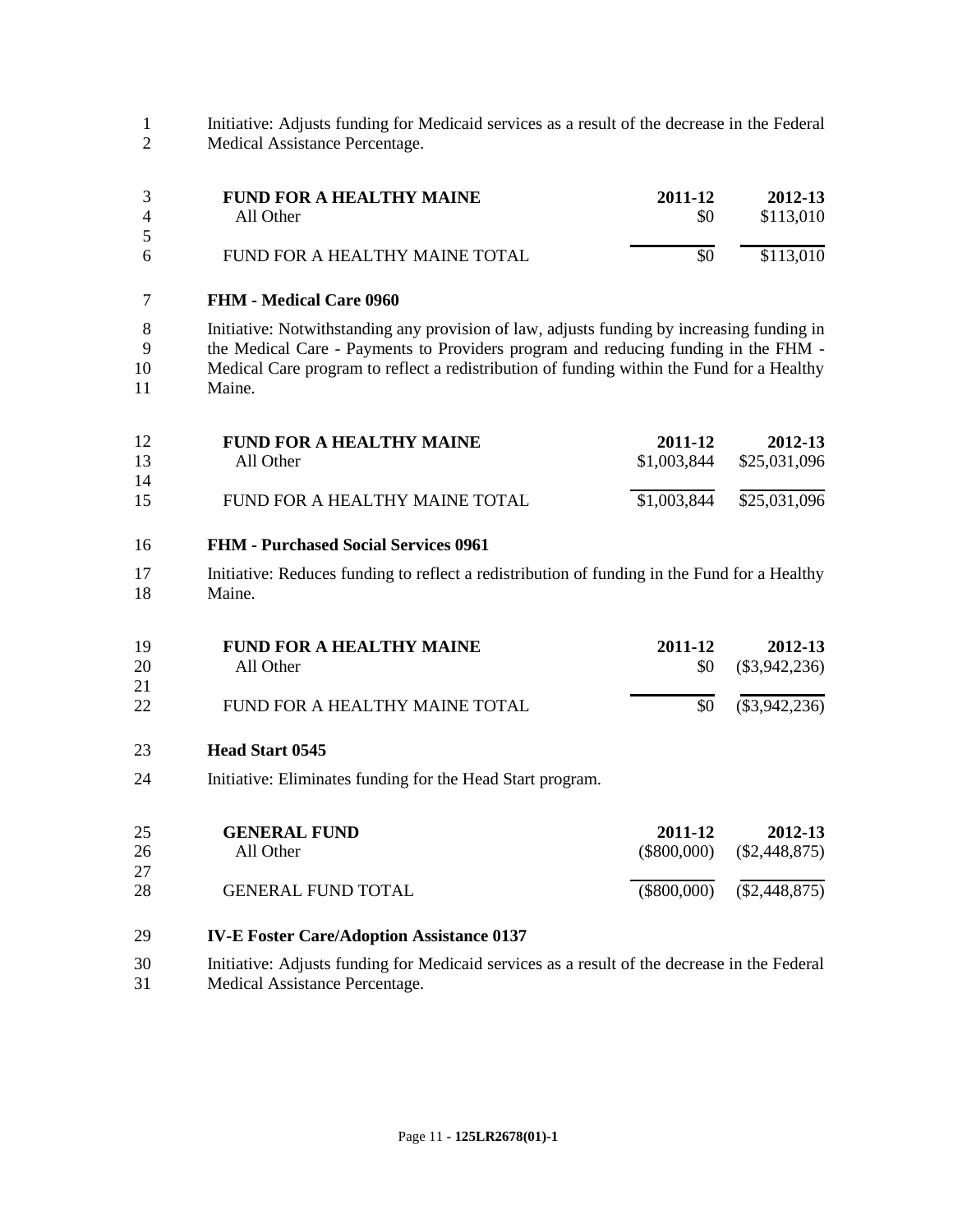|   | <b>GENERAL FUND</b><br>All Other | 2011-12<br>\$0 | 2012-13<br>\$13,579 |
|---|----------------------------------|----------------|---------------------|
|   |                                  |                |                     |
| 4 | <b>GENERAL FUND TOTAL</b>        | \$0            | \$13,579            |

### **Low-cost Drugs To Maine's Elderly 0202**

 Initiative: Reduces funding by eliminating the coinsurance deductible and copay for 7 prescription drugs and the payment of Medicare Part D premiums for certain individuals<br>8 receiving benefits from the Low-cost Drugs To Maine's Elderly program. receiving benefits from the Low-cost Drugs To Maine's Elderly program.

| <b>Q</b> | <b>GENERAL FUND</b>       | 2011-12 | 2012-13                       |
|----------|---------------------------|---------|-------------------------------|
| 10       | All Other                 |         | $(\$836,743)$ $(\$4,462,786)$ |
| 11       |                           |         |                               |
| 12       | <b>GENERAL FUND TOTAL</b> |         | $(\$836,743)$ $(\$4,462,786)$ |

#### **Low-cost Drugs To Maine's Elderly 0202**

 Initiative: Provides funding in the MaineCare and MaineCare-related accounts necessary to make cycle payments through the remainder of the 2012-2013 biennium.

| 16 | <b>GENERAL FUND</b>       | 2011-12     | 2012-13 |
|----|---------------------------|-------------|---------|
| 17 | All Other                 | \$1,401,437 | \$0     |
| 18 |                           |             |         |
| 19 | <b>GENERAL FUND TOTAL</b> | \$1,401,437 | \$0     |

#### **Medical Care - Payments to Providers 0147**

 Initiative: Adjusts funding for the 2012-2013 biennium only for the Cub Care program for families with income greater or equal to 150% but less than 200% of the nonfarm income official poverty line as the result of contributions from the Dirigo Health Fund to provide MaineCare seed for the program.

| 25       | <b>GENERAL FUND</b>                | 2011-12       | 2012-13         |
|----------|------------------------------------|---------------|-----------------|
| 26<br>27 | All Other                          | $(\$410,995)$ | $(\$2,231,331)$ |
| 28       | <b>GENERAL FUND TOTAL</b>          | $(\$410,995)$ | $(\$2,231,331)$ |
| 29       | <b>OTHER SPECIAL REVENUE FUNDS</b> | 2011-12       | 2012-13         |
| 30<br>31 | All Other                          | \$472,800     | \$2,556,881     |
| 32       | OTHER SPECIAL REVENUE FUNDS TOTAL  | \$472,800     | \$2,556,881     |

**Medical Care - Payments to Providers 0147**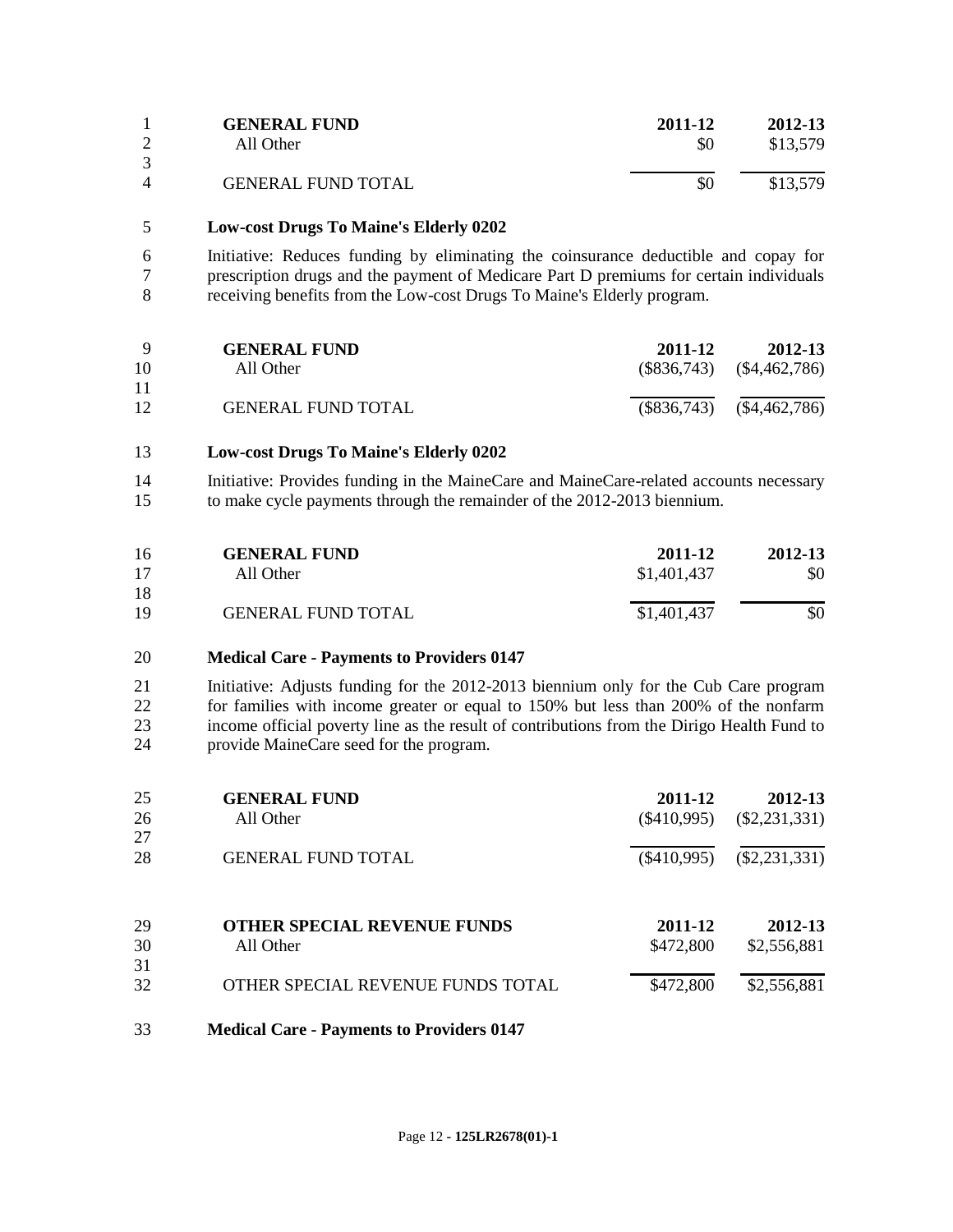1 Initiative: Reduces funding by eliminating optional coverage under the MaineCare program for families who are covered above mandatory federal levels. program for families who are covered above mandatory federal levels.

| 3<br>4  | <b>GENERAL FUND</b><br>All Other   | 2011-12<br>$(\$2,184,239)$ | 2012-13<br>$(\$8,533,575)$       |
|---------|------------------------------------|----------------------------|----------------------------------|
| 5<br>6  | <b>GENERAL FUND TOTAL</b>          | $(\$2,184,239)$            | $(\$8,533,575)$                  |
|         | FEDERAL EXPENDITURES FUND          | 2011-12                    | 2012-13                          |
| 8       | All Other                          |                            | $(\$5,791,515)$ $(\$30,571,405)$ |
| 9<br>10 | FEDERAL EXPENDITURES FUND TOTAL    |                            | $(\$5,791,515)$ $(\$30,571,405)$ |
| 11      | <b>OTHER SPECIAL REVENUE FUNDS</b> | 2011-12                    | 2012-13                          |
| 12      | All Other                          | (\$1,159,127)              | $(\$9,614,390)$                  |
| 13      |                                    |                            |                                  |
| 14      | OTHER SPECIAL REVENUE FUNDS TOTAL  | (\$1,159,127)              | $(\$9,614,390)$                  |

#### 15 **Medical Care - Payments to Providers 0147**

16 Initiative: Reduces funding by eliminating optional coverage under the MaineCare 17 program for persons 19 and 20 years of age with income less than or equal to 150% of the 18 nonfarm income official poverty line.

| 19<br>20<br>21 | <b>GENERAL FUND</b><br>All Other | 2011-12<br>$(\$993,649)$ | 2012-13<br>$(\$5,393,575)$     |
|----------------|----------------------------------|--------------------------|--------------------------------|
| 22             | <b>GENERAL FUND TOTAL</b>        | (\$993,649)              | $(\$5,393,575)$                |
| 23             | <b>FEDERAL EXPENDITURES FUND</b> | 2011-12                  | 2012-13                        |
| 24             | All Other                        |                          | $$1,898,564$ $$10,021,863$     |
| 25<br>26       | FEDERAL EXPENDITURES FUND TOTAL  |                          | $($1,898,564)$ $($10,021,863)$ |

27 **Medical Care - Payments to Providers 0147**

28 Initiative: Reduces funding by eliminating adult family care as an optional service in the 29 MaineCare program.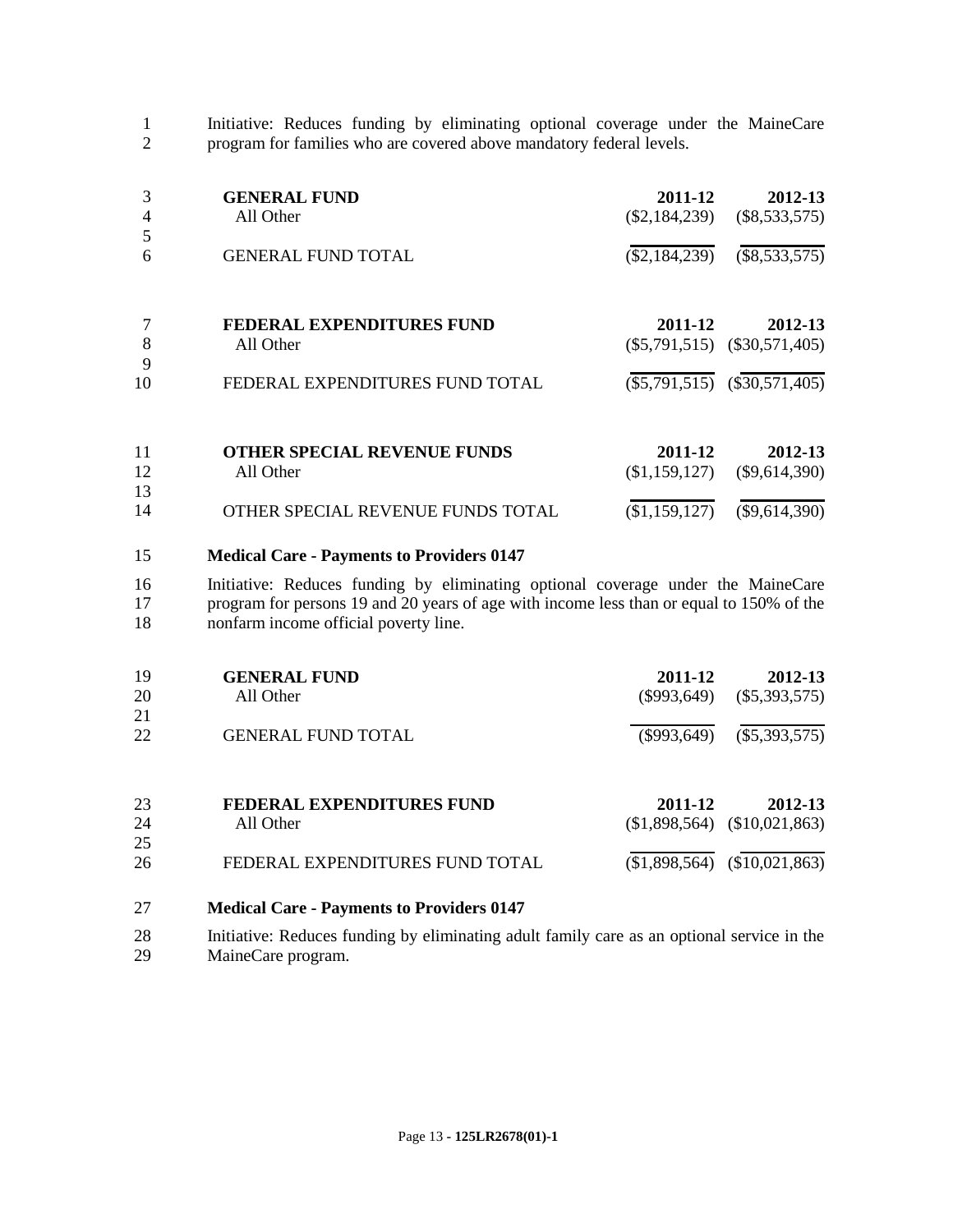| 1              | <b>GENERAL FUND</b>              | 2011-12      | 2012-13       |
|----------------|----------------------------------|--------------|---------------|
| $\overline{2}$ | All Other                        | $(\$40,810)$ | $(\$220,068)$ |
| 3              |                                  |              |               |
| $\overline{4}$ | <b>GENERAL FUND TOTAL</b>        | $(\$40,810)$ | $(\$220,068)$ |
| 5              | <b>FEDERAL EXPENDITURES FUND</b> | 2011-12      | 2012-13       |
| 6              | All Other                        | $(\$68,641)$ | $(\$362,332)$ |
| 7              |                                  |              |               |
| 8              | FEDERAL EXPENDITURES FUND TOTAL  | $(\$68,641)$ | $(\$362,332)$ |

10 Initiative: Reduces funding by eliminating ambulatory surgical center services as an 11 optional service in the MaineCare program.

| 12<br>13<br>14 | <b>GENERAL FUND</b><br>All Other | 2011-12<br>(\$17,200) | 2012-13<br>$(\$93,274)$ |
|----------------|----------------------------------|-----------------------|-------------------------|
| 15             | <b>GENERAL FUND TOTAL</b>        | (\$17,200)            | $(\$93,274)$            |
| 16             | FEDERAL EXPENDITURES FUND        | 2011-12               | 2012-13                 |
| 17             | All Other                        | $(\$28,155)$          | (\$148,619)             |
| 18<br>19       | FEDERAL EXPENDITURES FUND TOTAL  | $(\$28,155)$          | (\$148,619)             |

# 20 **Medical Care - Payments to Providers 0147**

21 Initiative: Reduces funding by eliminating consumer-directed attendant services as an 22 optional service in the MaineCare program.

| 23<br>24<br>25 | <b>GENERAL FUND</b><br>All Other       | 2011-12<br>$(\$449,605)$ | 2012-13<br>$(\$2,440,130)$ |
|----------------|----------------------------------------|--------------------------|----------------------------|
| 26             | <b>GENERAL FUND TOTAL</b>              | $(\$449,605)$            | $(\$2,440,130)$            |
| 27<br>28<br>29 | FEDERAL EXPENDITURES FUND<br>All Other | 2011-12<br>$(\$772,450)$ | 2012-13<br>$(\$4,077,499)$ |
| 30             | FEDERAL EXPENDITURES FUND TOTAL        | $(\$772,450)$            | $(\$4,077,499)$            |

31 **Medical Care - Payments to Providers 0147**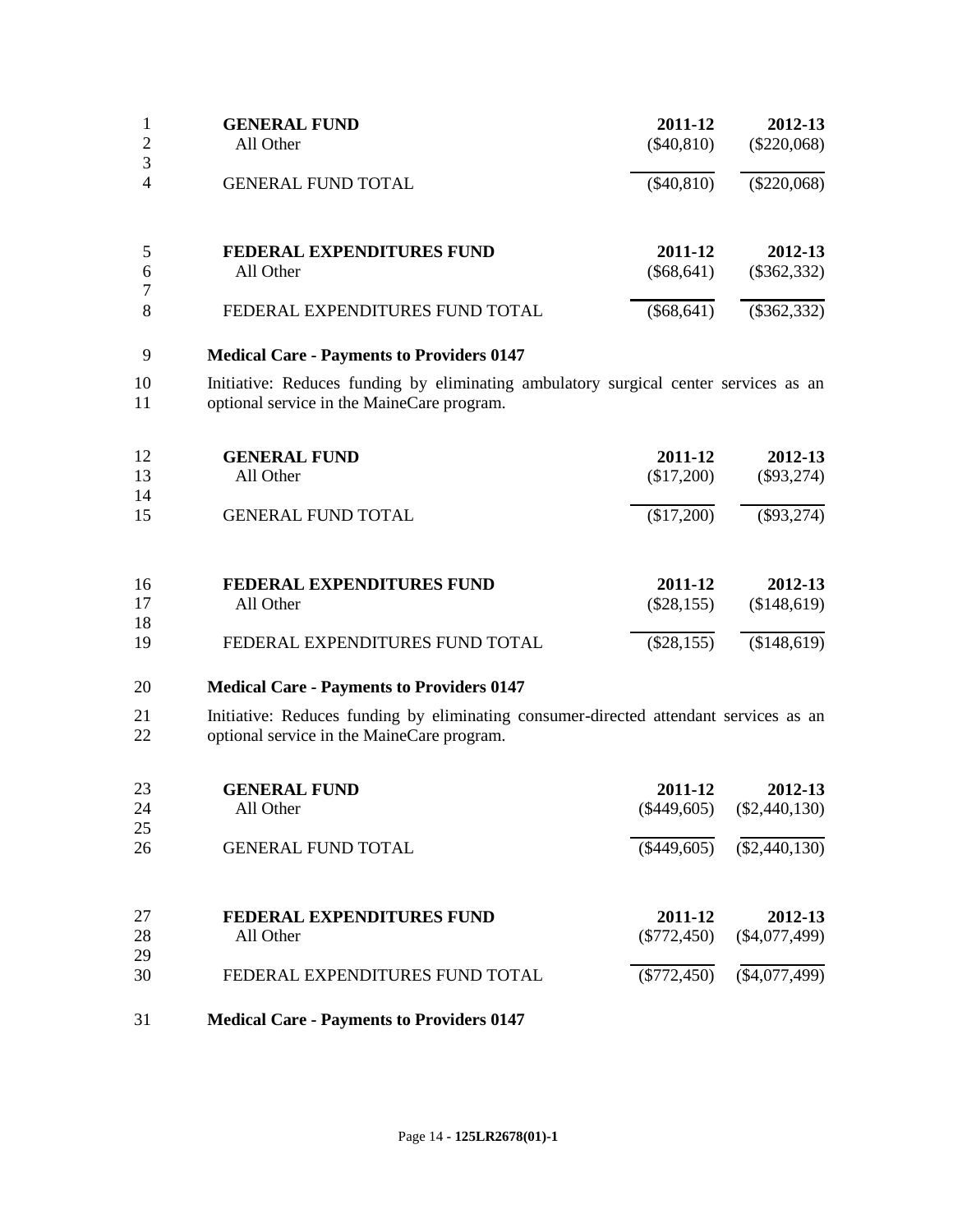1 Initiative: Reduces funding by eliminating targeted case management services as an optional service in the MaineCare program. optional service in the MaineCare program.

| 4<br>6  | <b>GENERAL FUND</b><br>All Other<br><b>GENERAL FUND TOTAL</b> | 2011-12<br>$(\$94,312)$<br>$(\$94,312)$ | 2012-13<br>$(\$429,320)$<br>$(\$429,320)$ |
|---------|---------------------------------------------------------------|-----------------------------------------|-------------------------------------------|
| 8       | <b>FEDERAL EXPENDITURES FUND</b><br>All Other                 | 2011-12<br>$(\$908,725)$                | 2012-13<br>$(\$4,846,533)$                |
| 9<br>10 | FEDERAL EXPENDITURES FUND TOTAL                               | $(\$908,725)$                           | $(\$4,846,533)$                           |

### 11 **Medical Care - Payments to Providers 0147**

12 Initiative: Reduces funding by eliminating dental services as an optional service in the MaineCare program. MaineCare program.

| -14<br>15 | <b>GENERAL FUND</b><br>All Other | 2011-12 | 2012-13<br>$(\$410,611)$ $(\$2,225,611)$ |
|-----------|----------------------------------|---------|------------------------------------------|
| 16<br>-17 | <b>GENERAL FUND TOTAL</b>        |         | $(\$410,611)$ $(\$2,225,611)$            |
| 18        | FEDERAL EXPENDITURES FUND        | 2011-12 | 2012-13                                  |

| .  | T EDEINAL EAT ENDITONES FOND    | 2011-12 | - 2012-19                     |
|----|---------------------------------|---------|-------------------------------|
| 19 | All Other                       |         | $(\$652,668)$ $(\$3,445,208)$ |
| 20 |                                 |         |                               |
| 21 | FEDERAL EXPENDITURES FUND TOTAL |         | $(\$652,668)$ $(\$3,445,208)$ |
|    |                                 |         |                               |

### 22 **Medical Care - Payments to Providers 0147**

23 Initiative: Reduces funding by eliminating occupational therapy as an optional service in the MaineCare program. the MaineCare program.

| 25<br>26 | <b>GENERAL FUND</b><br>All Other | 2011-12<br>(S78.846) | 2012-13<br>$(\$426,996)$ |
|----------|----------------------------------|----------------------|--------------------------|
| 27       |                                  |                      |                          |
| 28       | <b>GENERAL FUND TOTAL</b>        | (S78, 846)           | $(\$426,996)$            |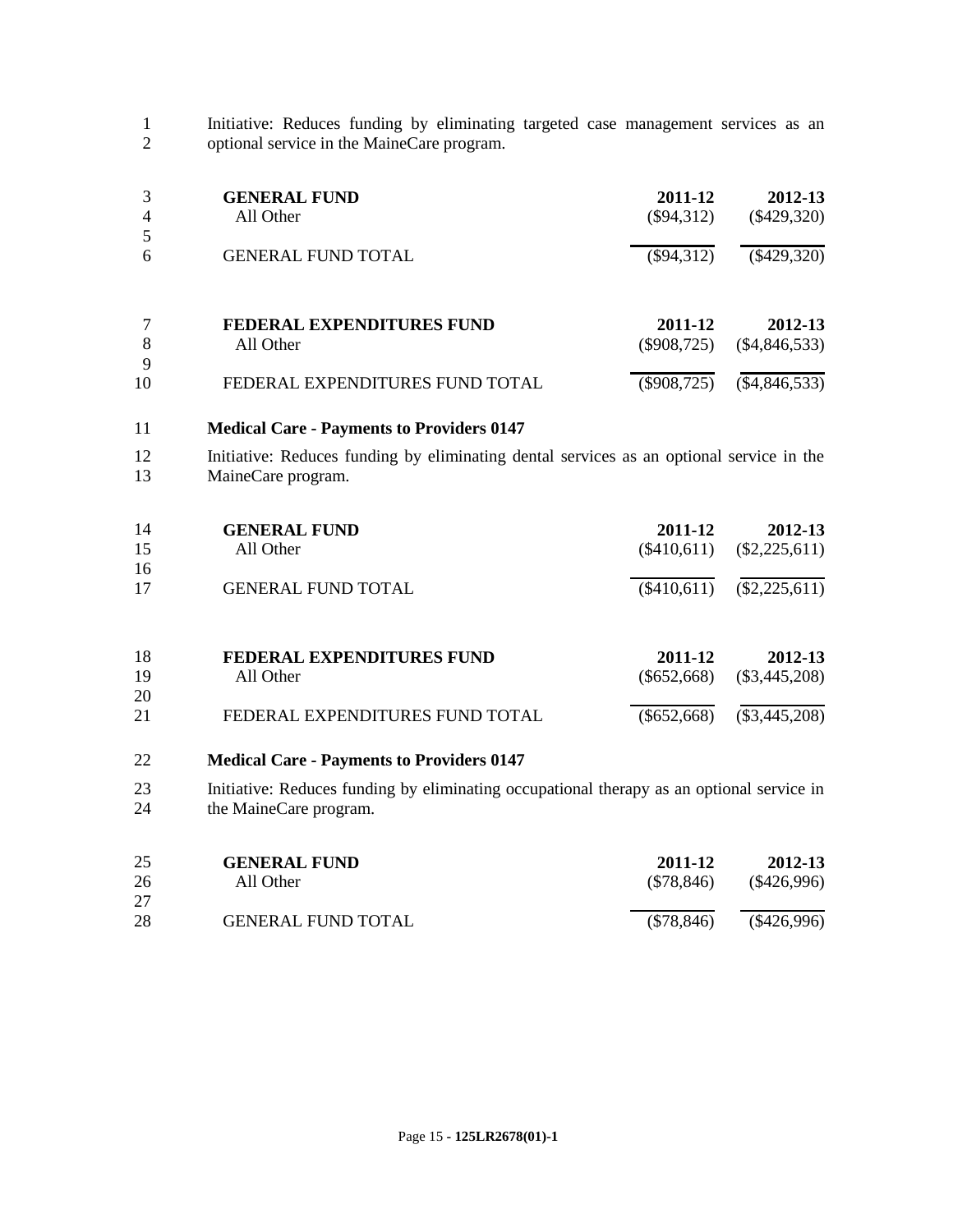|               | FEDERAL EXPENDITURES FUND       | 2011-12   | 2012-13       |
|---------------|---------------------------------|-----------|---------------|
|               | All Other                       | \$124,966 | $(\$659,650)$ |
| 3<br>$\Delta$ | FEDERAL EXPENDITURES FUND TOTAL | \$124,966 | $(\$659,650)$ |

6 Initiative: Reduces funding by eliminating vision services as an optional service in the MaineCare program.

| 8<br>-9<br>10 | <b>GENERAL FUND</b><br>All Other | 2011-12<br>(\$151,826) | 2012-13<br>$(\$823,447)$ |
|---------------|----------------------------------|------------------------|--------------------------|
| 11            | <b>GENERAL FUND TOTAL</b>        | (\$151,826)            | $(\$823,447)$            |
| 12            | FEDERAL EXPENDITURES FUND        | 2011-12                | 2012-13                  |
| 13<br>14      | All Other                        | $(\$250,663)$          | (\$1,323,161)            |

15 FEDERAL EXPENDITURES FUND TOTAL (\$250,663) (\$1,323,161)

### 16 **Medical Care - Payments to Providers 0147**

17 Initiative: Reduces funding by eliminating physical therapy as an optional service in the MaineCare program. MaineCare program.

| 19<br>20<br>21<br>22 | <b>GENERAL FUND</b><br>All Other<br><b>GENERAL FUND TOTAL</b> | 2011-12<br>$(\$97,657)$<br>$(\$97,657)$ | 2012-13<br>$(\$529,071)$<br>$(\$529,071)$ |
|----------------------|---------------------------------------------------------------|-----------------------------------------|-------------------------------------------|
| 23<br>24<br>25       | FEDERAL EXPENDITURES FUND<br>All Other                        | 2011-12<br>(\$158,352)                  | 2012-13<br>$(\$835,885)$                  |
| 26                   | FEDERAL EXPENDITURES FUND TOTAL                               | (\$158,352)                             | $(\$835,885)$                             |

- 27 **Medical Care - Payments to Providers 0147**
- 28 Initiative: Reduces funding by eliminating podiatry services as an optional service in the 29 MaineCare program.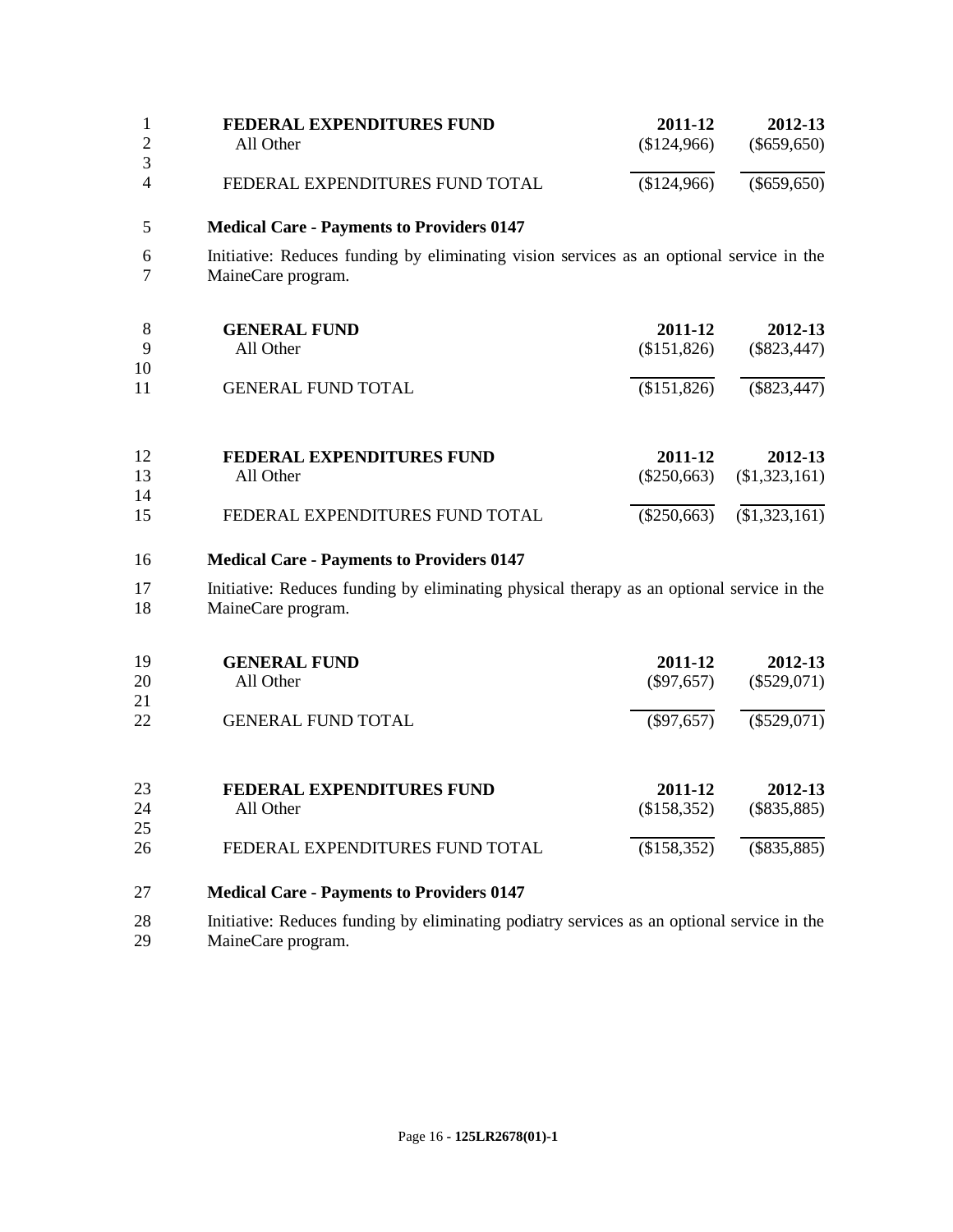| 1              | <b>GENERAL FUND</b>             | 2011-12      | 2012-13       |
|----------------|---------------------------------|--------------|---------------|
| 2              | All Other                       | $(\$68,407)$ | $(\$370,903)$ |
| 3              |                                 |              |               |
| $\overline{4}$ | <b>GENERAL FUND TOTAL</b>       | $(\$68,407)$ | $(\$370,903)$ |
| 5              | FEDERAL EXPENDITURES FUND       | 2011-12      | 2012-13       |
| 6              | All Other                       | (\$110,904)  | $(\$585,423)$ |
| 7              |                                 |              |               |
| 8              | FEDERAL EXPENDITURES FUND TOTAL | (\$110,904)  | $(\$585,423)$ |

10 Initiative: Reduces funding by eliminating private nonmedical institution services as an 11 optional service in the MaineCare program effective July 1, 2012.

| 12 | <b>GENERAL FUND</b>                | 2011-12       | 2012-13             |
|----|------------------------------------|---------------|---------------------|
| 13 | All Other                          | \$0           | $(\$47,637,039)$    |
| 14 |                                    |               |                     |
| 15 | <b>GENERAL FUND TOTAL</b>          | \$0           | $(\$47,637,039)$    |
| 16 | <b>FEDERAL EXPENDITURES FUND</b>   | 2011-12       | 2012-13             |
| 17 | All Other                          |               | \$0 (\$104,043,080) |
| 18 |                                    |               |                     |
| 19 | FEDERAL EXPENDITURES FUND TOTAL    |               | \$0 (\$104,043,080) |
| 20 | <b>OTHER SPECIAL REVENUE FUNDS</b> | 2011-12       | 2012-13             |
| 21 | All Other                          | $(\$319,609)$ | $(\$5,113,739)$     |
| 22 |                                    |               |                     |
| 23 | OTHER SPECIAL REVENUE FUNDS TOTAL  | $(\$319,609)$ | $(\$5,113,739)$     |
|    |                                    |               |                     |

24 **Medical Care - Payments to Providers 0147**

25 Initiative: Reduces funding by eliminating sexually transmitted disease screening clinic 26 services as an optional service in the MaineCare program.

| 27 | <b>GENERAL FUND</b>       | 2011-12      | 2012-13       |
|----|---------------------------|--------------|---------------|
| 28 | All Other                 | (S40.397)    | $(\$217,951)$ |
| 29 |                           |              |               |
| 30 | <b>GENERAL FUND TOTAL</b> | $(\$40,397)$ | $(\$217,951)$ |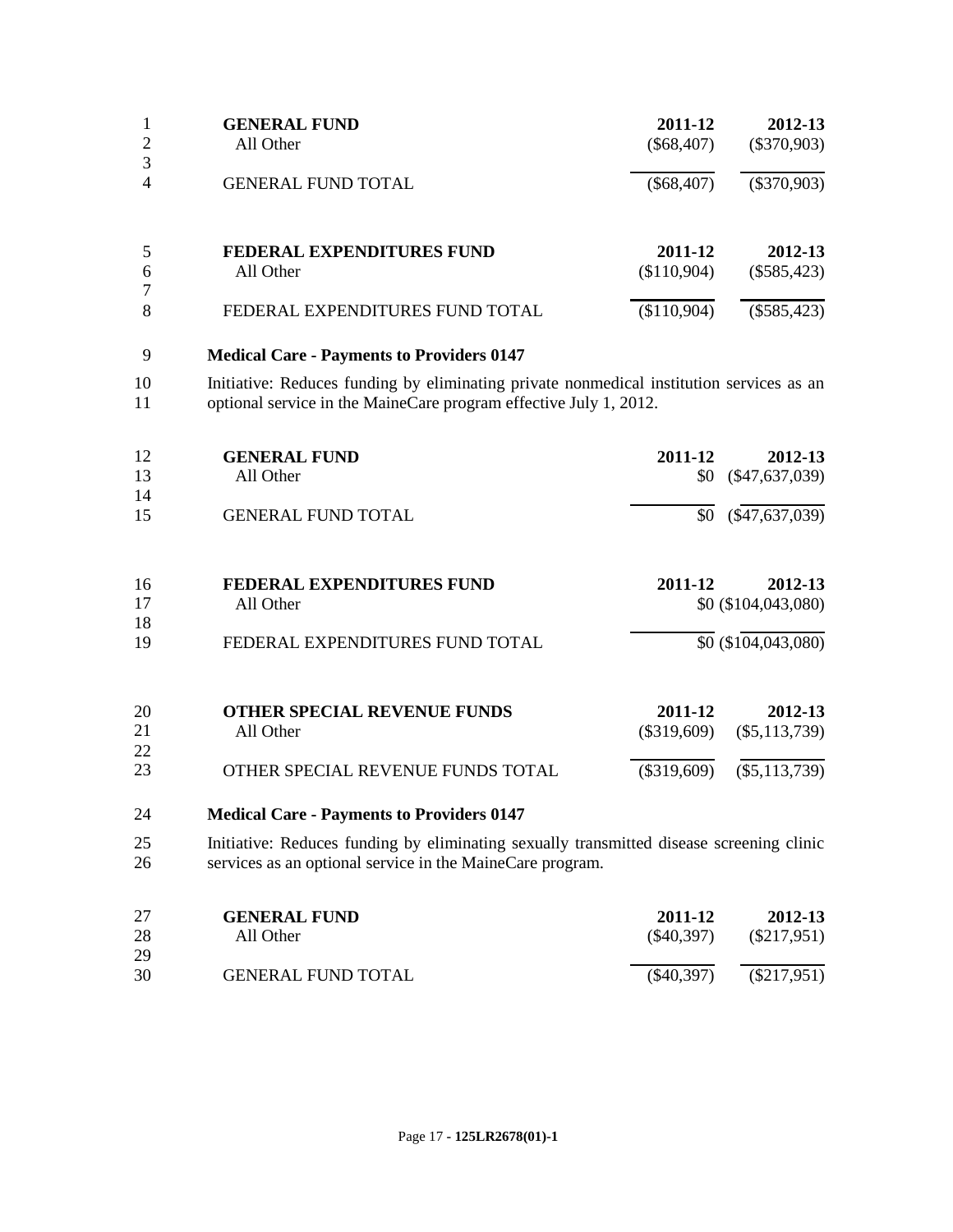|                | FEDERAL EXPENDITURES FUND       | 2011-12   | 2012-13       |
|----------------|---------------------------------|-----------|---------------|
|                | All Other                       | (S45.771) | $(\$241,610)$ |
| $\overline{4}$ | FEDERAL EXPENDITURES FUND TOTAL | (S45,771) | $(\$241,610)$ |

6 Initiative: Reduces funding by eliminating chiropractic services as an optional service in the MaineCare program.

| 8<br>9   | <b>GENERAL FUND</b><br>All Other | 2011-12<br>$(\$69,199)$ | 2012-13<br>$(\$375,344)$ |
|----------|----------------------------------|-------------------------|--------------------------|
| 10<br>11 | <b>GENERAL FUND TOTAL</b>        | $(\$69,199)$            | $(\$375,344)$            |
|          |                                  |                         |                          |
| 12       | FEDERAL EXPENDITURES FUND        | 2011-12                 | 2012-13                  |
| 13       | All Other                        | (\$114,901)             | $(\$606,525)$            |
| 14       |                                  |                         |                          |
| 15       | FEDERAL EXPENDITURES FUND TOTAL  | \$114,901)              | \$606,525                |

#### 16 **Medical Care - Payments to Providers 0147**

17 Initiative: Adjusts funding in fiscal year 2011-12 as a result of contributions from the Dirigo Health Fund to provide MaineCare seed for the childless adult waiver. Dirigo Health Fund to provide MaineCare seed for the childless adult waiver.

| 19<br>20<br>21 | <b>GENERAL FUND</b><br>All Other   | 2011-12<br>(\$10,000,000) | 2012-13<br>\$0 |
|----------------|------------------------------------|---------------------------|----------------|
| 22             | <b>GENERAL FUND TOTAL</b>          | (\$10,000,000)            | \$0            |
| 23             | <b>OTHER SPECIAL REVENUE FUNDS</b> | 2011-12                   | 2012-13        |
| 24<br>25       | All Other                          | \$10,000,000              | \$0            |
| 26             | OTHER SPECIAL REVENUE FUNDS TOTAL  | \$10,000,000              | \$0            |

### 27 **Medical Care - Payments to Providers 0147**

28 Initiative: Reduces funding by reducing reimbursement for critical access hospitals from 29 109% to 105%.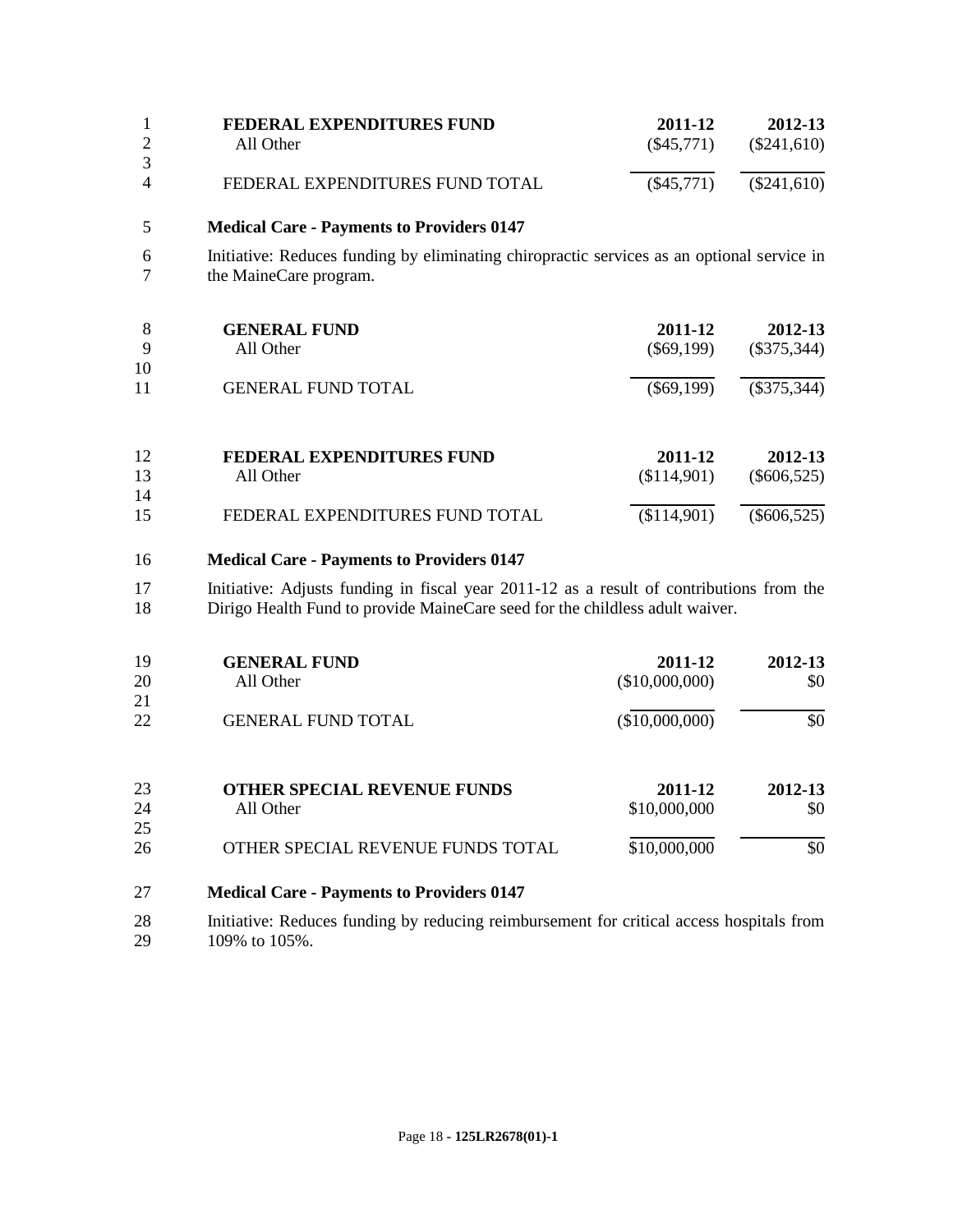|                | <b>GENERAL FUND</b>              | 2011-12       | 2012-13       |
|----------------|----------------------------------|---------------|---------------|
| 2              | All Other                        | $(\$290,834)$ | (\$1,179,804) |
| 3              |                                  |               |               |
| $\overline{4}$ | <b>GENERAL FUND TOTAL</b>        | $(\$290,834)$ | (\$1,179,804) |
| 5              | <b>FEDERAL EXPENDITURES FUND</b> | 2011-12       | 2012-13       |
| 6              | All Other                        | $(\$503,794)$ | (\$1,987,455) |
| 7              |                                  |               |               |
| 8              | FEDERAL EXPENDITURES FUND TOTAL  | $(\$503,794)$ | (\$1,987,455) |
|                |                                  |               |               |

10 Initiative: Reduces funding by reducing the number of prescriptions for brand name drugs 11 for which reimbursement is allowed from 4 to 2 per month unless the prescription is 12 determined to be medically necessary.

| <b>GENERAL FUND</b><br>All Other | 2011-12<br>(\$1,168,120)        | 2012-13<br>$(\$5,840,598)$ |
|----------------------------------|---------------------------------|----------------------------|
| <b>GENERAL FUND TOTAL</b>        | (\$1,168,120)                   | $(\$5,840,598)$            |
| FEDERAL EXPENDITURES FUND        | 2011-12                         | 2012-13                    |
| All Other                        | $(\$2,023,465)$                 | $(\$9,838,860)$            |
|                                  |                                 | $(\$9,838,860)$            |
|                                  | FEDERAL EXPENDITURES FUND TOTAL | $(\$2,023,465)$            |

#### 21 **Medical Care - Payments to Providers 0147**

22 Initiative: Reduces funding by limiting reimbursement to 15 outpatient hospital visits per vear. year.

| 24<br>25<br>26 | <b>GENERAL FUND</b><br>All Other       | 2011-12<br>$(\$277,540)$ | 2012-13<br>(\$1,480,214)   |
|----------------|----------------------------------------|--------------------------|----------------------------|
| 27             | <b>GENERAL FUND TOTAL</b>              | $(\$277,540)$            | (\$1,480,214)              |
| 28<br>29       | FEDERAL EXPENDITURES FUND<br>All Other | 2011-12<br>$(\$480,766)$ | 2012-13<br>$(\$2,493,515)$ |
| 30<br>31       | FEDERAL EXPENDITURES FUND TOTAL        | $(\$480,766)$            | $(\$2,493,515)$            |

32 **Medical Care - Payments to Providers 0147**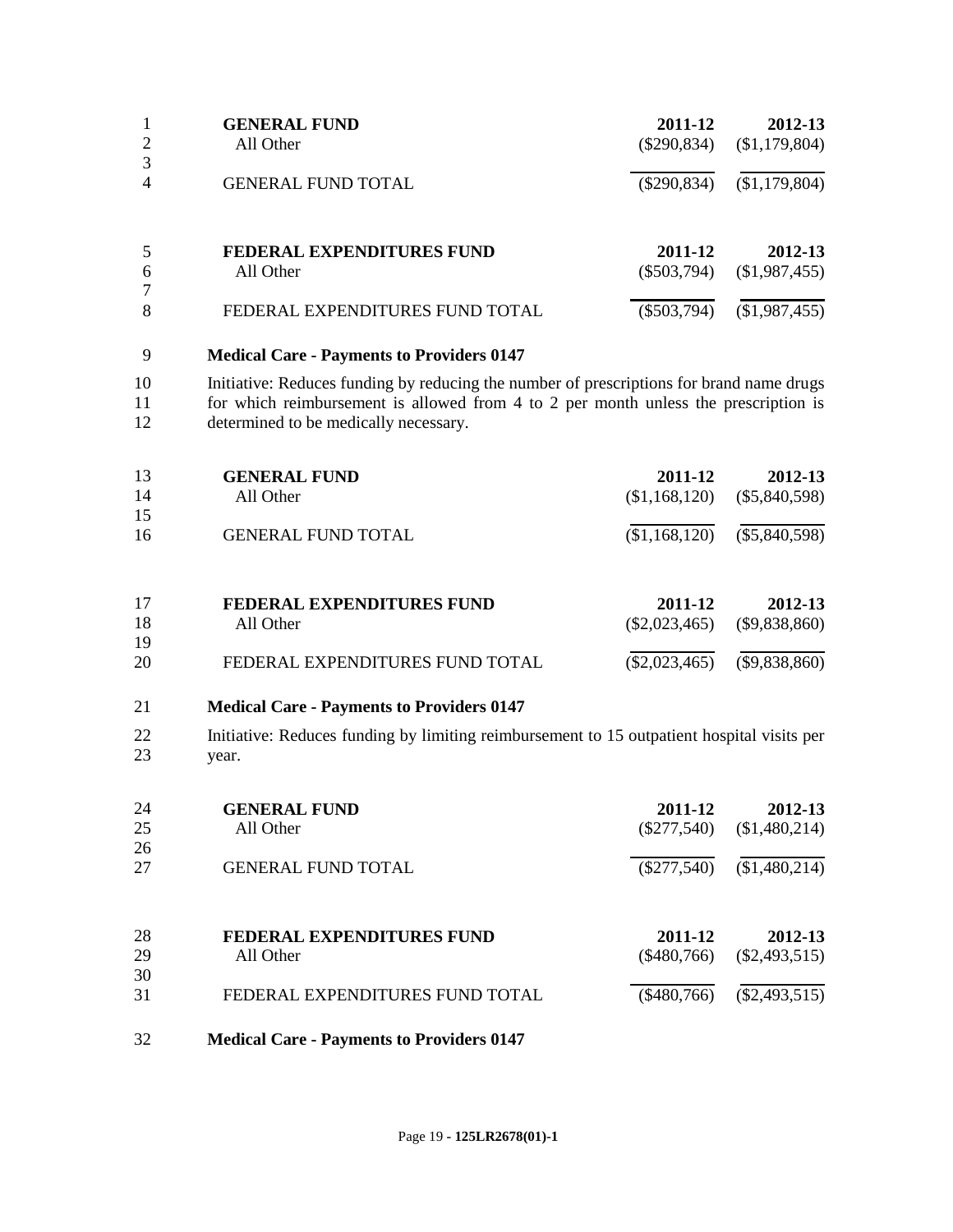1 Initiative: Reduces funding by limiting reimbursement for hospital admissions to 5 per member per vear. member per year.

| $\overline{4}$ | <b>GENERAL FUND</b>              | 2011-12      | 2012-13       |
|----------------|----------------------------------|--------------|---------------|
|                | All Other                        | $(\$91,890)$ | $(\$490,081)$ |
| 6              | <b>GENERAL FUND TOTAL</b>        | $(\$91,890)$ | $(\$490,081)$ |
| 8              | <b>FEDERAL EXPENDITURES FUND</b> | 2011-12      | 2012-13       |
|                | All Other                        | (\$159,176)  | $(\$825,573)$ |
| 9<br>10        | FEDERAL EXPENDITURES FUND TOTAL  | (\$159,176)  | $(\$825,573)$ |

### 11 **Medical Care - Payments to Providers 0147**

12 Initiative: Reduces funding by limiting the use of Suboxone for the treatment of opioid dependency to coverage for a 2-vear period. dependency to coverage for a 2-year period.

| 14<br>15 | <b>GENERAL FUND</b><br>All Other | 2011-12<br>(\$147,563) | 2012-13<br>\$0 |
|----------|----------------------------------|------------------------|----------------|
| 16<br>17 | <b>GENERAL FUND TOTAL</b>        | (\$147,563)            | \$0            |
| 1 Q      | FEDERAL EXPENDITIOFS FUND        | 2011-12                | $2012-13$      |

| -18 | FEDERAL EXPENDITURES FUND       | <b>2011-12</b> | Z012-13 |
|-----|---------------------------------|----------------|---------|
| 19  | All Other                       | (\$1,082,650)  | \$0     |
| 20  |                                 |                |         |
| 21  | FEDERAL EXPENDITURES FUND TOTAL | (\$1,082,650)  | \$0     |
|     |                                 |                |         |

#### 22 **Medical Care - Payments to Providers 0147**

23 Initiative: Provides funding in the MaineCare and MaineCare-related accounts necessary 24 to make cycle payments through the remainder of the 2012-2013 biennium.

| 25 | <b>GENERAL FUND</b>       | 2011-12      | 2012-13      |
|----|---------------------------|--------------|--------------|
| 26 | All Other                 | \$91.805.960 | \$38,142,642 |
| 27 |                           |              |              |
| 28 | <b>GENERAL FUND TOTAL</b> | \$91,805,960 | \$38,142,642 |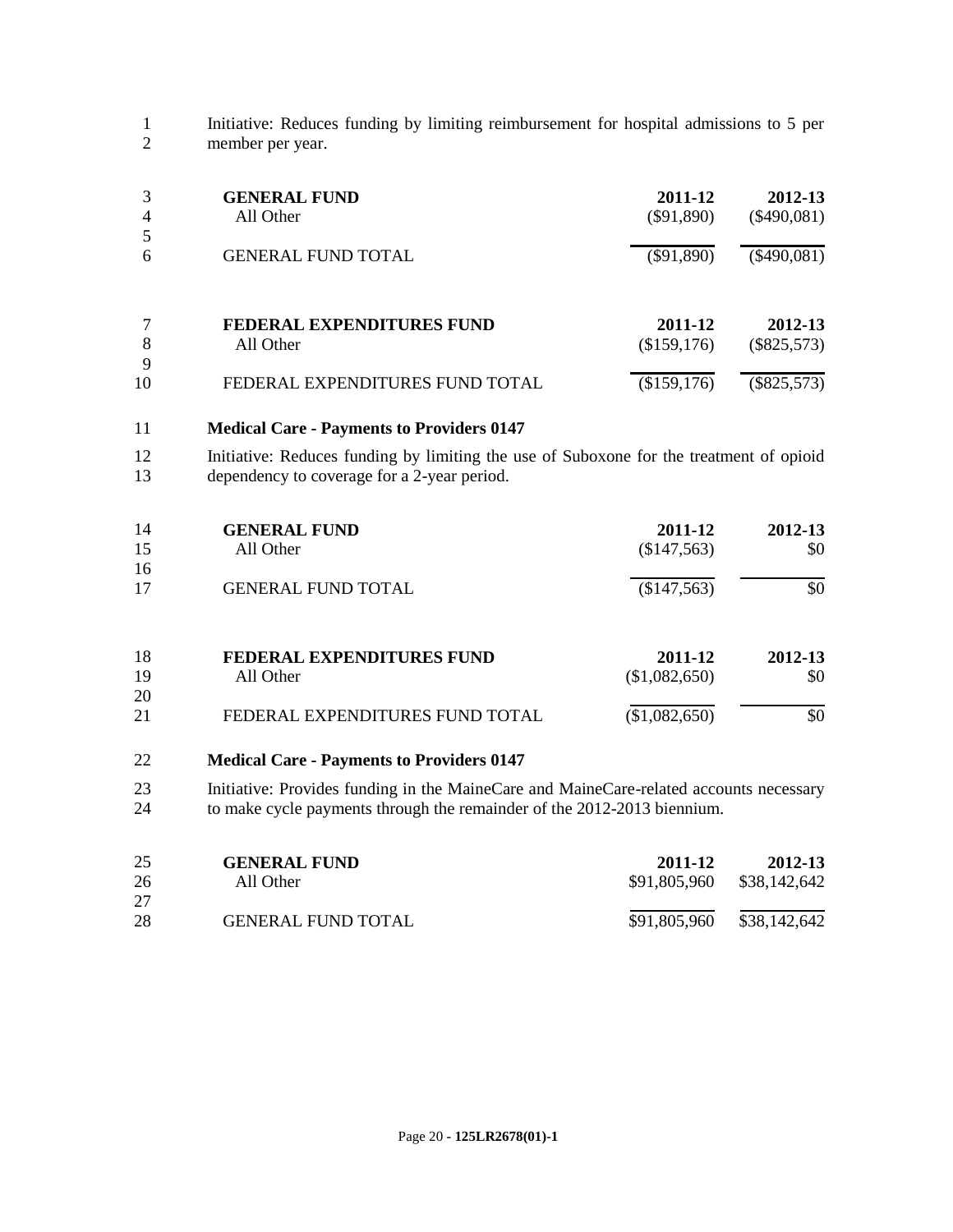|   | FEDERAL EXPENDITURES FUND<br>All Other | 2011-12 | 2012-13<br>\$207,077,368 \$124,626,202 |
|---|----------------------------------------|---------|----------------------------------------|
| 4 | FEDERAL EXPENDITURES FUND TOTAL        |         | \$207,077,368 \$124,626,202            |

Initiative: Reduces funding from the elimination of the childless adult waiver program.

|    | <b>GENERAL FUND</b>              | 2011-12 | 2012-13          |
|----|----------------------------------|---------|------------------|
| 8  | All Other                        | \$0     | $(\$22,000,000)$ |
| 9  |                                  |         |                  |
| 10 | <b>GENERAL FUND TOTAL</b>        | \$0     | $(\$22,000,000)$ |
| 11 | <b>FEDERAL EXPENDITURES FUND</b> | 2011-12 | 2012-13          |
|    |                                  |         |                  |
| 12 | All Other                        | \$0     | $(\$37,060,403)$ |
| 13 |                                  |         |                  |
| 14 | FEDERAL EXPENDITURES FUND TOTAL  |         | $(\$37,060,403)$ |

# **Medical Care - Payments to Providers 0147**

 Initiative: Adjusts funding for Medicaid services as a result of the decrease in the Federal Medical Assistance Percentage.

| 18              | <b>GENERAL FUND</b>             | 2011-12 | 2012-13          |
|-----------------|---------------------------------|---------|------------------|
| 19<br><b>20</b> | All Other                       | \$0     | \$6,997,873      |
| 21              | <b>GENERAL FUND TOTAL</b>       | \$0     | \$6,997,873      |
|                 |                                 |         |                  |
| 22              | FEDERAL EXPENDITURES FUND       | 2011-12 | 2012-13          |
| 23              | All Other                       | \$0     | (\$10,382,324)   |
| 24<br>25        | FEDERAL EXPENDITURES FUND TOTAL |         | $(\$10,382,324)$ |

# **Medical Care - Payments to Providers 0147**

 Initiative: Reduces funding by eliminating the reimbursement for smoking cessation products.

| 29 | <b>GENERAL FUND</b> | 2011-12      | 2012-13       |
|----|---------------------|--------------|---------------|
| 30 | All Other           | $(\$80,000)$ | $(\$430,000)$ |
| 31 |                     |              |               |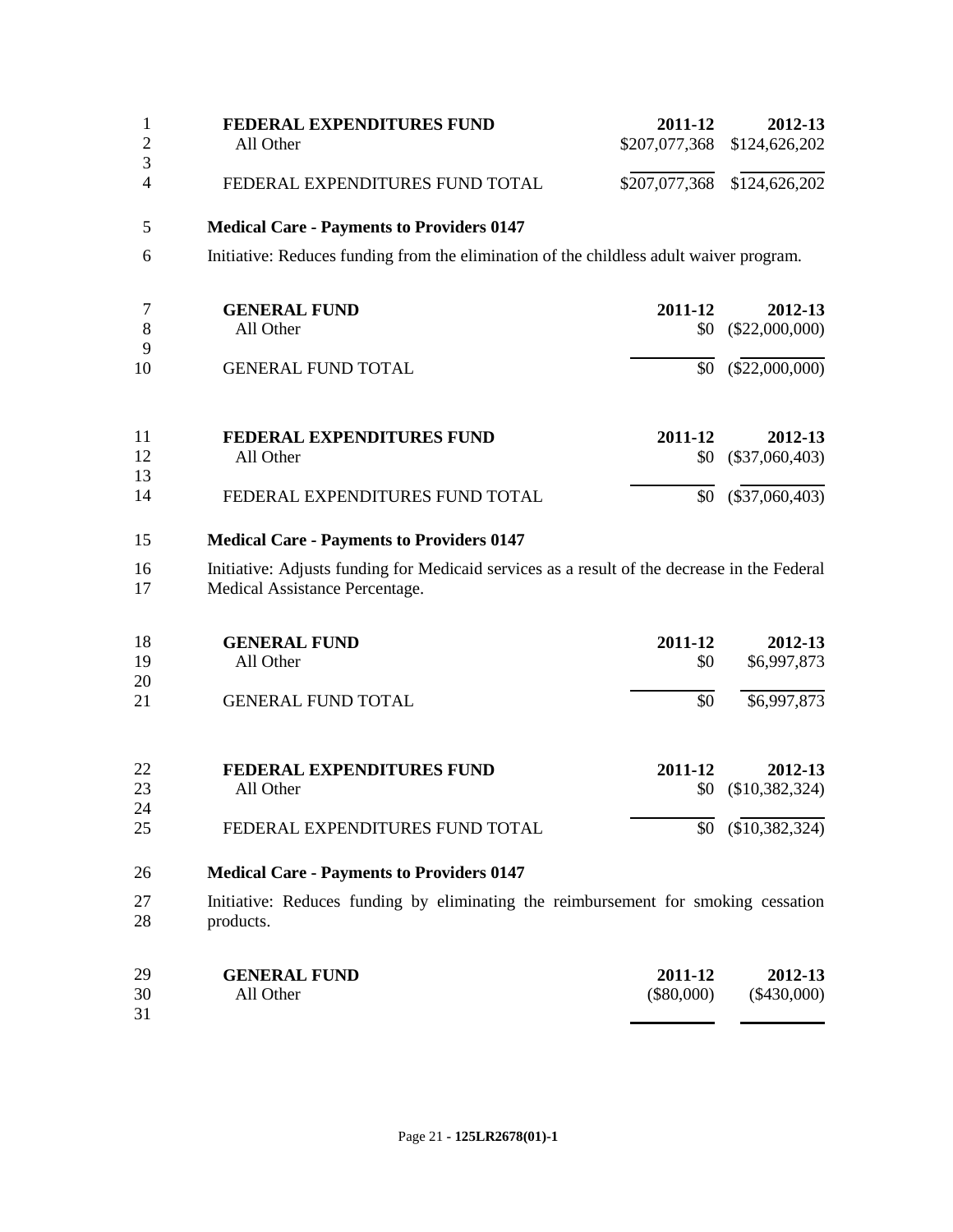| 1              | <b>GENERAL FUND TOTAL</b>                                                                                                                       | $(\$80,000)$           | $(\$430,000)$              |
|----------------|-------------------------------------------------------------------------------------------------------------------------------------------------|------------------------|----------------------------|
| 2<br>3<br>4    | <b>FEDERAL EXPENDITURES FUND</b><br>All Other                                                                                                   | 2011-12<br>(\$138,580) | 2012-13<br>$(\$724,363)$   |
| 5              | FEDERAL EXPENDITURES FUND TOTAL                                                                                                                 | (\$138,580)            | $(\$724,363)$              |
| 6              | <b>Medical Care - Payments to Providers 0147</b>                                                                                                |                        |                            |
| 7<br>8         | Initiative: Reduces funding for outpatient services at acute care hospitals by 5%, effective<br>July 1, 2012.                                   |                        |                            |
| 9<br>10        | <b>GENERAL FUND</b><br>All Other                                                                                                                | 2011-12<br>\$0         | 2012-13<br>$(\$3,180,269)$ |
| 11<br>12       | <b>GENERAL FUND TOTAL</b>                                                                                                                       | \$0                    | $(\$3,180,269)$            |
| 13<br>14<br>15 | <b>FEDERAL EXPENDITURES FUND</b><br>All Other                                                                                                   | 2011-12<br>\$0         | 2012-13<br>$(\$5,357,366)$ |
| 16             | FEDERAL EXPENDITURES FUND TOTAL                                                                                                                 | \$0                    | $(\$5,357,366)$            |
| 17             | <b>Medical Care - Payments to Providers 0147</b>                                                                                                |                        |                            |
| 18<br>19       | Initiative: Reduces funding by reducing optional coverage for children who are<br>behaviorally challenged and who are in a residential setting. |                        |                            |

| 20 | FEDERAL EXPENDITURES FUND       | 2011-12 | 2012-13       |
|----|---------------------------------|---------|---------------|
| 21 | All Other                       | \$0     | $(\$842,282)$ |
| 22 |                                 |         |               |
| 23 | FEDERAL EXPENDITURES FUND TOTAL | \$0     | $(\$842,282)$ |

- **Medical Care - Payments to Providers 0147**
- Initiative: Reduces funding to reflect savings from payment reform in the Developmental Services Waiver - MaineCare program.

| 27 | FEDERAL EXPENDITURES FUND       | 2011-12   | 2012-13                 |
|----|---------------------------------|-----------|-------------------------|
| 28 | All Other                       |           | $$0 \quad ($5,053,691)$ |
| 29 |                                 |           |                         |
| 30 | FEDERAL EXPENDITURES FUND TOTAL | <b>SO</b> | $(\$5,053,691)$         |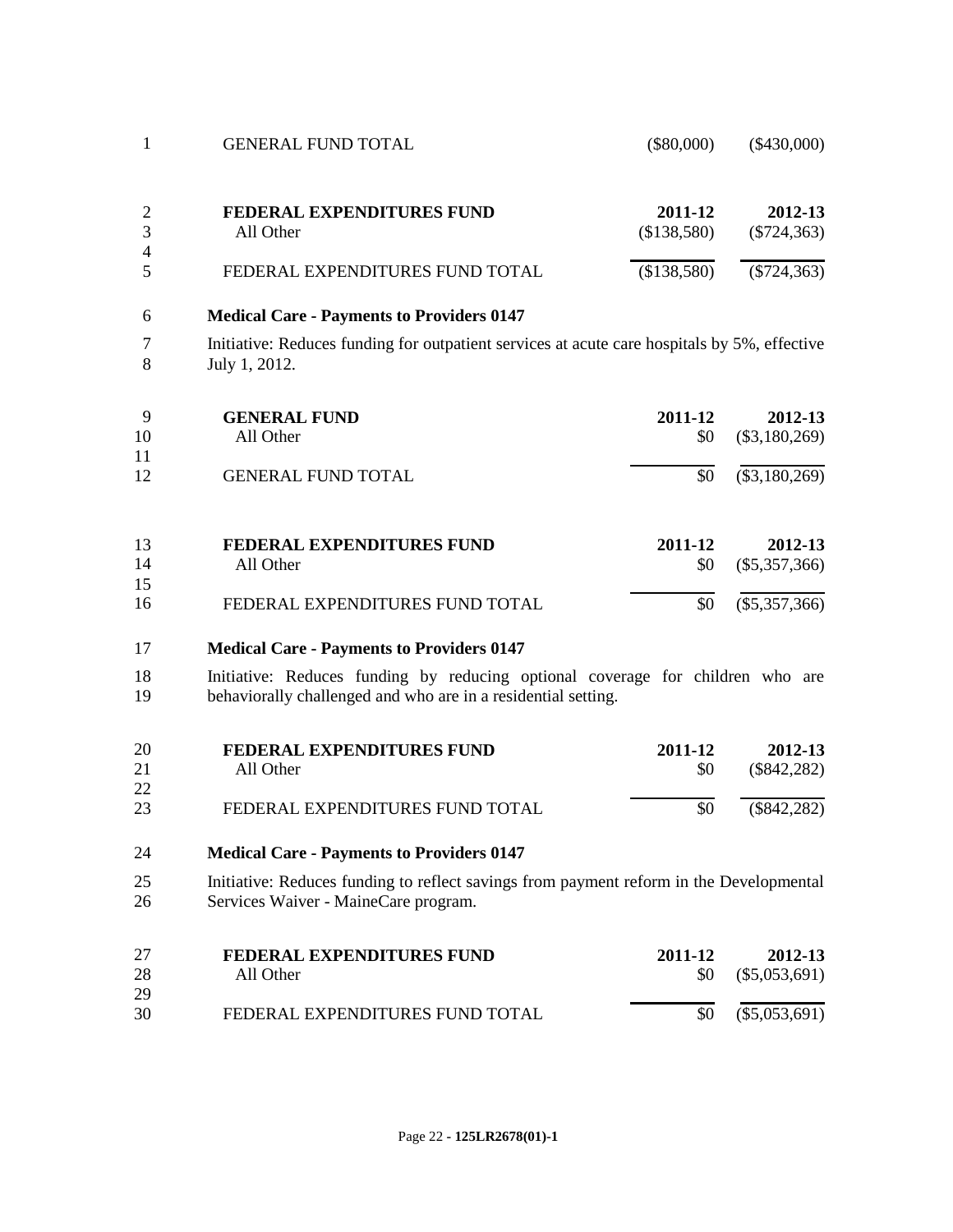Initiative: Reduces funding by reducing reimbursement for hospital inpatient services by 10%.

| $\overline{4}$<br>6 | <b>GENERAL FUND</b><br>All Other<br><b>GENERAL FUND TOTAL</b> | 2011-12<br>$(\$768,208)$<br>$(\$768,208)$ | 2012-13<br>$(\$3,127,406)$<br>$(\$3,127,406)$ |
|---------------------|---------------------------------------------------------------|-------------------------------------------|-----------------------------------------------|
| 8                   | <b>FEDERAL EXPENDITURES FUND</b>                              | 2011-12                                   | 2012-13                                       |
| 9<br>10             | All Other                                                     | $(\$2,098,929)$                           | $(\$5,268,314)$                               |
| 11                  | FEDERAL EXPENDITURES FUND TOTAL                               | $(\$2,098,929)$                           | $(\$5,268,314)$                               |

### **Medical Care - Payments to Providers 0147**

 Initiative: Notwithstanding any provision of law, adjusts funding by increasing funding in the Medical Care - Payments to Providers program and reducing funding in the FHM - Medical Care program to reflect a redistribution of funding within the Fund for a Healthy Maine.

| 17 | <b>GENERAL FUND</b>       | 2011-12 | 2012-13                        |
|----|---------------------------|---------|--------------------------------|
| 18 | All Other                 |         | $($1,003,844)$ $($25,031,096)$ |
| 19 |                           |         |                                |
| 20 | <b>GENERAL FUND TOTAL</b> |         | $($1,003,844)$ $($25,031,096)$ |

### **MR/Elderly PNMI Room and Board Z009**

 Initiative: Reduces funding by eliminating adult family care as an optional service in the MaineCare program.

| 24 | <b>GENERAL FUND</b>       | 2011-12      | 2012-13     |
|----|---------------------------|--------------|-------------|
| 25 | All Other                 | $(\$22,609)$ | (\$121,918) |
| 26 |                           |              |             |
| 27 | <b>GENERAL FUND TOTAL</b> | $(\$22,609)$ | \$121,918   |

### **MR/Elderly PNMI Room and Board Z009**

 Initiative: Reduces funding by eliminating occupational therapy as an optional service in the MaineCare program.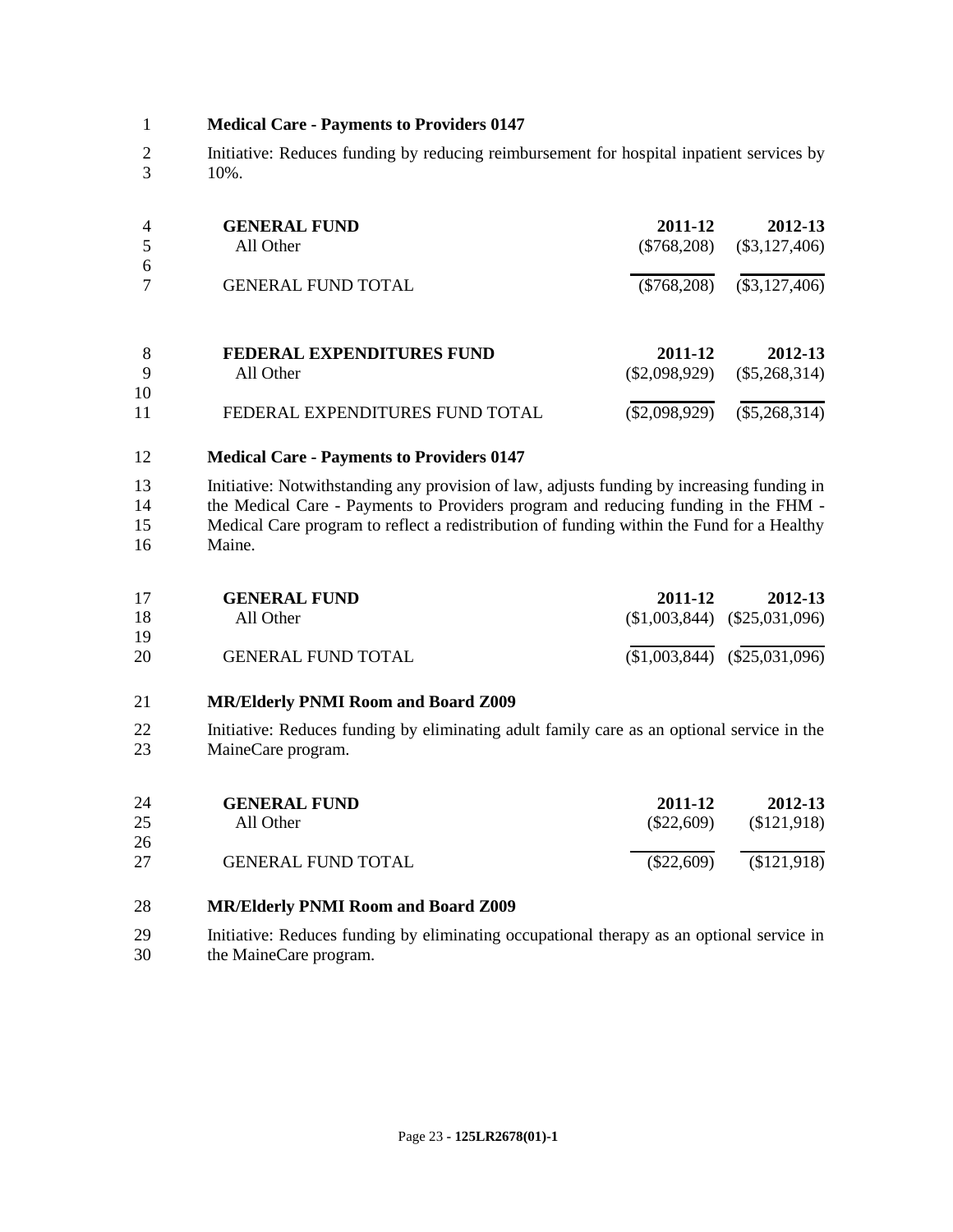|          | <b>GENERAL FUND</b>       | 2011-12     | 2012-13      |
|----------|---------------------------|-------------|--------------|
|          | All Other                 | $(\$4,088)$ | $(\$22,141)$ |
| 3        |                           |             |              |
| $\Delta$ | <b>GENERAL FUND TOTAL</b> | (\$4,088)   | $(\$22,141)$ |

### **MR/Elderly PNMI Room and Board Z009**

 Initiative: Reduces funding by eliminating physical therapy as an optional service in the MaineCare program.

|     | <b>GENERAL FUND</b>       | 2011-12     | 2012-13      |
|-----|---------------------------|-------------|--------------|
| - Q | All Other                 | $(\$4,890)$ | $(\$26,490)$ |
| 10  |                           |             |              |
| 11  | <b>GENERAL FUND TOTAL</b> | (\$4,890)   | $(\$26,490)$ |

### **MR/Elderly PNMI Room and Board Z009**

 Initiative: Reduces funding by eliminating optional coverage under the MaineCare program for individuals in the medically needy category.

| 15       | <b>GENERAL FUND</b>       | 2011-12 | 2012-13                          |
|----------|---------------------------|---------|----------------------------------|
| 16       | All Other                 |         | $(\$2,533,359)$ $(\$13,511,247)$ |
| 17<br>18 | <b>GENERAL FUND TOTAL</b> |         | $(\$2,533,359)$ $(\$13,511,247)$ |

### **MR/Elderly PNMI Room and Board Z009**

 Initiative: Provides funding in the MaineCare and MaineCare-related accounts necessary to make cycle payments through the remainder of the 2012-2013 biennium.

| 22 | <b>GENERAL FUND</b>       | 2011-12 | 2012-13     |
|----|---------------------------|---------|-------------|
| 23 | All Other                 | \$0     | \$8,210,778 |
| 24 |                           |         |             |
| 25 | <b>GENERAL FUND TOTAL</b> | \$0     | \$8,210,778 |

### **Nursing Facilities 0148**

 Initiative: Reduces funding by eliminating occupational therapy as an optional service in 28 the MaineCare program.

| 29 | <b>GENERAL FUND</b>       | 2011-12     | 2012-13      |
|----|---------------------------|-------------|--------------|
| 30 | All Other                 | $(\$7,516)$ | $(\$40,706)$ |
| 31 |                           |             |              |
| 32 | <b>GENERAL FUND TOTAL</b> | (\$7,516)   | $(\$40,706)$ |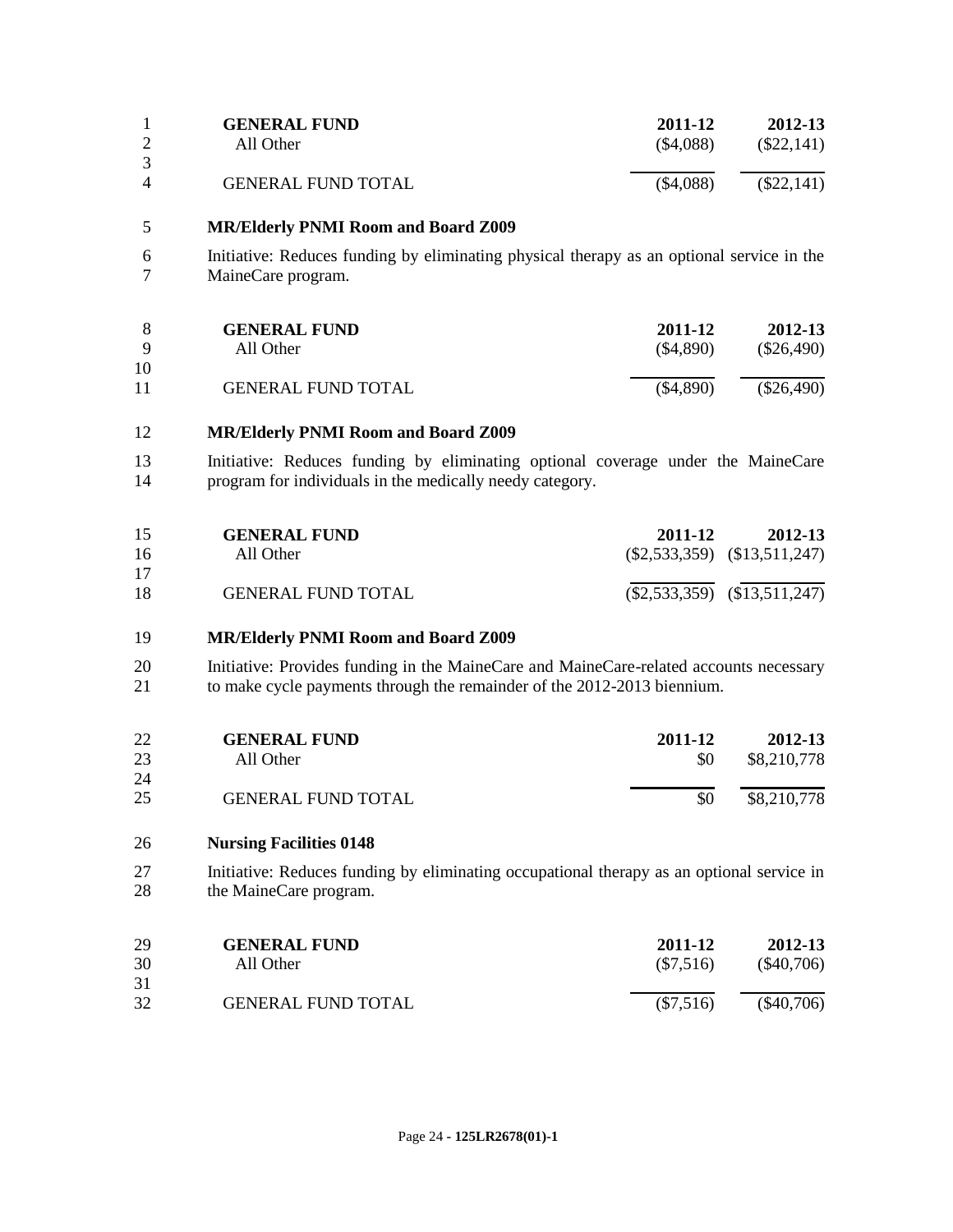|   | FEDERAL EXPENDITURES FUND       | 2011-12    | 2012-13      |
|---|---------------------------------|------------|--------------|
|   | All Other                       | (\$11,088) | $(\$58,532)$ |
| 4 | FEDERAL EXPENDITURES FUND TOTAL | (\$11,088) | $(\$58,532)$ |

### 5 **Nursing Facilities 0148**

6 Initiative: Reduces funding by eliminating physical therapy as an optional service in the MaineCare program.

| 8<br>-9<br>10 | <b>GENERAL FUND</b><br>All Other | 2011-12<br>$(\$9,087)$ | 2012-13<br>$(\$49,230)$ |
|---------------|----------------------------------|------------------------|-------------------------|
| 11            | <b>GENERAL FUND TOTAL</b>        | $(\$9,087)$            | $(\$49,230)$            |
| 12            | FEDERAL EXPENDITURES FUND        | 2011-12                | 2012-13                 |
| 13<br>14      | All Other                        | (\$13,732)             | $(\$72,488)$            |

15 FEDERAL EXPENDITURES FUND TOTAL (\$13,732) (\$72,488)

### 16 **Nursing Facilities 0148**

17 Initiative: Provides funding in the MaineCare and MaineCare-related accounts necessary<br>18 to make cycle payments through the remainder of the 2012-2013 biennium. to make cycle payments through the remainder of the 2012-2013 biennium.

| 19<br><b>20</b><br>21 | <b>GENERAL FUND</b><br>All Other             | 2011-12<br>\$0 | 2012-13<br>\$7,036,142       |
|-----------------------|----------------------------------------------|----------------|------------------------------|
| 22                    | <b>GENERAL FUND TOTAL</b>                    | \$0            | \$7,036,142                  |
| 23                    | FEDERAL EXPENDITURES FUND                    | 2011-12        | 2012-13                      |
| 24<br>25<br>26        | All Other<br>FEDERAL EXPENDITURES FUND TOTAL | \$0<br>\$0     | \$11,852,830<br>\$11,852,830 |

#### 27 **Nursing Facilities 0148**

28 Initiative: Adjusts funding for Medicaid services as a result of the decrease in the Federal 29 Medical Assistance Percentage.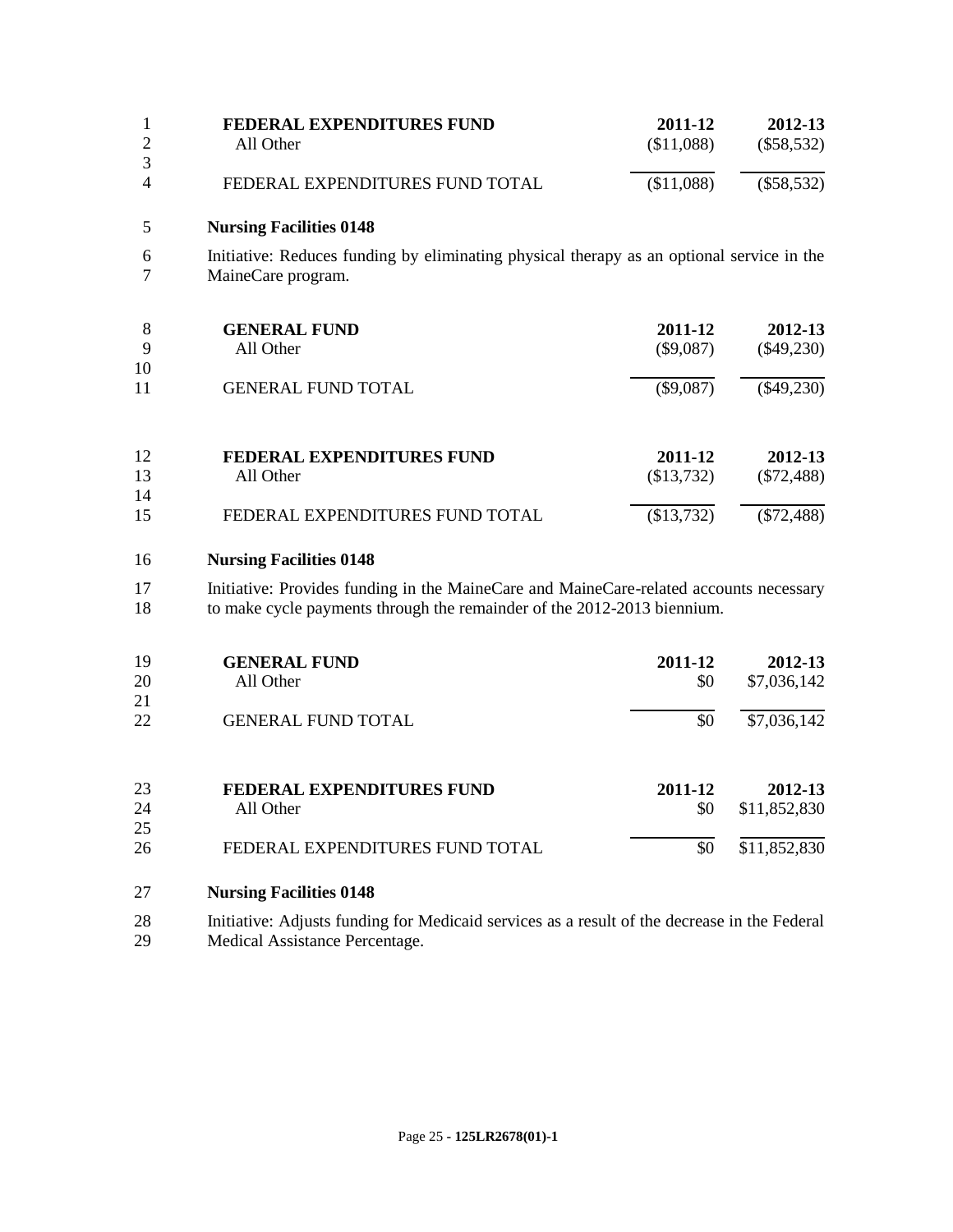| All Other<br>$\overline{2}$<br>\$0<br>\$1,538,014<br>3<br>\$0<br>\$1,538,014<br><b>GENERAL FUND TOTAL</b><br>4<br>5<br>FEDERAL EXPENDITURES FUND<br>2011-12<br>2012-13<br>All Other<br>\$0<br>(\$1,538,014)<br>6<br>7<br>(\$1,538,014)<br>8<br>FEDERAL EXPENDITURES FUND TOTAL<br>\$0<br><b>State-funded Foster Care/Adoption Assistance 0139</b><br>9<br>Initiative: Eliminates funding for the supplemental services for children with complex<br>emotional and behavioral needs.<br><b>GENERAL FUND</b><br>2011-12<br>2012-13<br>All Other<br>(\$1,999,984)<br>\$0<br><b>GENERAL FUND TOTAL</b><br>\$0<br>(\$1,999,984)<br><b>State-funded Foster Care/Adoption Assistance 0139</b><br>Initiative: Reduces funding by reducing contracts in the family reunification program.<br>18<br><b>GENERAL FUND</b><br>2011-12<br>2012-13<br>All Other<br>\$0<br>(\$1,007,112)<br>(\$1,007,112)<br>\$0<br><b>GENERAL FUND TOTAL</b><br><b>State-funded Foster Care/Adoption Assistance 0139</b><br>Initiative: Reduces funding by reducing contracts in the alternative response program.<br>24<br><b>GENERAL FUND</b><br>2011-12<br>2012-13<br>25<br>All Other<br>(\$1,290,000)<br>\$0<br>26<br>\$0<br>(\$1,290,000)<br><b>GENERAL FUND TOTAL</b><br><b>HEALTH AND HUMAN SERVICES,</b> | 1        | <b>GENERAL FUND</b>                 | 2011-12 | 2012-13 |
|-----------------------------------------------------------------------------------------------------------------------------------------------------------------------------------------------------------------------------------------------------------------------------------------------------------------------------------------------------------------------------------------------------------------------------------------------------------------------------------------------------------------------------------------------------------------------------------------------------------------------------------------------------------------------------------------------------------------------------------------------------------------------------------------------------------------------------------------------------------------------------------------------------------------------------------------------------------------------------------------------------------------------------------------------------------------------------------------------------------------------------------------------------------------------------------------------------------------------------------------------------------------------------------|----------|-------------------------------------|---------|---------|
|                                                                                                                                                                                                                                                                                                                                                                                                                                                                                                                                                                                                                                                                                                                                                                                                                                                                                                                                                                                                                                                                                                                                                                                                                                                                                   |          |                                     |         |         |
|                                                                                                                                                                                                                                                                                                                                                                                                                                                                                                                                                                                                                                                                                                                                                                                                                                                                                                                                                                                                                                                                                                                                                                                                                                                                                   |          |                                     |         |         |
|                                                                                                                                                                                                                                                                                                                                                                                                                                                                                                                                                                                                                                                                                                                                                                                                                                                                                                                                                                                                                                                                                                                                                                                                                                                                                   |          |                                     |         |         |
|                                                                                                                                                                                                                                                                                                                                                                                                                                                                                                                                                                                                                                                                                                                                                                                                                                                                                                                                                                                                                                                                                                                                                                                                                                                                                   |          |                                     |         |         |
|                                                                                                                                                                                                                                                                                                                                                                                                                                                                                                                                                                                                                                                                                                                                                                                                                                                                                                                                                                                                                                                                                                                                                                                                                                                                                   |          |                                     |         |         |
|                                                                                                                                                                                                                                                                                                                                                                                                                                                                                                                                                                                                                                                                                                                                                                                                                                                                                                                                                                                                                                                                                                                                                                                                                                                                                   |          |                                     |         |         |
|                                                                                                                                                                                                                                                                                                                                                                                                                                                                                                                                                                                                                                                                                                                                                                                                                                                                                                                                                                                                                                                                                                                                                                                                                                                                                   |          |                                     |         |         |
|                                                                                                                                                                                                                                                                                                                                                                                                                                                                                                                                                                                                                                                                                                                                                                                                                                                                                                                                                                                                                                                                                                                                                                                                                                                                                   |          |                                     |         |         |
|                                                                                                                                                                                                                                                                                                                                                                                                                                                                                                                                                                                                                                                                                                                                                                                                                                                                                                                                                                                                                                                                                                                                                                                                                                                                                   | 10<br>11 |                                     |         |         |
|                                                                                                                                                                                                                                                                                                                                                                                                                                                                                                                                                                                                                                                                                                                                                                                                                                                                                                                                                                                                                                                                                                                                                                                                                                                                                   | 12       |                                     |         |         |
|                                                                                                                                                                                                                                                                                                                                                                                                                                                                                                                                                                                                                                                                                                                                                                                                                                                                                                                                                                                                                                                                                                                                                                                                                                                                                   | 13       |                                     |         |         |
|                                                                                                                                                                                                                                                                                                                                                                                                                                                                                                                                                                                                                                                                                                                                                                                                                                                                                                                                                                                                                                                                                                                                                                                                                                                                                   | 14       |                                     |         |         |
|                                                                                                                                                                                                                                                                                                                                                                                                                                                                                                                                                                                                                                                                                                                                                                                                                                                                                                                                                                                                                                                                                                                                                                                                                                                                                   | 15       |                                     |         |         |
|                                                                                                                                                                                                                                                                                                                                                                                                                                                                                                                                                                                                                                                                                                                                                                                                                                                                                                                                                                                                                                                                                                                                                                                                                                                                                   | 16       |                                     |         |         |
|                                                                                                                                                                                                                                                                                                                                                                                                                                                                                                                                                                                                                                                                                                                                                                                                                                                                                                                                                                                                                                                                                                                                                                                                                                                                                   | 17       |                                     |         |         |
|                                                                                                                                                                                                                                                                                                                                                                                                                                                                                                                                                                                                                                                                                                                                                                                                                                                                                                                                                                                                                                                                                                                                                                                                                                                                                   |          |                                     |         |         |
|                                                                                                                                                                                                                                                                                                                                                                                                                                                                                                                                                                                                                                                                                                                                                                                                                                                                                                                                                                                                                                                                                                                                                                                                                                                                                   | 19       |                                     |         |         |
|                                                                                                                                                                                                                                                                                                                                                                                                                                                                                                                                                                                                                                                                                                                                                                                                                                                                                                                                                                                                                                                                                                                                                                                                                                                                                   | 20       |                                     |         |         |
|                                                                                                                                                                                                                                                                                                                                                                                                                                                                                                                                                                                                                                                                                                                                                                                                                                                                                                                                                                                                                                                                                                                                                                                                                                                                                   | 21       |                                     |         |         |
|                                                                                                                                                                                                                                                                                                                                                                                                                                                                                                                                                                                                                                                                                                                                                                                                                                                                                                                                                                                                                                                                                                                                                                                                                                                                                   | 22       |                                     |         |         |
|                                                                                                                                                                                                                                                                                                                                                                                                                                                                                                                                                                                                                                                                                                                                                                                                                                                                                                                                                                                                                                                                                                                                                                                                                                                                                   | 23       |                                     |         |         |
|                                                                                                                                                                                                                                                                                                                                                                                                                                                                                                                                                                                                                                                                                                                                                                                                                                                                                                                                                                                                                                                                                                                                                                                                                                                                                   |          |                                     |         |         |
|                                                                                                                                                                                                                                                                                                                                                                                                                                                                                                                                                                                                                                                                                                                                                                                                                                                                                                                                                                                                                                                                                                                                                                                                                                                                                   |          |                                     |         |         |
|                                                                                                                                                                                                                                                                                                                                                                                                                                                                                                                                                                                                                                                                                                                                                                                                                                                                                                                                                                                                                                                                                                                                                                                                                                                                                   |          |                                     |         |         |
|                                                                                                                                                                                                                                                                                                                                                                                                                                                                                                                                                                                                                                                                                                                                                                                                                                                                                                                                                                                                                                                                                                                                                                                                                                                                                   | 27       |                                     |         |         |
|                                                                                                                                                                                                                                                                                                                                                                                                                                                                                                                                                                                                                                                                                                                                                                                                                                                                                                                                                                                                                                                                                                                                                                                                                                                                                   |          |                                     |         |         |
|                                                                                                                                                                                                                                                                                                                                                                                                                                                                                                                                                                                                                                                                                                                                                                                                                                                                                                                                                                                                                                                                                                                                                                                                                                                                                   | 28       |                                     |         |         |
|                                                                                                                                                                                                                                                                                                                                                                                                                                                                                                                                                                                                                                                                                                                                                                                                                                                                                                                                                                                                                                                                                                                                                                                                                                                                                   | 29       | <b>DEPARTMENT OF (FORMERLY DHS)</b> |         |         |

- **DEPARTMENT TOTALS 2011-12 2012-13**
-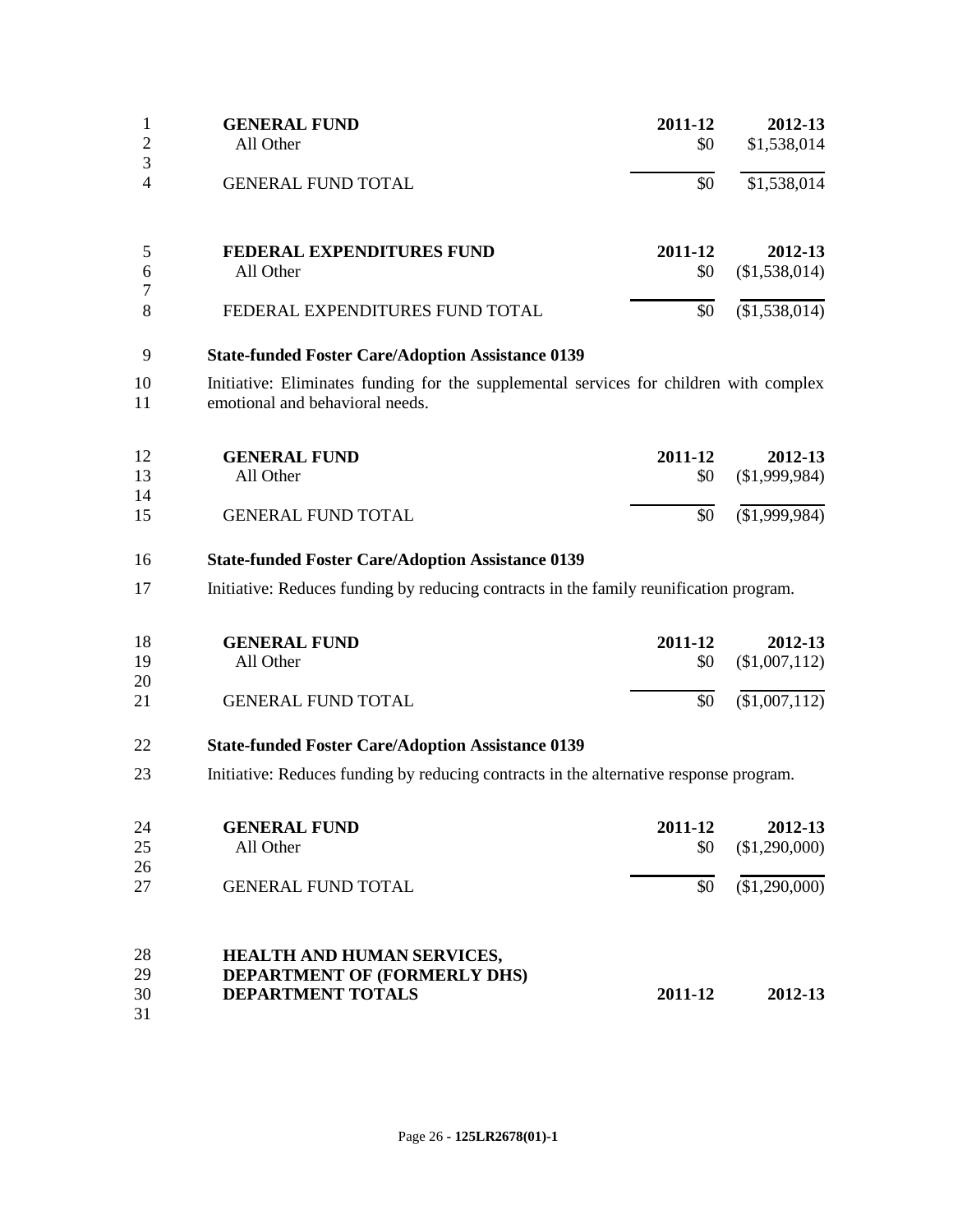| $\mathbf{1}$   | <b>GENERAL FUND</b>                                                                                                                                                                                   |         | \$65,008,940 (\$100,989,688)  |
|----------------|-------------------------------------------------------------------------------------------------------------------------------------------------------------------------------------------------------|---------|-------------------------------|
| $\overline{2}$ | FEDERAL EXPENDITURES FUND                                                                                                                                                                             |         | \$189,638,913 (\$106,792,941) |
| 3              | <b>FUND FOR A HEALTHY MAINE</b>                                                                                                                                                                       | \$0     | $(\$4,386,990)$               |
| $\overline{4}$ | OTHER SPECIAL REVENUE FUNDS                                                                                                                                                                           |         | \$8,994,064 (\$12,171,248)    |
| 5<br>6         | DEPARTMENT TOTAL - ALL FUNDS                                                                                                                                                                          |         | \$263,641,917 (\$224,340,867) |
| 7              | <b>SECTION TOTALS</b>                                                                                                                                                                                 | 2011-12 | 2012-13                       |
| 8              |                                                                                                                                                                                                       |         |                               |
| 9              | <b>GENERAL FUND</b>                                                                                                                                                                                   |         | \$78,549,750 (\$102,223,049)  |
| 10             | FEDERAL EXPENDITURES FUND                                                                                                                                                                             |         | \$189,638,913 (\$106,792,941) |
| 11             | <b>FUND FOR A HEALTHY MAINE</b>                                                                                                                                                                       | \$0     | $(\$4,369,014)$               |
| 12             | <b>OTHER SPECIAL REVENUE FUNDS</b>                                                                                                                                                                    |         | \$8,994,064 (\$12,910,525)    |
| 13             | FEDERAL BLOCK GRANT FUND                                                                                                                                                                              | \$0     | $(\$91,369)$                  |
| 14             |                                                                                                                                                                                                       |         |                               |
| 15             | <b>SECTION TOTAL - ALL FUNDS</b>                                                                                                                                                                      |         | \$277,182,727 (\$226,386,898) |
| 16             | <b>PART B</b>                                                                                                                                                                                         |         |                               |
| 17             | <b>Sec. B-1. 22 MRSA §3173-A, as reallocated by PL 1979, c. 127, §145 and</b>                                                                                                                         |         |                               |
| 18             | amended by PL 2003, c. 689, Pt. B, §6, is repealed.                                                                                                                                                   |         |                               |
| 19             | <b>PART C</b>                                                                                                                                                                                         |         |                               |
| 20<br>21       | Sec. C-1. 22 MRSA §3173-C, sub-§7, as amended by PL 2009, c. 415, Pt. A,<br>§12, is further amended to read:                                                                                          |         |                               |
| 22<br>23<br>24 | <b>Copayments.</b> Notwithstanding any other provision of law, the following<br>7.<br>copayments per service per day are imposed and reimbursements are reduced, or both, to<br>the following levels: |         |                               |
| 25             | A. Outpatient hospital services, \$3;                                                                                                                                                                 |         |                               |
| 26             | B. Home health services, \$3;                                                                                                                                                                         |         |                               |
| 27             | C. Durable medical equipment services, \$3;                                                                                                                                                           |         |                               |
| 28             | D. Private duty nursing and personal care services, \$5 per month;                                                                                                                                    |         |                               |
| 29             | E. Ambulance services, \$3;                                                                                                                                                                           |         |                               |
| 30             | F. Physical therapy services, \$2;                                                                                                                                                                    |         |                               |
| 31             | G. Occupational therapy services, \$2;                                                                                                                                                                |         |                               |
| 32             | H. Speech therapy services, \$2;                                                                                                                                                                      |         |                               |
| 33             | I. Podiatry services, \$2;                                                                                                                                                                            |         |                               |
| 34             | J. Psychologist services, \$2;                                                                                                                                                                        |         |                               |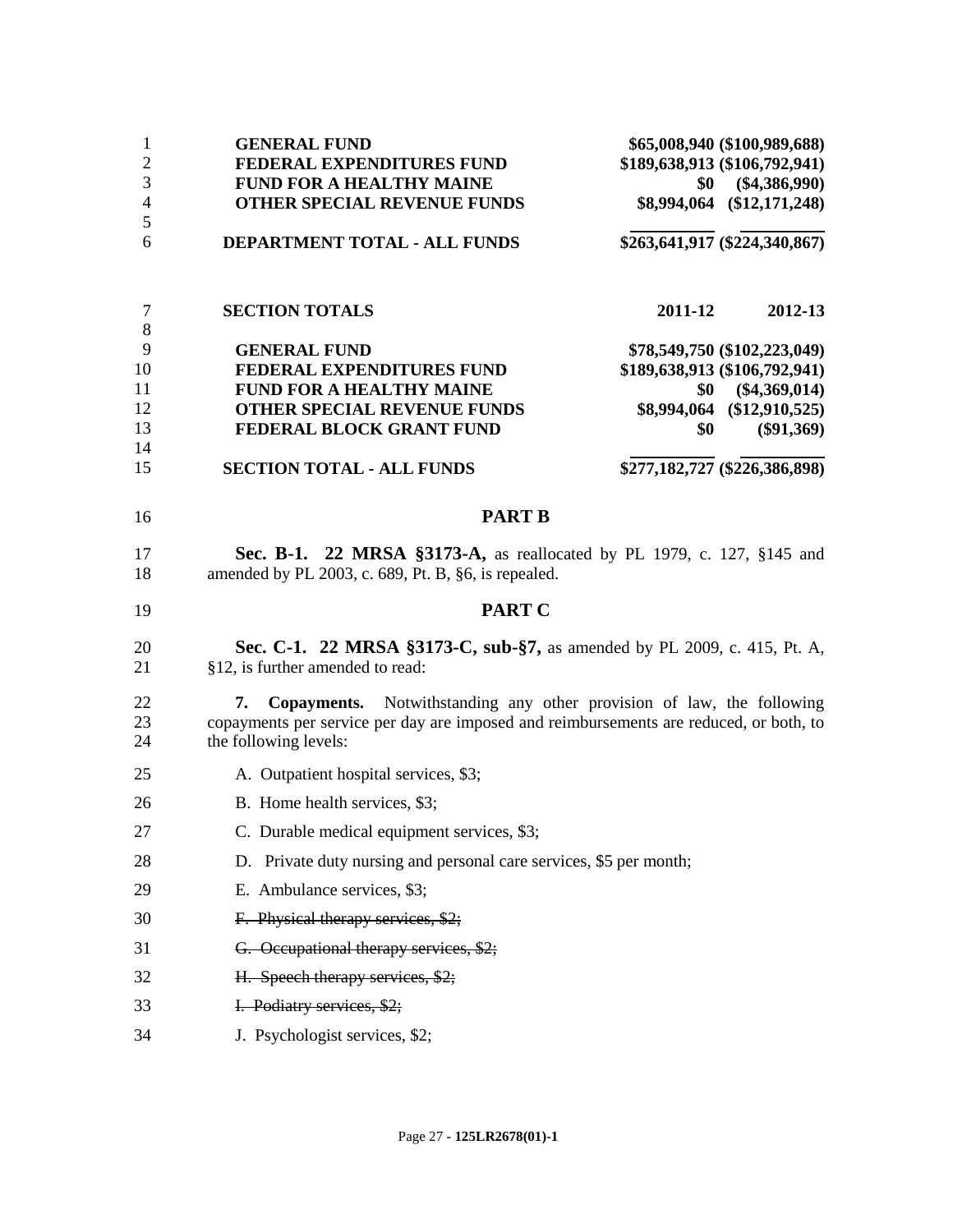| $\mathbf{1}$                                 | K. Chiropractic services, \$2;                                                                                                                                                                                                                                                                                                                                                                                                                                                                                                                                                                                                                                                                             |
|----------------------------------------------|------------------------------------------------------------------------------------------------------------------------------------------------------------------------------------------------------------------------------------------------------------------------------------------------------------------------------------------------------------------------------------------------------------------------------------------------------------------------------------------------------------------------------------------------------------------------------------------------------------------------------------------------------------------------------------------------------------|
| 2                                            | L. Laboratory and x-ray services, \$1;                                                                                                                                                                                                                                                                                                                                                                                                                                                                                                                                                                                                                                                                     |
| 3                                            | M. Optical services, \$2;                                                                                                                                                                                                                                                                                                                                                                                                                                                                                                                                                                                                                                                                                  |
| 4                                            | N. Optometric services, \$3;                                                                                                                                                                                                                                                                                                                                                                                                                                                                                                                                                                                                                                                                               |
| 5                                            | O. Mental health clinic services, \$2;                                                                                                                                                                                                                                                                                                                                                                                                                                                                                                                                                                                                                                                                     |
| 6                                            | P. Substance abuse services, \$2;                                                                                                                                                                                                                                                                                                                                                                                                                                                                                                                                                                                                                                                                          |
| 7                                            | Q. Hospital inpatient services, \$3 per patient day;                                                                                                                                                                                                                                                                                                                                                                                                                                                                                                                                                                                                                                                       |
| 8<br>9                                       | R. Federally qualified health center services, \$3 per patient day, effective July 1,<br>2004; and                                                                                                                                                                                                                                                                                                                                                                                                                                                                                                                                                                                                         |
| 10                                           | S. Rural health center services, \$3 per patient day.                                                                                                                                                                                                                                                                                                                                                                                                                                                                                                                                                                                                                                                      |
| 11<br>12<br>13<br>14<br>15<br>16             | The department may adopt rules to adjust the copayments set forth in this subsection.<br>The rules may adjust amounts to ensure that copayments are deemed nominal in amount<br>and may include monthly limits or exclusions per service category. The need to maintain<br>provider participation in the Medicaid program to the extent required by 42 United States<br>Code, Section $1396a(a)(30)(A)$ or any successor provision of law must be considered in<br>any reduction in reimbursement to providers or imposition of copayments.                                                                                                                                                                |
| 17                                           | <b>PART D</b>                                                                                                                                                                                                                                                                                                                                                                                                                                                                                                                                                                                                                                                                                              |
| 18<br>19                                     | Sec. D-1. 22 MRSA §3174-A, as amended by PL 2001, c. 559, Pt. X, §5, is<br>repealed.                                                                                                                                                                                                                                                                                                                                                                                                                                                                                                                                                                                                                       |
| 20                                           | Sec. D-2. Effective date. This Part takes effect July 1, 2012.                                                                                                                                                                                                                                                                                                                                                                                                                                                                                                                                                                                                                                             |
| 21                                           | <b>PARTE</b>                                                                                                                                                                                                                                                                                                                                                                                                                                                                                                                                                                                                                                                                                               |
| 22<br>23                                     | Sec. E-1. 22 MRSA §3174-F, as amended by PL 1997, c. 159, §§1 and 2 and PL<br>2003, c. 689, Pt. B, §6, is repealed.                                                                                                                                                                                                                                                                                                                                                                                                                                                                                                                                                                                        |
| 24                                           | <b>PART F</b>                                                                                                                                                                                                                                                                                                                                                                                                                                                                                                                                                                                                                                                                                              |
| 25<br>26                                     | Sec. F-1. 22 MRSA $\S 3174-G$ , sub- $\S 1$ , $\P D$ , as repealed and replaced by PL 2007,<br>c. 695, Pt. C, $§10$ , is amended to read:                                                                                                                                                                                                                                                                                                                                                                                                                                                                                                                                                                  |
| 27<br>28<br>29<br>30<br>31<br>32<br>33<br>34 | D. A child one year of age or older and under 19 years of age when the child's family<br>income is equal to or below 200% of the nonfarm income official poverty line, except<br>that the department may adopt a rule that provides that children described in this<br>paragraph in families with income over 150% and equal to or below 200% of the<br>nonfarm income official poverty line who meet the eligibility requirements of the<br>Cub Care program established under section 3174-T are eligible to participate in the<br>Cub Care program instead of Medicaid. Rules adopted pursuant to this paragraph are<br>routine technical rules as defined in Title 5, chapter 375, subchapter 2-A; and |
| 35<br>36                                     | Sec. F-2. 22 MRSA §3174-G, sub-§1, ¶¶E and F, as amended by PL 2011, c.<br>380, Pt. KK, §2, are repealed.                                                                                                                                                                                                                                                                                                                                                                                                                                                                                                                                                                                                  |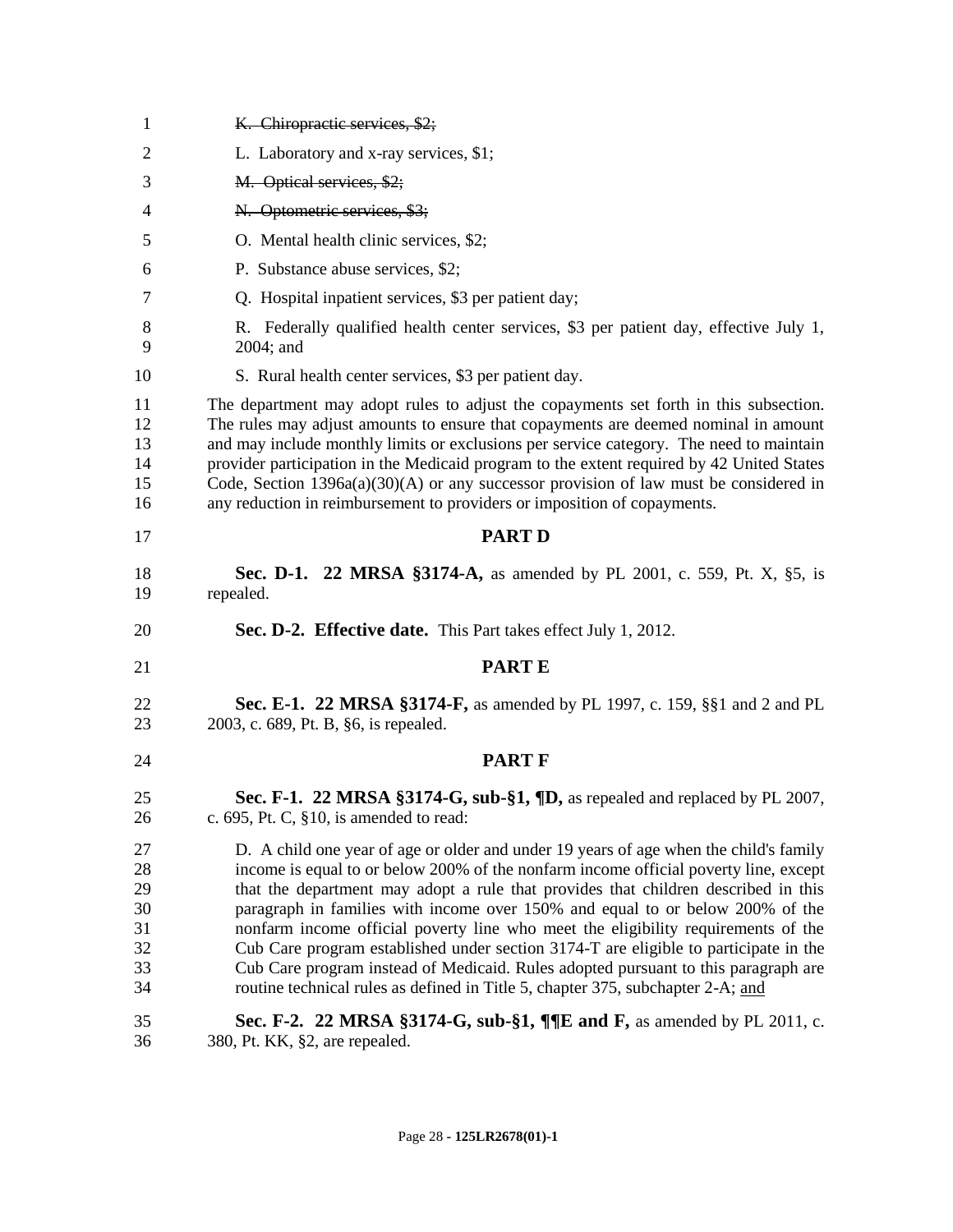| $\mathbf{1}$         | PART G                                                                                                                                                                                                                                                                                                                                                             |
|----------------------|--------------------------------------------------------------------------------------------------------------------------------------------------------------------------------------------------------------------------------------------------------------------------------------------------------------------------------------------------------------------|
| $\overline{2}$       | Sec. G-1. 22 MRSA §254-D, as amended by PL 2007, c. 240, Pt. RR, §1, is                                                                                                                                                                                                                                                                                            |
| 3                    | repealed.                                                                                                                                                                                                                                                                                                                                                          |
| $\overline{4}$       | <b>Sec. G-2. 22 MRSA §258, sub-§1, <math>\P</math>A</b> , as amended by PL 2005, c. 401, Pt. C,                                                                                                                                                                                                                                                                    |
| 5                    | §2, is repealed.                                                                                                                                                                                                                                                                                                                                                   |
| 6                    | <b>Sec. G-3. 22 MRSA §258, sub-§§3 to 5, as enacted by PL 2001, c. 293, §5, are</b>                                                                                                                                                                                                                                                                                |
| 7                    | amended to read:                                                                                                                                                                                                                                                                                                                                                   |
| 8                    | 3. Administration; components. The department shall administer the prescription                                                                                                                                                                                                                                                                                    |
| 9                    | program. The elderly low-cost drug program is a component of the prescription program.                                                                                                                                                                                                                                                                             |
| 10                   | <b>4. Benefit eligibility.</b> Benefits are subject to the following provisions.                                                                                                                                                                                                                                                                                   |
| 11                   | A. An individual enrolled in both the elderly low cost drug program and the                                                                                                                                                                                                                                                                                        |
| 12                   | prescription program is eligible for the more generous discount authorized under                                                                                                                                                                                                                                                                                   |
| 13                   | either program in the event overlapping benefits exist.                                                                                                                                                                                                                                                                                                            |
| 14                   | B. If a drug rebate is paid for any prescription under the prescription program, a                                                                                                                                                                                                                                                                                 |
| 15                   | rebate is not due under the elderly low-cost drug program.                                                                                                                                                                                                                                                                                                         |
| 16                   | C. The department shall issue a single certificate for eligibility to an individual who                                                                                                                                                                                                                                                                            |
| 17                   | is eligible for both the benefit under the elderly low-cost drug program and the                                                                                                                                                                                                                                                                                   |
| 18                   | benefit under the prescription program.                                                                                                                                                                                                                                                                                                                            |
| 19                   | <b>5. Copayments.</b> Notwithstanding section 3173-C, a beneficiary of the prescription                                                                                                                                                                                                                                                                            |
| 20                   | program shall make the copayments authorized under the prescription program and                                                                                                                                                                                                                                                                                    |
| 21                   | the elderly low-cost drug program.                                                                                                                                                                                                                                                                                                                                 |
| 22                   | <b>Sec. G-4. 22 MRSA §1711-E, sub-§4, <math>\P</math>C, as enacted by PL 2007, c. 460, §1, is</b>                                                                                                                                                                                                                                                                  |
| 23                   | amended to read:                                                                                                                                                                                                                                                                                                                                                   |
| 24                   | C. The department shall assess an annual fee payable by October 1st each year                                                                                                                                                                                                                                                                                      |
| 25                   | beginning in 2007 on manufacturers of prescription drugs whose drugs are dispensed                                                                                                                                                                                                                                                                                 |
| 26                   | to members of the MaineCare program under chapter 855 and enrollees in the elderly                                                                                                                                                                                                                                                                                 |
| 27                   | low-cost drug program under section 254-D. Eighty percent of the fees collected                                                                                                                                                                                                                                                                                    |
| 28                   | under this paragraph must be deposited in a separate account that does not lapse at the                                                                                                                                                                                                                                                                            |
| 29                   | end of the fiscal year and must be used to cover the costs of the Maine Health Data                                                                                                                                                                                                                                                                                |
| 30                   | Organization pursuant to paragraph A and section 8713. Twenty percent of the                                                                                                                                                                                                                                                                                       |
| 31                   | assessments must be retained by the department.                                                                                                                                                                                                                                                                                                                    |
| 32                   | Sec. G-5. 22 MRSA §2681, sub-§3, as amended by PL 2005, c. 401, Pt. C, §3, is                                                                                                                                                                                                                                                                                      |
| 33                   | further amended to read:                                                                                                                                                                                                                                                                                                                                           |
| 34<br>35<br>36<br>37 | <b>3. Rebate agreement.</b> A drug manufacturer or labeler that sells prescription drugs<br>in this State through the elderly low-cost drug program under section 254-D or any other<br>publicly supported pharmaceutical assistance program shall enter into a rebate agreement<br>with the department for this program.<br>The rebate agreement must require the |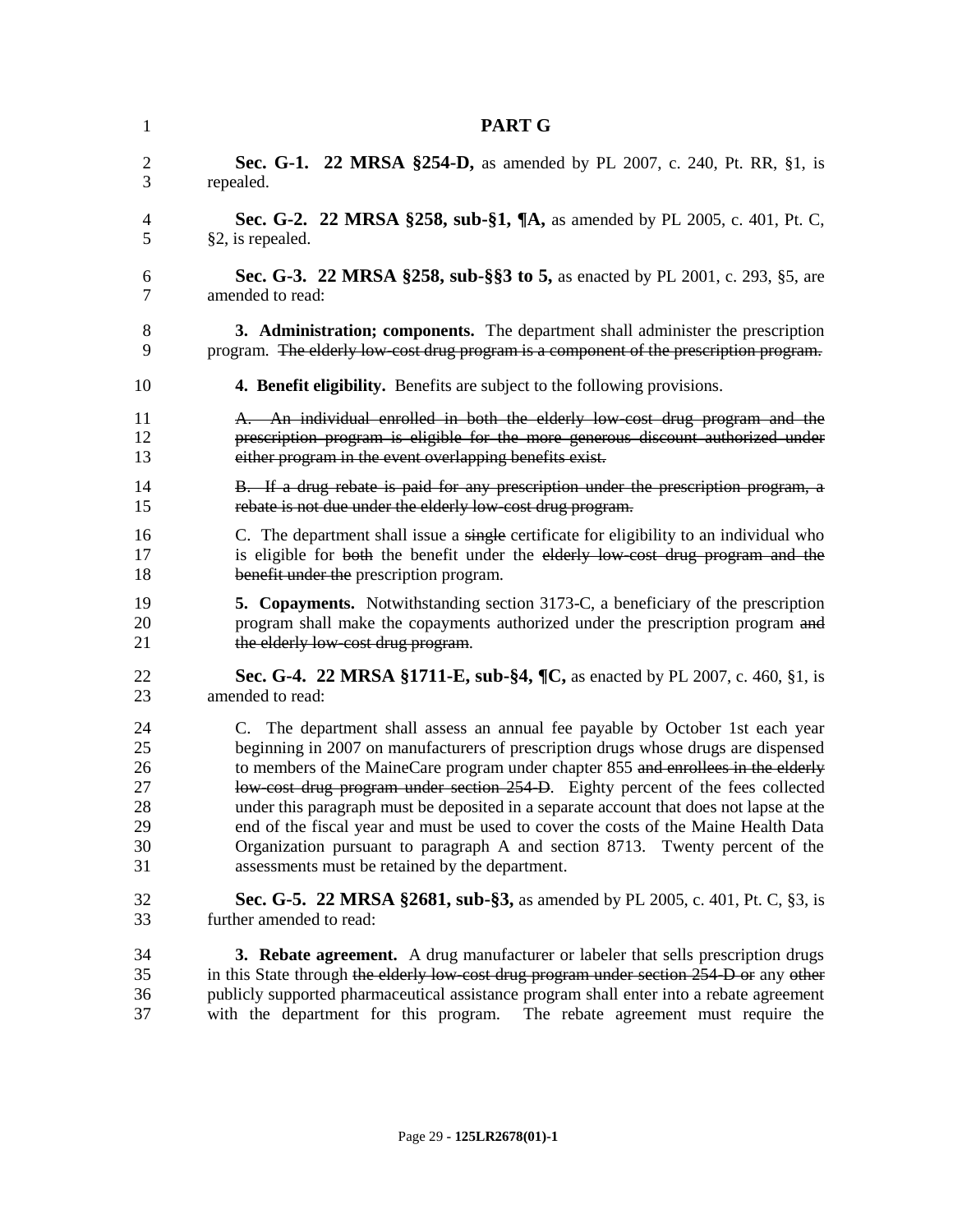manufacturer or labeler to make rebate payments to the State each calendar quarter or according to a schedule established by the department.

 **Sec. G-6. 22 MRSA §2681, sub-§9,** as amended by PL 2005, c. 401, Pt. C, §4, is further amended to read:

 **9. Dedicated fund.** The Maine Rx Plus Dedicated Fund, referred to in this section as the "fund," is established to receive revenue from manufacturers and labelers who pay rebates as provided in subsection 4 and any appropriations or allocations designated for the fund. The purposes of the fund are to reimburse retail pharmacies for discounted 9 prices provided to qualified residents pursuant to subsection 5; and to reimburse the department for contracted services including pharmacy claims processing fees, 11 administrative and associated computer costs and other reasonable program costs; and to 12 benefit the elderly low-cost drug program under section 254-D. The fund is a nonlapsing dedicated fund. Interest on fund balances accrues to the fund. Surplus funds in the fund must be used for the benefit of the program. Notwithstanding Title 5, section 1585, surplus funds may also be transferred to the elderly low-cost drug program established under section 254-D.

 **Sec. G-7. 22 MRSA §2685, sub-§2, ¶E,** as enacted by PL 2007, c. 327, §1, is repealed.

 **Sec. G-8. 22 MRSA §2685, sub-§4,** as enacted by PL 2007, c. 327, §1, is amended to read:

 **4. Program coverage.** The program must provide outreach and education to prescribers and dispensers who participate in, contract with or are reimbursed by state- funded health care programs, including but not limited to the MaineCare program, the 24 Maine Rx Plus Program, Dirigo Health insurance, the elderly low-cost drug program and the state employee health insurance program. The program may provide outreach and education to carriers, health plans, hospitals, employers and other persons interested in the program on a subscription or fee-paying basis under rules adopted by the department.

 **Sec. G-9. 22 MRSA §2685, sub-§5,** as amended by PL 2011, c. 461, §2, is further amended to read:

 **5. Funding.** The program may be funded from the General Fund, from federal funds and from other special revenue funds. 'Beginning April 1, 2012 each manufacturer of prescription drugs that are provided to Maine residents through the MaineCare program or the elderly low-cost drug program shall pay a fee of \$500 per calendar year to the department to provide funding for the program. The program may accept funds from nongovernmental health access foundations, the Tobacco Manufacturers Act under chapter 263, subchapter 3, undesignated funds associated with pharmaceutical marketing and pricing practices acquired through litigation or action of the Office of the Attorney General and fees from subscriptions, contracts and agreements with private payors as established by rule. Savings achieved as a result of the program may be retained for operation of the program or paid into the General Fund, at the option of the department.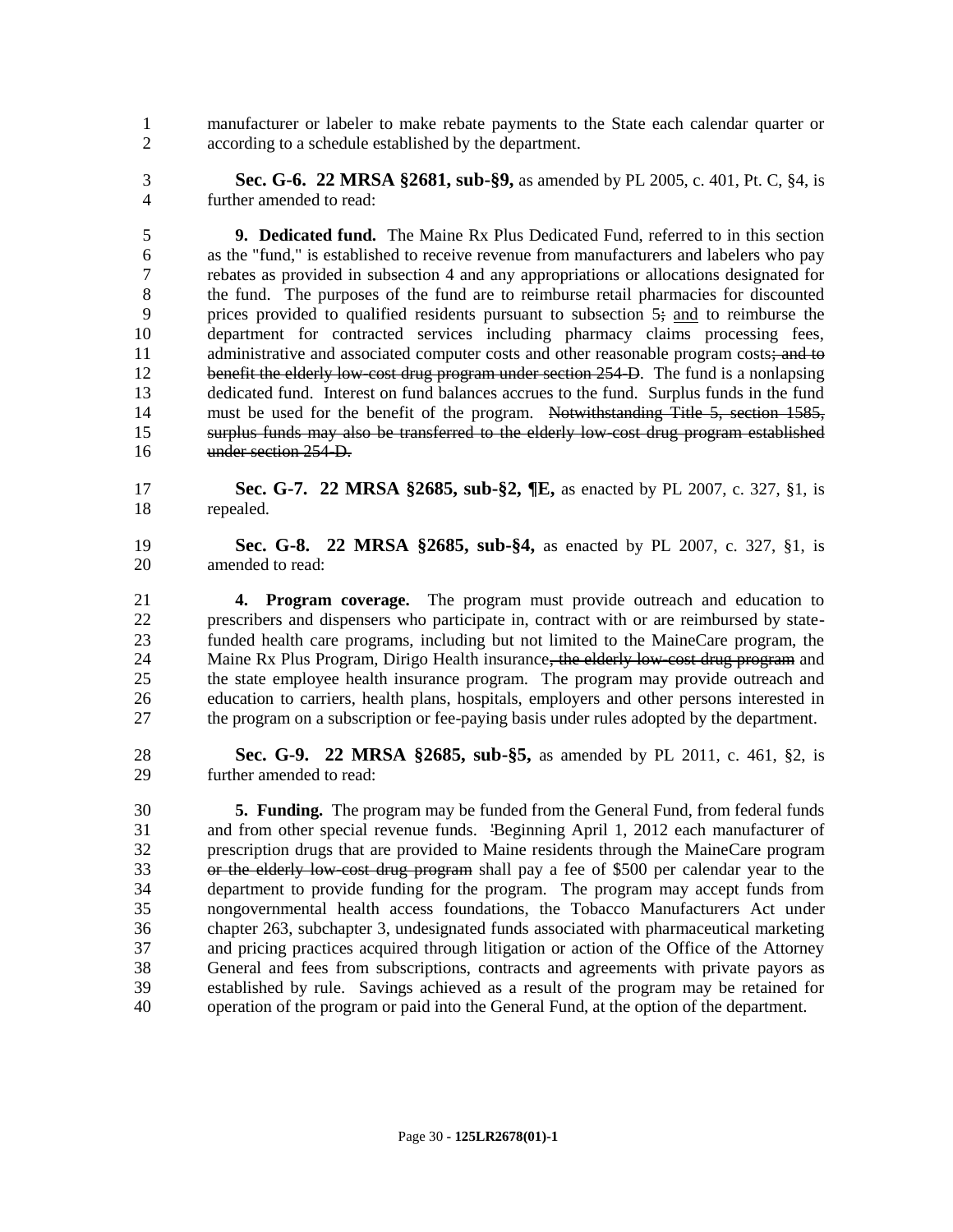**Sec. G-10. 22 MRSA §3174-G, sub-§1-B,** as amended by PL 2005, c. 401, Pt. C, §5, is repealed. **Sec. G-11. 22 MRSA §3174-G, sub-§1-C,** as amended by PL 2005, c. 401, Pt. C, §6, is repealed. **Sec. G-12. 22 MRSA §3174-G, sub-§2,** as enacted by PL 1989, c. 502, Pt. A, §72 and amended by PL 1997, c. 530, Pt. A, §34, is repealed. **Sec. G-13. 22 MRSA §3174-G, sub-§3,** as enacted by PL 1989, c. 502, Pt. A, §72, is repealed. **Sec. G-14. 22 MRSA §3174-KK, sub-§3,** as amended by PL 2005, c. 683, Pt. A, §35, is further amended to read: **3. Fund purposes.** Allocations from the fund must prevent any loss of services or 12 increased cost of services to a MaineCare member or a person receiving benefits under 13 the elderly low-cost drug program under section 254-D that would otherwise result from insufficient General Fund appropriations, insufficient federal matching funds or any other shortage of funds, changes in federal or state law, rule or policy or the implementation of the federal Medicare Prescription Drug, Improvement, and Modernization Act of 2003. **Sec. G-15. 24-A MRSA §4317, sub-§3,** as amended by PL 2011, c. 443, §5, is further amended to read: **3. Exception.** Subsections 1 and 2 do not apply to any medical assistance or public health programs administered by the Department of Health and Human Services, 21 including, but not limited to, the Medicaid program and the elderly low-cost drug program under Title 22, section 254-D. **Sec. G-16. 24-A MRSA §5002-B, sub-§2-A,** as amended by PL 2005, c. 401, Pt. C, §7, is repealed. **PART H Sec. H-1. 22 MRSA §3174-Q, sub-§2,** as amended by PL 2009, c. 571, Pt. PPP, §1, is further amended to read: **2. Services covered.** Elimination of services covered under the program on August 1, 1996, except when immediately necessary to comply with federal law or to comply with balanced budget provisions described in Title 5, section 1664, subsection 1. The department may not eliminate a service if modification of that service can achieve compliance with federal law unless such elimination is required as a result of balanced budget provisions described in Title 5, section 1664, subsection 1. Any modification may be made only to the extent necessary to achieve compliance with federal law or with balanced budget provisions described in Title 5, section 1664, subsection 1. Any elimination or modification made under this subsection must be done through rulemaking under the Maine Administrative Procedure Act. Rules adopted pursuant to this subsection are routine technical rules as defined in Title 5, chapter 375, subchapter 2-A.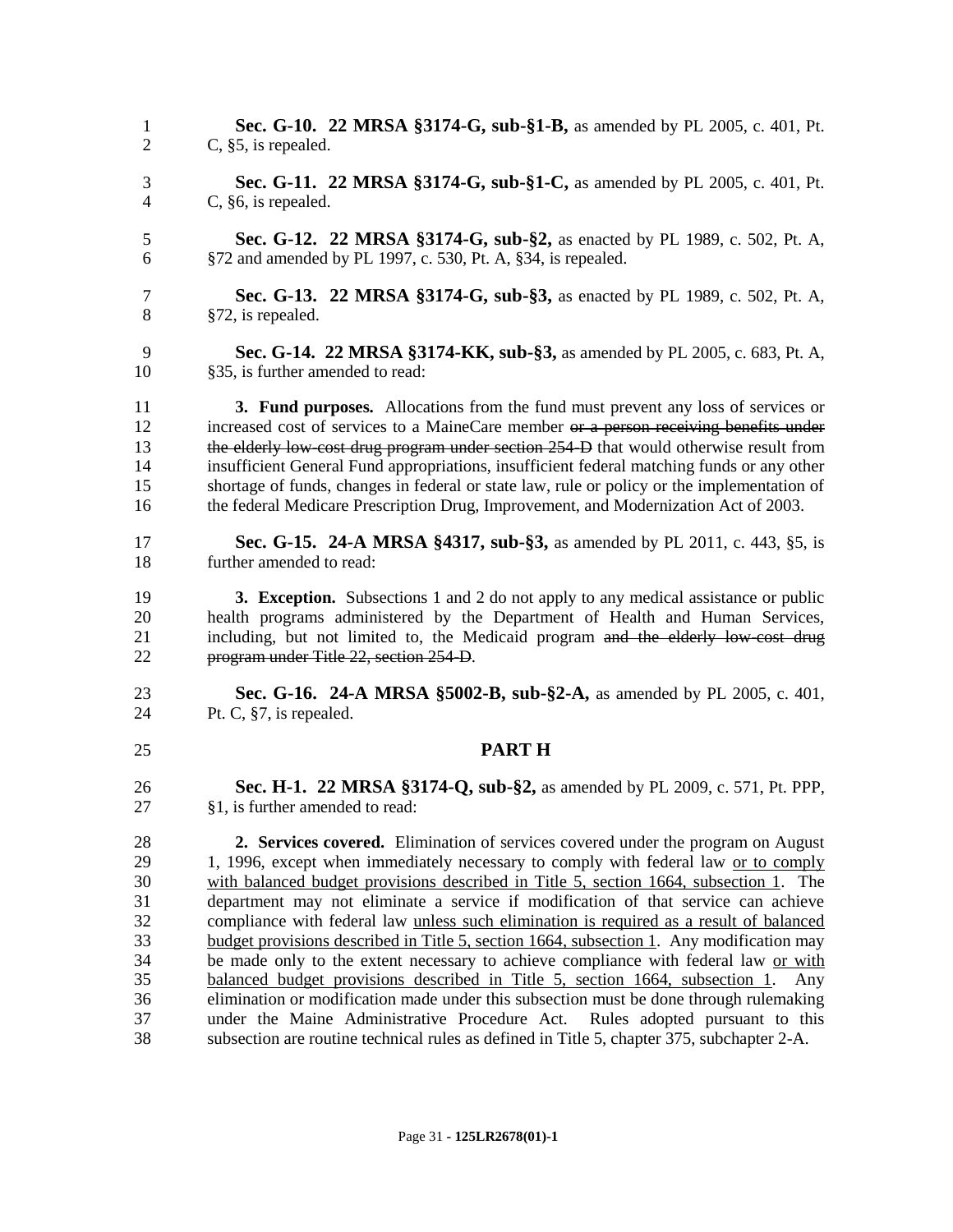| $\mathbf{1}$<br>$\overline{2}$                     | If the department takes action to eliminate or modify a service under this subsection, it<br>shall provide notice of the rule-making proceedings to members of the Legislature.                                                                                                                                                                                                                                                                                                                                                                                                                                                                                                                                             |
|----------------------------------------------------|-----------------------------------------------------------------------------------------------------------------------------------------------------------------------------------------------------------------------------------------------------------------------------------------------------------------------------------------------------------------------------------------------------------------------------------------------------------------------------------------------------------------------------------------------------------------------------------------------------------------------------------------------------------------------------------------------------------------------------|
| 3                                                  | <b>PART I</b>                                                                                                                                                                                                                                                                                                                                                                                                                                                                                                                                                                                                                                                                                                               |
| 4                                                  | Sec. I-1. 22 MRSA §3174-FF, as amended by PL 2007, c. 71, §1, is repealed.                                                                                                                                                                                                                                                                                                                                                                                                                                                                                                                                                                                                                                                  |
| 5                                                  | PART J                                                                                                                                                                                                                                                                                                                                                                                                                                                                                                                                                                                                                                                                                                                      |
| 6<br>7                                             | <b>Sec. J-1. 22 MRSA §3174-HH,</b> as enacted by PL 2005, c. 401, Pt. B, §1, is<br>repealed.                                                                                                                                                                                                                                                                                                                                                                                                                                                                                                                                                                                                                                |
| 8                                                  | <b>PARTK</b>                                                                                                                                                                                                                                                                                                                                                                                                                                                                                                                                                                                                                                                                                                                |
| 9<br>10                                            | <b>Sec. K-1. 22 MRSA §3174-RR, sub-§1,</b> as reallocated by RR 2011, c. 1, §32, is<br>amended to read:                                                                                                                                                                                                                                                                                                                                                                                                                                                                                                                                                                                                                     |
| 11<br>12<br>13<br>14                               | <b>1. Reimbursement.</b> By October 1, 2012, the department shall provide for the<br>reimbursement under the MaineCare program of independent practice dental hygienists<br>practicing as authorized under Title 32, section 1094-I only for members 21 years of age<br>or younger for the following procedures:                                                                                                                                                                                                                                                                                                                                                                                                            |
| 15                                                 | A. Prophylaxis performed on a person who is 21 years of age or younger;                                                                                                                                                                                                                                                                                                                                                                                                                                                                                                                                                                                                                                                     |
| 16<br>17                                           | B. Topical application of fluoride performed on a person who is 21 years of age or<br>younger;                                                                                                                                                                                                                                                                                                                                                                                                                                                                                                                                                                                                                              |
| 18                                                 | C. Provision of oral hygiene instructions;                                                                                                                                                                                                                                                                                                                                                                                                                                                                                                                                                                                                                                                                                  |
| 19                                                 | D. The application of sealants;                                                                                                                                                                                                                                                                                                                                                                                                                                                                                                                                                                                                                                                                                             |
| 20                                                 | E. Temporary fillings; and                                                                                                                                                                                                                                                                                                                                                                                                                                                                                                                                                                                                                                                                                                  |
| 21                                                 | F. X-rays.                                                                                                                                                                                                                                                                                                                                                                                                                                                                                                                                                                                                                                                                                                                  |
| 22<br>23<br>24                                     | Reimbursement must be provided to independent practice dental hygienists directly or to<br>a federally qualified health center pursuant to section 3174-V when an independent<br>practice dental hygienist is employed as a core provider at the center.                                                                                                                                                                                                                                                                                                                                                                                                                                                                    |
| 25                                                 | <b>PART L</b>                                                                                                                                                                                                                                                                                                                                                                                                                                                                                                                                                                                                                                                                                                               |
| 26<br>27<br>28<br>29<br>30<br>31<br>32<br>33<br>34 | Sec. L-1. Emergency rule-making authority; health and human services<br>The Department of Health and Human Services is authorized to adopt<br>matters.<br>emergency rules on or before June 30, 2013 under the Maine Revised Statutes, Title 5,<br>sections 8054 and 8073 in order to implement those provisions of this Act over which the<br>department has subject matter jurisdiction for which specific authority has not been<br>provided in any other part of this Act. Notwithstanding Title 5, section 8054, subsections<br>1 and 2, the Department of Health and Human Services is not required to find that<br>immediate adoption is necessary to avoid a threat to public health, safety or general<br>welfare. |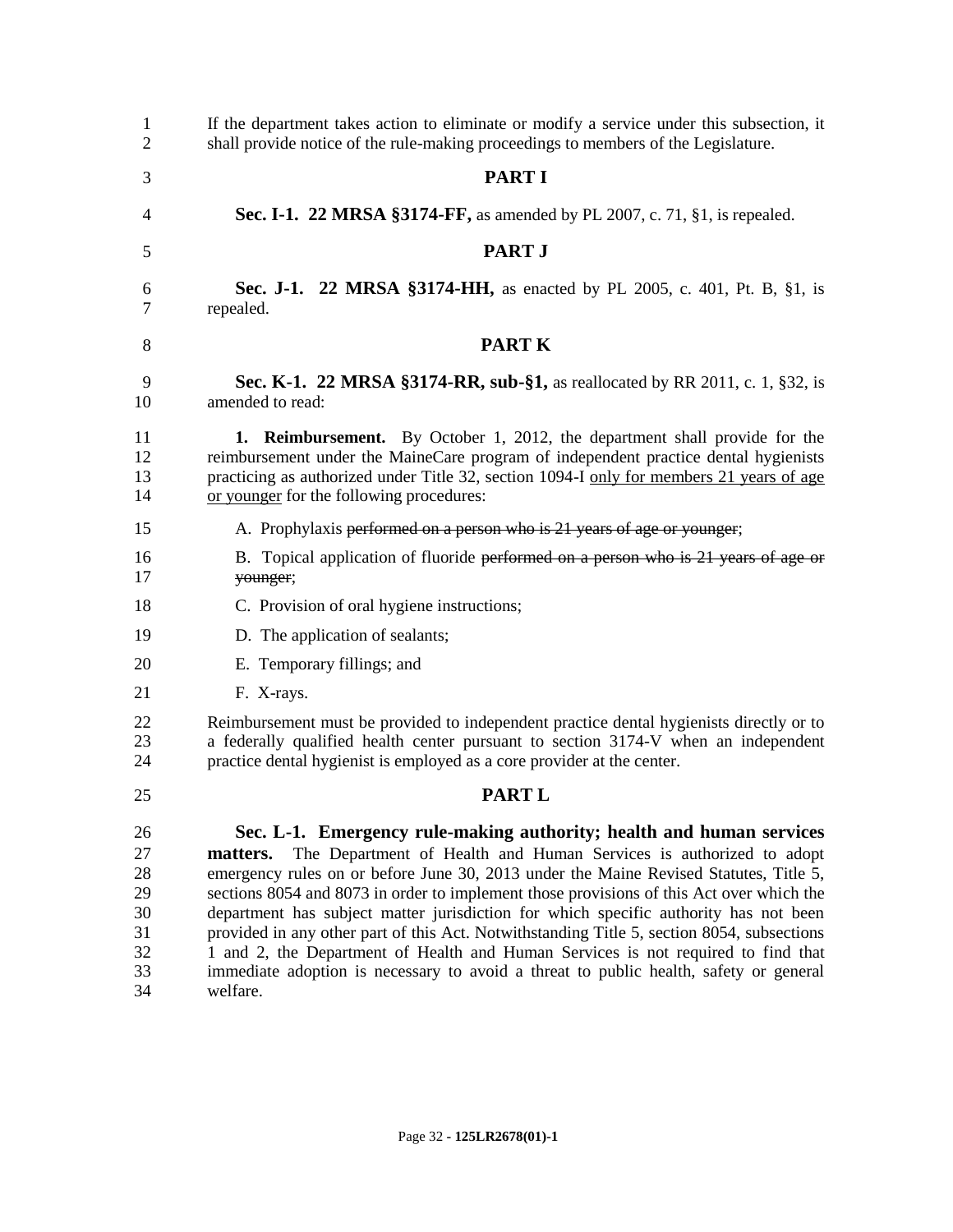| $\mathbf{1}$   | <b>PART M</b>                                                                              |
|----------------|--------------------------------------------------------------------------------------------|
| $\overline{2}$ | <b>Sec. M-1. 22 MRSA §1714-B,</b> as amended by PL 2009, c. 213, Pt. CC, §1, is            |
| 3              | further amended to read:                                                                   |
| 4              | §1714-B. Critical access hospital reimbursement                                            |
| 5              | For state fiscal years beginning on or after July 1, 2005 through June 30, 2009, the       |
| 6              | department shall reimburse licensed critical access hospitals at 117% of MaineCare         |
| 7              | allowable costs for both inpatient and outpatient services provided to patients covered by |
| 8              | the MaineCare program. For state fiscal years beginning on or after July 1, 2009, for      |
| 9              | each critical access hospital fiscal year up to but not including the hospital fiscal year |
| 10             | beginning on or after April 1, 2011, the department shall reimburse licensed critical      |
| 11             | access hospitals at 109% 105% of MaineCare allowable costs for both inpatient and          |
| 12             | outpatient services provided to patients covered by the MaineCare program. Of the total    |
| 13             | allocated from hospital tax revenues under Title 36, chapter 375, \$1,000,000 in state and |
| 14             | federal funds must be distributed annually among critical access hospitals for staff       |
| 15             | enhancement payments. This section is repealed April 1, 2012.                              |
| 16             | <b>Sec. M-2. 22 MRSA §3174-NN, as enacted by PL 2009, c. 213, Pt. CC, §5, is</b>           |
| 17             | repealed.                                                                                  |
| 18             | <b>Sec. M-3. 22 MRSA §3174-OO,</b> as enacted by PL 2009, c. 213, Pt. CC, §6, is           |
| 19             | repealed.                                                                                  |
| 20             | <b>PART N</b>                                                                              |
| 21             | Sec. N-1. 8 MRSA §1036, sub-§2, ¶E, as amended by PL 2011, c. 380, Pt. II,                 |
| 22             | §1, is further amended to read:                                                            |
| 23             | E. Ten percent of the net slot machine income must be forwarded by the board to the        |
| 24             | State Controller to be and except as otherwise provided in this paragraph credited to      |
| 25             | the Fund for a Healthy Maine established by Title 22, section 1511 and segregated          |
| 26             | into a separate account under Title 22, section 1511, subsection 11, with the use of       |
| 27             | funds in the account restricted to the purposes described in Title 22, section 1511,       |
| 28             | subsection 6, paragraph E. For the fiscal years ending June 30, 2010, June 30, 2011,       |
| 29             | and June 30, 2012 and June 30, 2013, the amount credited annually by the State             |
| 30             | Controller to the Fund for a Healthy Maine under this paragraph may not exceed             |
| 31             | \$4,500,000 annually and any funds in excess of \$4,500,000 annually during these          |
| 32             | fiscal years must be credited as General Fund undedicated revenue, and, for the fiscal     |
| 33             | year ending June 30, 2013, the amount credited by the State Controller to the Fund         |
| 34             | for a Healthy Maine under this paragraph is \$0;                                           |
| 35             | PART O                                                                                     |
| 36<br>37       | <b>Sec. O-1. Lapse available balance.</b> Notwithstanding any other provision of law,      |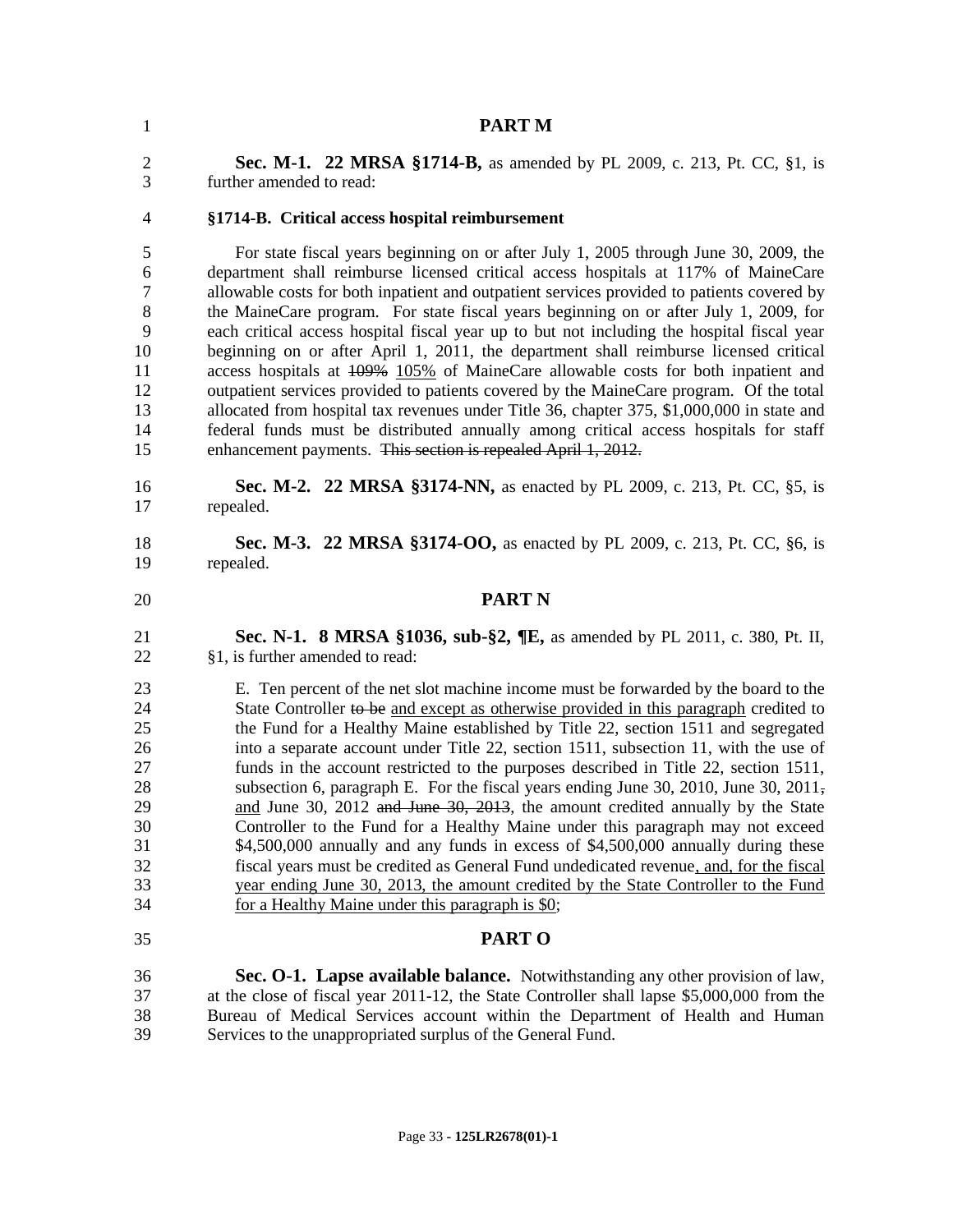| $\mathbf{1}$                                              | <b>PART P</b>                                                                                                                                                                                                                                                                                                                                                                                                                                                                                                                                                                     |
|-----------------------------------------------------------|-----------------------------------------------------------------------------------------------------------------------------------------------------------------------------------------------------------------------------------------------------------------------------------------------------------------------------------------------------------------------------------------------------------------------------------------------------------------------------------------------------------------------------------------------------------------------------------|
| $\overline{2}$                                            | Sec. P-1. PL 2011, c. 380, Pt. JJJ, §1 is amended to read:                                                                                                                                                                                                                                                                                                                                                                                                                                                                                                                        |
| 3<br>$\overline{4}$<br>5<br>6<br>$\overline{7}$<br>8<br>9 | Transfer from Other Special Revenue Funds to<br>$JJJ-1.$<br>Sec.<br><b>unappropriated surplus of the General Fund.</b> Notwithstanding any other provision<br>of law, the State Controller shall transfer \$43,000,000 \$102,000,000 on June 30, 2012<br>from Other Special Revenue Funds to the unappropriated surplus of the General Fund. On<br>July 1, 2012, the State Controller shall transfer \$43,000,000 \$102,000,000 from the<br>General Fund unappropriated surplus to Other Special Revenue Funds as repayment. This<br>transfer is considered an interfund advance. |
| 10                                                        | <b>PART Q</b>                                                                                                                                                                                                                                                                                                                                                                                                                                                                                                                                                                     |
| 11<br>12<br>13<br>14<br>15<br>16<br>17                    | Sec. Q-1. Transfer from unappropriated surplus; Maine Budget<br>Stabilization Fund. Notwithstanding any other provision of law, the State Controller<br>shall transfer \$39,500,000 during fiscal year 2012-13 from the General Fund<br>unappropriated surplus to the Maine Budget Stabilization Fund within the Department of<br>Administrative and Financial Services in order to ensure that funds will be available to<br>fund necessary services through the Department of Health and Human Services for the<br>State's most vulnerable citizens.                            |
| 18<br>19                                                  | <b>Emergency clause.</b> In view of the emergency cited in the preamble, this<br>legislation takes effect when approved, except as otherwise indicated.                                                                                                                                                                                                                                                                                                                                                                                                                           |
| 20                                                        | <b>SUMMARY</b>                                                                                                                                                                                                                                                                                                                                                                                                                                                                                                                                                                    |
| 21                                                        | <b>PARTA</b>                                                                                                                                                                                                                                                                                                                                                                                                                                                                                                                                                                      |
| 22                                                        | This Part makes appropriations and allocations.                                                                                                                                                                                                                                                                                                                                                                                                                                                                                                                                   |
| 23                                                        | <b>PART B</b>                                                                                                                                                                                                                                                                                                                                                                                                                                                                                                                                                                     |
| 24<br>25<br>26                                            | This Part repeals the requirement that MaineCare cover optional services under the<br>MaineCare program for adults for physical and occupational therapy services provided to<br>residents of intermediate care or skilled nursing facilities.                                                                                                                                                                                                                                                                                                                                    |
| 27                                                        | <b>PART C</b>                                                                                                                                                                                                                                                                                                                                                                                                                                                                                                                                                                     |
| 28<br>29<br>30<br>31<br>32                                | This Part repeals provisions requiring copayments from MaineCare members for<br>physical therapy services, occupational therapy services, speech therapy services,<br>podiatry services, chiropractic services, optical services and optometric services. These<br>services are proposed for elimination from the MaineCare program subject to federal<br>guidelines and approval.                                                                                                                                                                                                |
| 33                                                        | <b>PART D</b>                                                                                                                                                                                                                                                                                                                                                                                                                                                                                                                                                                     |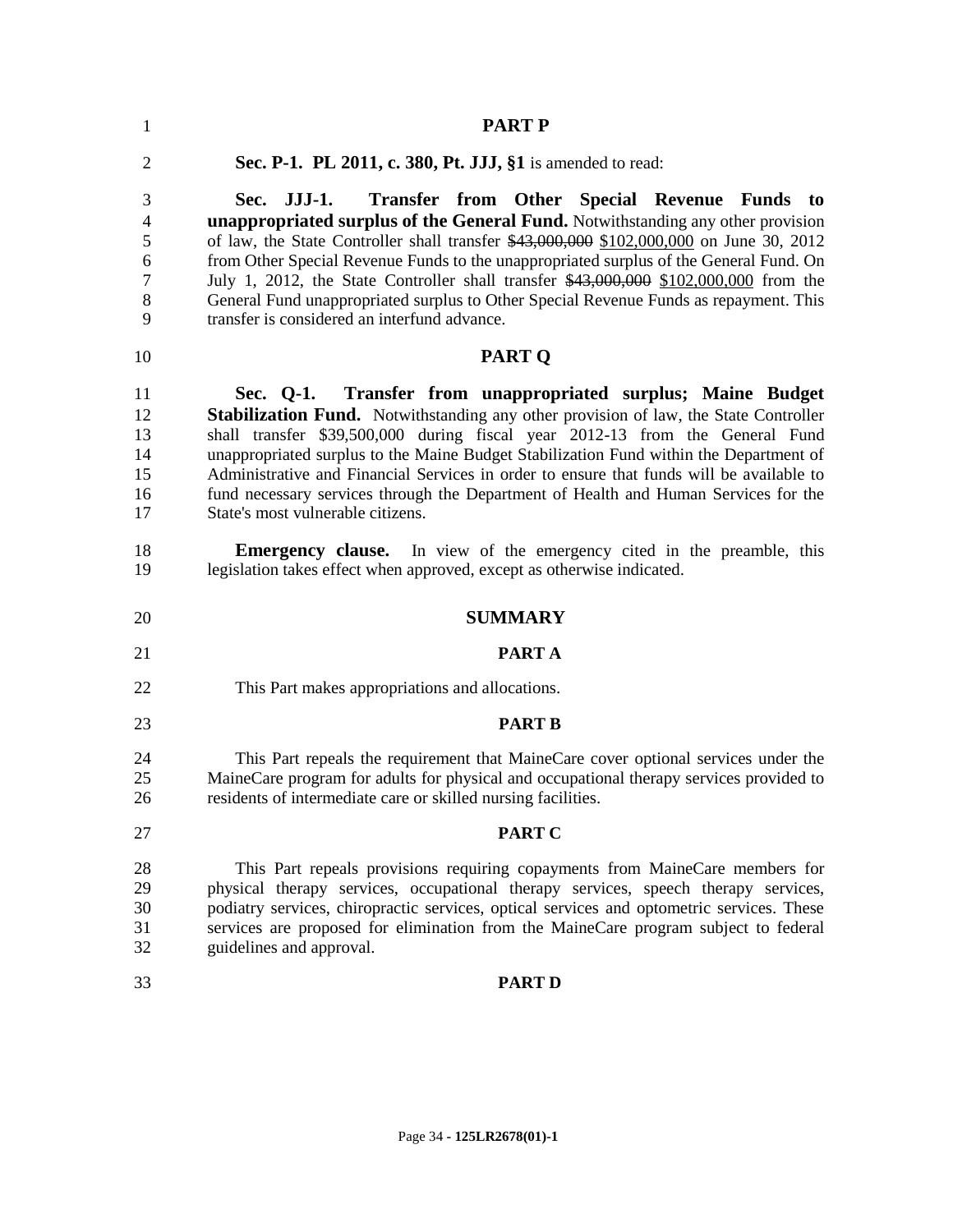| $\mathbf{1}$<br>$\mathbf{2}$<br>3 | This Part repeals the requirement that the Department of Health and Human Services<br>administer a program of medical coverage for persons residing in cost reimbursement<br>boarding homes effective July 1, 2012.                                                                                                                                                                              |
|-----------------------------------|--------------------------------------------------------------------------------------------------------------------------------------------------------------------------------------------------------------------------------------------------------------------------------------------------------------------------------------------------------------------------------------------------|
| $\overline{4}$                    | <b>PARTE</b>                                                                                                                                                                                                                                                                                                                                                                                     |
| 5<br>6                            | This Part repeals the requirement that the MaineCare program provide coverage for<br>adult dental services as a service to Medicaid-eligible people.                                                                                                                                                                                                                                             |
| 7                                 | <b>PART F</b>                                                                                                                                                                                                                                                                                                                                                                                    |
| 8                                 | This Part does the following.                                                                                                                                                                                                                                                                                                                                                                    |
| 9<br>10<br>11<br>12<br>13         | 1. It reduces eligibility for Medicaid services of a parent or caretaker relative of an<br>eligible child from a maximum income of 200% of the nonfarm income official poverty<br>line to the minimum federal requirement of no less than standard of need for Aid to<br>Families with Dependent Children as of 1996, which is approximately 51% of the<br>nonfarm income official poverty line. |
| 14                                | 2. It eliminates medical coverage for childless adults from 20 to 64 years of age.                                                                                                                                                                                                                                                                                                               |
| 15                                | <b>PART G</b>                                                                                                                                                                                                                                                                                                                                                                                    |
| 16                                | This Part does the following.                                                                                                                                                                                                                                                                                                                                                                    |
| 17                                | 1. It repeals the elderly low-cost drug program.                                                                                                                                                                                                                                                                                                                                                 |
| 18<br>19<br>20                    | 2. It repeals the requirement that the Department of Health and Human Services<br>apply for a federal waiver to use federal matching dollars to enhance the elderly low-cost<br>drug program.                                                                                                                                                                                                    |
| 21<br>22                          | 3. It repeals the restriction on the use of a resource test by the Department of Health<br>and Human Services for children and pregnant women eligible for Medicaid coverage.                                                                                                                                                                                                                    |
| 23                                | <b>PARTH</b>                                                                                                                                                                                                                                                                                                                                                                                     |
| 24<br>25<br>26                    | This Part authorizes the Department of Health and Human Services to make changes<br>to MaineCare service provisions if necessary to comply with state balanced budget<br>provisions.                                                                                                                                                                                                             |
| 27                                | <b>PART I</b>                                                                                                                                                                                                                                                                                                                                                                                    |
| 28                                | This Part repeals the MaineCare Basic program.                                                                                                                                                                                                                                                                                                                                                   |
| 29                                | <b>PART J</b>                                                                                                                                                                                                                                                                                                                                                                                    |
| 30<br>31<br>32                    | This Part repeals the provision authorizing the Department of Health and Human<br>Services to provide prescription drug services for MaineCare members through the<br>elderly low-cost drug program.                                                                                                                                                                                             |
| 33                                | <b>PARTK</b>                                                                                                                                                                                                                                                                                                                                                                                     |
|                                   |                                                                                                                                                                                                                                                                                                                                                                                                  |